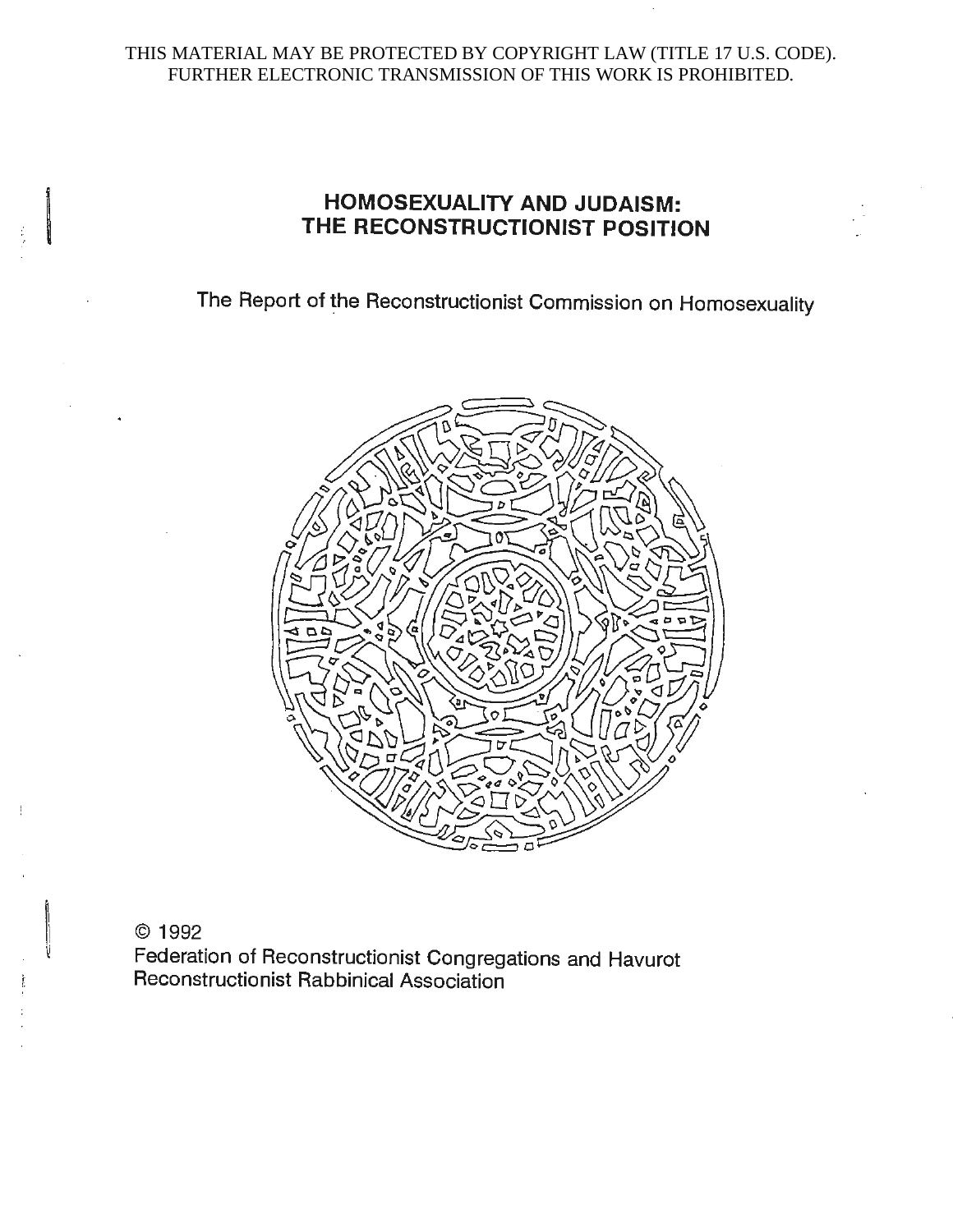j

The document you are about to read has been submitted to the rabbinic and lay arms of the Reconstructionist movement for consideration. The following reflects steps taken to date:

The report of the Reconstructionist Commission on Homosexuality was adopted by the Board of Directors of the Federation of Reconstructionist Congregations and Havurot, the lay arm of the movement, in January 1992. In March 1992, the Reconstructionist Rabbinical Association passed the following resolution:

"We affirm all previous statements, policies, and resolutions of the Reconstructionist movement with regard to issues of homosexuality.

We endorse the spirit and intent of the document entitled Homosexuality and Judaism: The Reconstructionist Position and applaud its courage.

We return this document to the Reconstructionist Commission on Homosexuality and instruct the Commission to direct rabbis and their communities to study, discuss, and respond to the document with the intention of seeing that it be adopted in substance by the Reconstructionist Rabbinical Association and the Federation of Reconstructionist Congregations and Havurot in 1993."

Discussion of proposed policy guidelines is pending for both organizations and is projected to occur in 1993.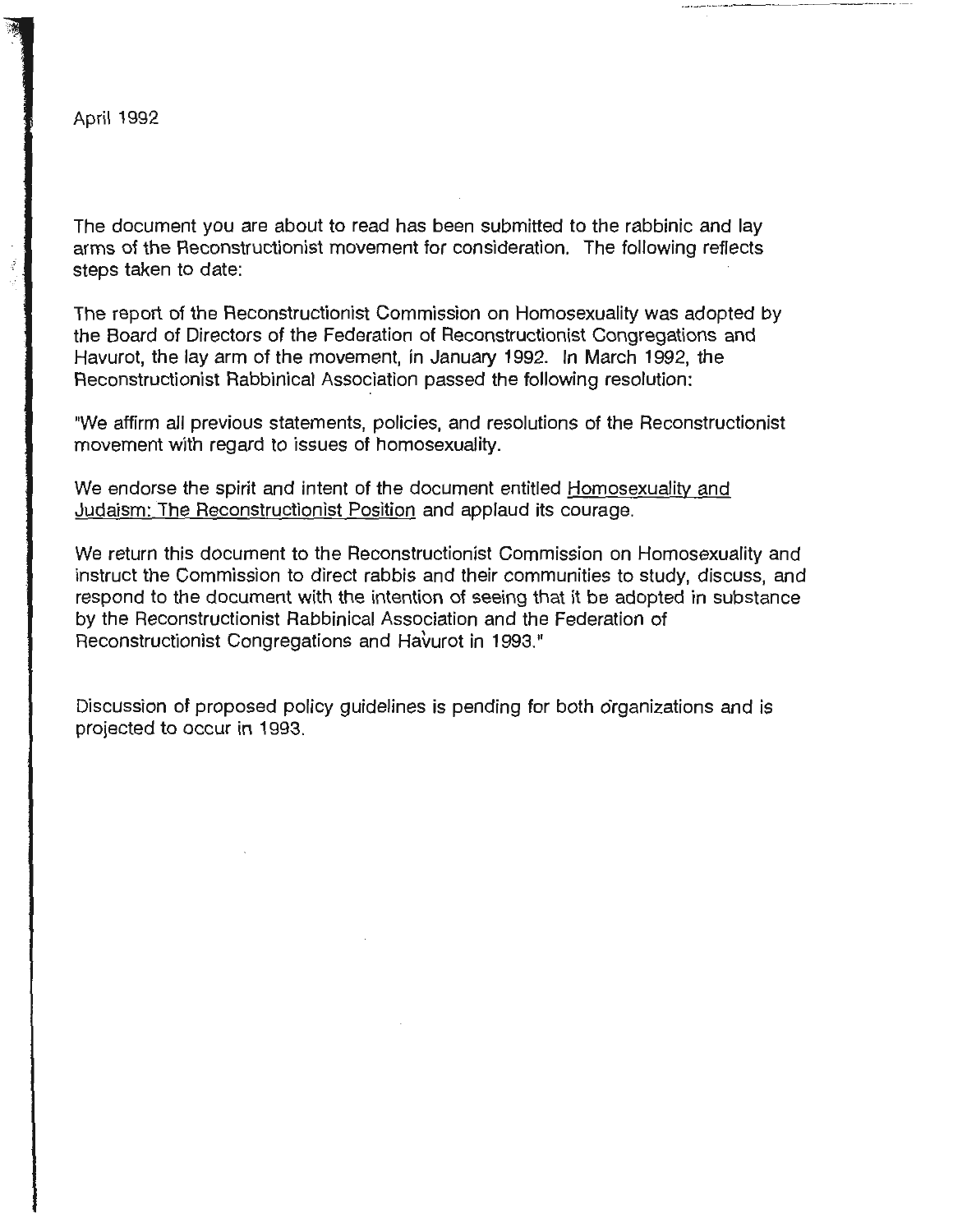#### **Acknowledgments**

We acknowledge the invaluable assistance of the following people in the preparation of this document: Marshall Forstein, M.D., Dr. Arthur Green, Rabbi Yoel Kahn, Roger Price, Andy Rose, and Rabbi Sandy Sasso. We also thank Marlene Buchnik and 1: Phyllis Zeeman for typing the many drafts.

The positions taken in this Report are solely the responsibility of the members of the Commission, which is grateful to its drafting committee: Alan Friedlander, Nancy · Fuchs Kreimer, Robert Gluck, Mordechai Liebling and David Teutsch.

The cover art is based on Joseph ibn Hayyim's 1476 illumination of the Kennicott Bible, Corunna, Spain.

 $\begin{array}{c} \begin{array}{c} \circ \\ \circ \\ \circ \circ \circ \end{array} \end{array}$ *·.f-':* 

 $\frac{1}{2} \frac{1-\mu}{2}$ 

 $\mathcal{A}$ 

 $\hat{\omega}_2$ 

V. Y.

- 21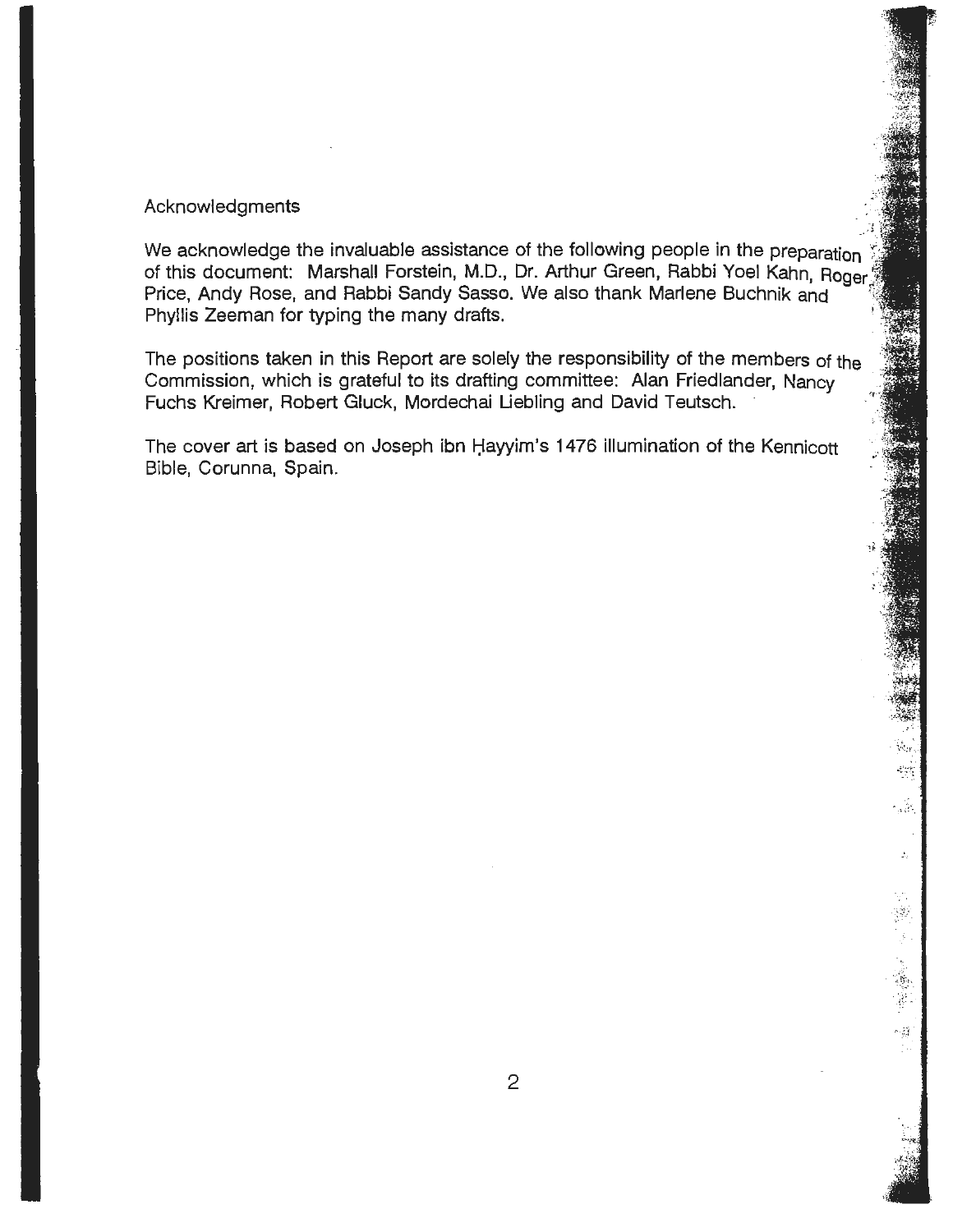# **HOMOSEXUALITY AND JUDAISM: THE RECONSTRUCTIONIST POSITION**

# The Report of the Reconstructionist Commission on Homosexuality

January 1992

## Members of the Commission:

Rabbi Joel Alpert, Dr. Burton Cohen, Shirley Coren, Alan Friedlander, Rabbi Lee Friedlander (ex-officio), Rabbi Nancy Fuchs Kreimer, Rabbi Robert Gluck (ex-officio), Rabbi Linda Holtzman, Valerie Kaplan (ex-officio), Phil Kaufman-Naveh, Rabbi Mordechai Liebling (ex-officio), Lenore Meyers, Rabbi Barbara Penzner, Rabbi Elliot Skiddell, Rabbi David Teutsch

Lenore Meyers, Chair Rabbi Robert Gluck, Staff

**i** 

Federation of Reconstructionist Congregations and Havurot Reconstructionist Rabbinical Association Church Road and Greenwood Avenue Wyncote, Pennsylvania 19095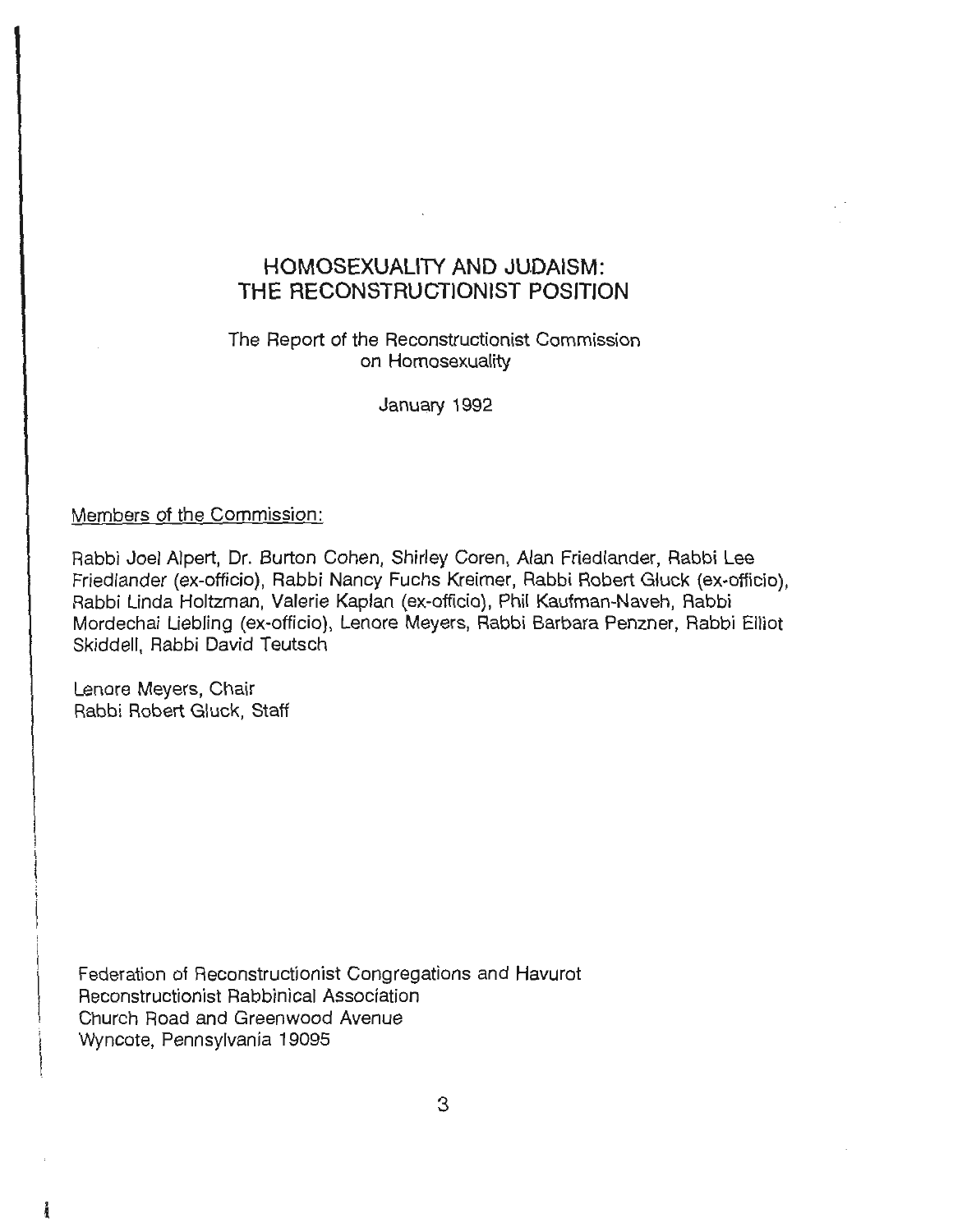# **TABLE OF CONTENTS**

| 1. General Overview of the Issue and its Challenges<br>2. Purpose of the Commission<br>3. Objectives of this Report and the Nature of Guidelines                                                                                                                                                                                                                                                                                                                                                                                                | 5<br>5<br>6<br>8                                                                           |
|-------------------------------------------------------------------------------------------------------------------------------------------------------------------------------------------------------------------------------------------------------------------------------------------------------------------------------------------------------------------------------------------------------------------------------------------------------------------------------------------------------------------------------------------------|--------------------------------------------------------------------------------------------|
| II. DISCUSSION OF VALUES FUNDAMENTAL TO RECONSTRUCTIONISM<br>THAT UNDERGIRD OUR STANCE ON HOMOSEXUALITY<br>1. Human Dignity and Integrity<br>4. Community and Communal Responsibility<br>6. Stable Family and Community Life<br>7. Childrearing within the Context of Family<br>8. Physical Pleasure and Responsible Sexuality<br>9. Physical, Emotional, and Spiritual Health<br>11. Jewish Continuity and Adaptability<br>14. Learning from Contemporary Sources of Knowledge<br>15. "Tzedek, Tzedek Tirdof: You Shall Surely Pursue Justice" | 9<br>9<br>10<br>10<br>11<br>12<br>13<br>13<br>14<br>15<br>15<br>16<br>16<br>17<br>17<br>17 |
| III. THE HISTORICAL JEWISH SOURCES: BIBLICAL, RABBINIC, MEDIEVAL<br>3. Biblical Passages Traditionally Understood as Relating to                                                                                                                                                                                                                                                                                                                                                                                                                | 18<br>18<br>21                                                                             |
| IV. CONTEMPORARY SCIENTIFIC UNDERSTANDING  27                                                                                                                                                                                                                                                                                                                                                                                                                                                                                                   |                                                                                            |
|                                                                                                                                                                                                                                                                                                                                                                                                                                                                                                                                                 |                                                                                            |
| VI. DISCUSSION: JEWISH SOURCES IN THE LIGHT OF SCIENCE                                                                                                                                                                                                                                                                                                                                                                                                                                                                                          | -30                                                                                        |
| VII. CONTEMPORARY JEWISH SOURCES  32                                                                                                                                                                                                                                                                                                                                                                                                                                                                                                            |                                                                                            |
| VIII. A RECONSTRUCTIONIST APPROACH TO HOMOSEXUALITY  35                                                                                                                                                                                                                                                                                                                                                                                                                                                                                         |                                                                                            |
| IX. AFFIRMATION OF PREVIOUS MOVEMENT POLICIES  39                                                                                                                                                                                                                                                                                                                                                                                                                                                                                               |                                                                                            |

ļ

 $\frac{3}{2}$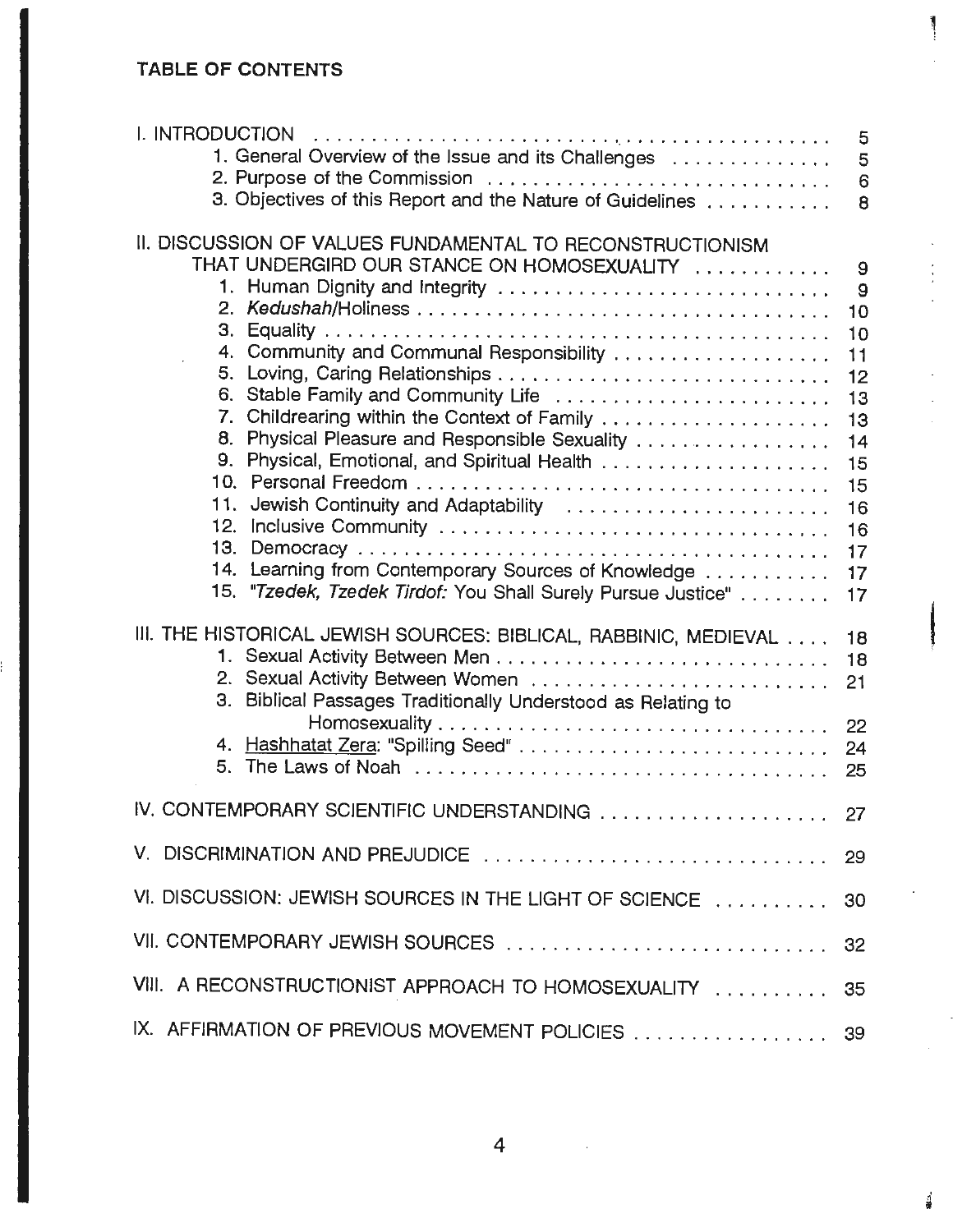#### I. **INTRODUCTION**

#### 1. **General Overview of the Issue and its Challenges**

The Reconstructionist movement is dedicated to fostering broad-based commitment to Jewish life among Jews by providing an approach to Judaism that is personally meaningful, welcoming, and simultaneously responsive to Jewish tradition and the challenges of modernity. <sup>1</sup>Our communities strive for an inclusivity in membership and leadership that is consonant with a contemporary worldview. By studying Jewish sources and practice, and by reflecting on current scientific knowledge and the nature of the Jewish community, Reconstructionist Judaism considers issues that face us as individual Jews, as members of Jewish communities, and as participants in broader society. This occurs as part of an ongoing dialogue between rabbis and lay people based on the Reconstructionist understanding of Judaism as an evolving religious civilization. Our commitment to this process now leads us to an examination of the place of gay and lesbian Jews in Jewish life.

The reality of Jewish life today is that most communities include gay, lesbian and heterosexual people.<sup>2,3</sup> Many people are not aware of this fact. Historically, the sexual orientation of gays and lesbians was invisible; they lacked alternatives. At a time when we are concerned with the Jewish future, we are moved to consider the fact that 7-8% of the Jewish community in the United States is lesbian and gay. This sizable minority is largely excluded from communal affairs.

Preliminary study of this issue indicates that this exclusion has resulted in a loss of active members of the Jewish community, as well as potential communal leaders. Many feel unwelcome in the Jewish community and comment that their concerns have until recently been unaddressed by Jewish communal organizations. The development and articulation of an approach to the important issues raised by these circumstances is clearly necessary.

<sup>&#</sup>x27; For an introduction to the beliefs and practices of Reconstructionist Judaism, see Rebecca Alpert and Jacob Staub, Exploring Judaism: A Reconstructionist Approach (New York: Reconstructionist Press, 1985).

<sup>2</sup> Research by Alfred Kinsey (see Sec. IV), demonstrated that 10% of men and 6% of women in the general U.S. population are gay or lesbian. The figure 7-8% is an average of both genders.

We recognize the right of each individual and each group to name itself. "Gay and lesbian" is the preferred name of homosexual people in North America and therefore the one we use in this document. A person's status as heterosexual or gay or lesbian will be referred to as "sexual orientation." "Sexual orientation" is the term that has been most used by scientists since the early 1980s, when evidence began to accumulate that homosexuality and heterosexuality are unlikely to be a matter of free choice for many people. During the 1970s, the preferred term was "sexual preference," which had been selected as a corrective to the prior assumption that homosexuality was a disease.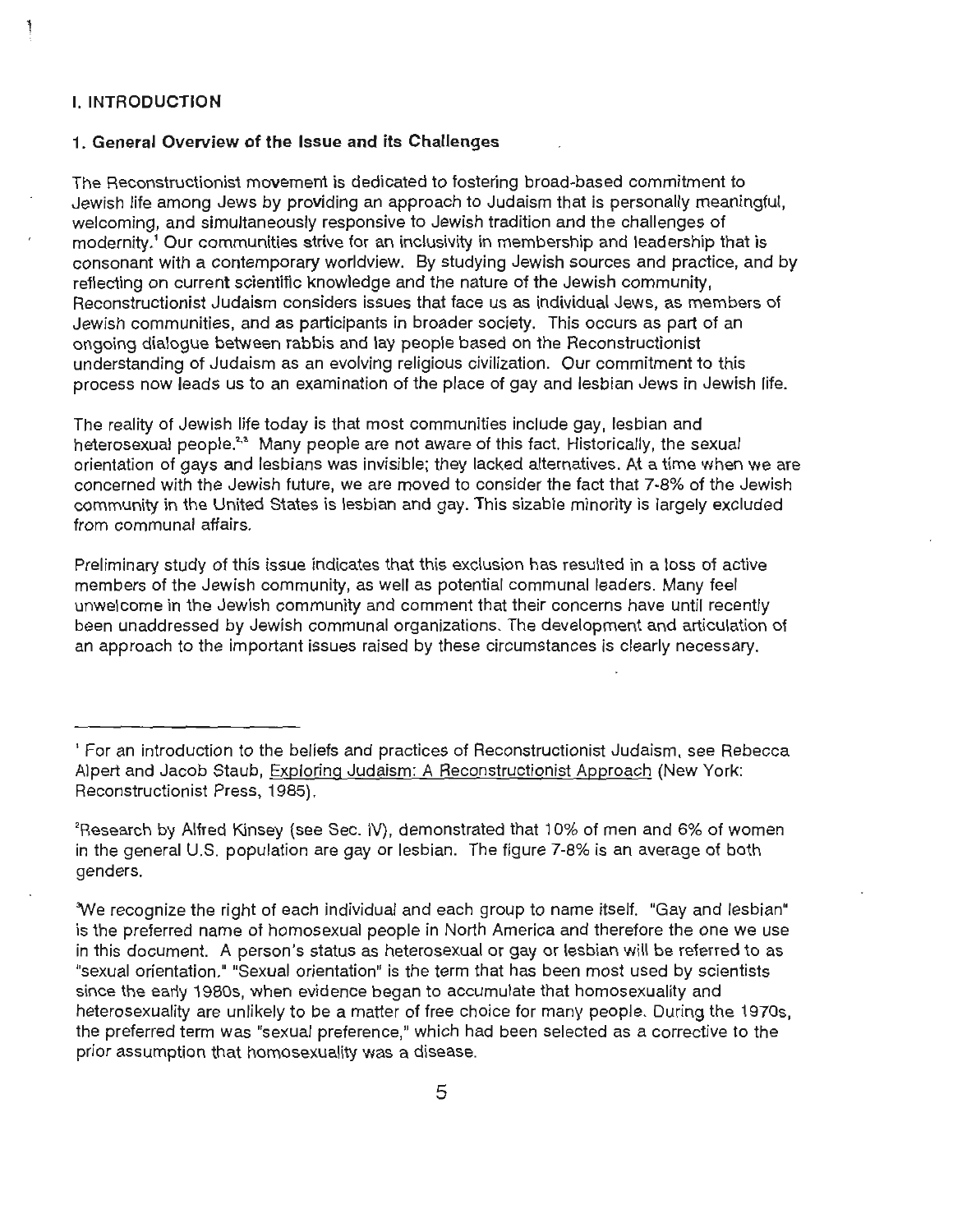Addressing the issue of homosexuality presents a significant challenge. The word "homosexual" is charged with profound emotive power and is connected to deep-seated human fears. The presence of an alternative to the assumption of heterosexuality causes discomfort, and is perceived as personally threatening by many. The Jewish legacy includes biblical and rabbinic prohibitions against homosexuality. The thought that one might be perceived as gay if seen as supportive of gay and lesbian concerns raises people's fears about their own potential exclusion. Misconceptions and distortions about homosexuality are not only pervasive; they serve as the major source of popular opinion. Discrimination and violence against gay and lesbian people remain widely and openly condoned in our society, supported even by many religious authorities.

Ĵ

The issues surrounding attitudes towards homosexuality have important institutional and societal components, and also have personal implications for individual Jews. The exclusion of gay men and lesbians from the Jewish community is the cause of much personal pain. The human cost of negative stereotypes and attitudes toward lesbian and gay people is staggering. In the eyes of some people, the label "homosexual" can, in and of itself, discredit all other aspects of a person's identity.

The high rate of suicide attempts by gay and lesbian youth is a case in point.<sup>4</sup> Suicide is now the second leading cause of death among people ages 15 to 24. Gay and lesbian youth are two to three times more likely to attempt suicide than any other group of young people. Factors which contribute to the high suicide rate include family rejection, lack of peer support, abuse in school, and discrimination in employment. Societal discrimination and stigma against gays and lesbians is an overriding causal factor.

Over the past twenty years, the issue of homosexuality has become a topic of increasing discussion throughout our society. Following the successes of the civil rights and women's movements, lesbians and gay men have begun, at times successfully, to seek civil and political rights equal to those of all citizens. As a consequence, religious institutions are beginning to become aware of the needs and issues of their gay and lesbian constituents and to address them. This reconsideration takes place within the context of feminism, the reexamination of sexuality, the reinterpretation of traditional texts, and the rethinking of concepts of justice.

#### **2. Purpose of the Commission**

Recently, several Jewish religious movements have begun seeking a contemporary approach to homosexuality that is both just and authentically Jewish. The work of this Commission is part of the effort of the Reconstructionist movement to address this issue.<sup>5</sup>

<sup>&</sup>lt;sup>4</sup>D.A. Martin, "Learning to Hide: The Socialization of the Gay Adolescent", Adolescent Psychiatry (Chicago: University of Chicago Press, 1982), Vol. 10, pp. 52-65.

<sup>&</sup>lt;sup>5</sup>In 1984, the Reconstructionist Rabbinical College (RRC) established a policy of nondiscrimination in admissions on the basis of sexual orientation. The Reconstructionist Rabbinical Association (RRA) has, from its founding in 1975, automatically welcomed all graduates of the College for membership. In 1991, the RRA adopted a formal policy of non-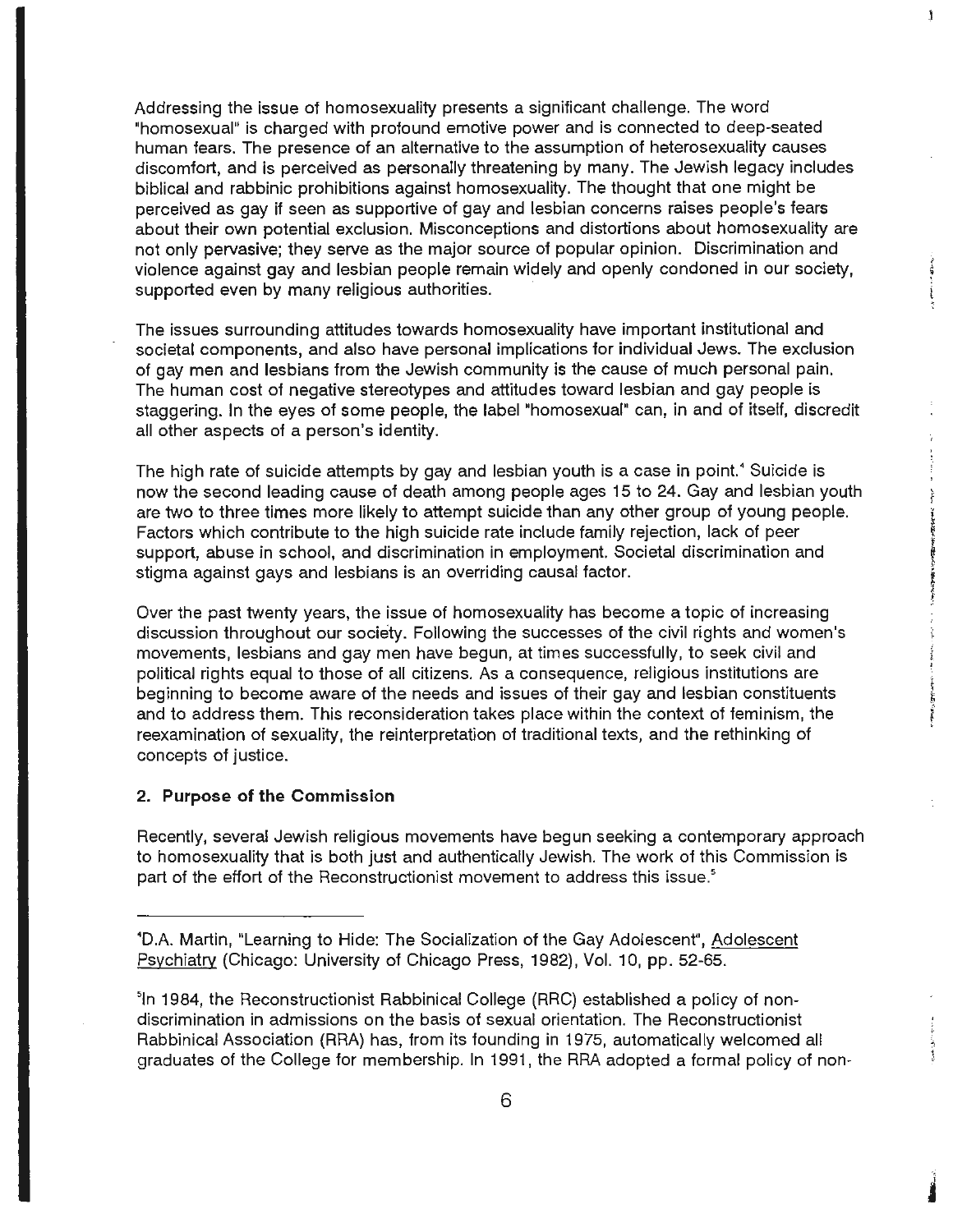The Reconstructionist Commission on Homosexuality was created in 1990 to study the issues that have arisen as a result of the recognition that the Reconstructionist movement, like all Jewish organizations, includes lesbian and gay Jews among our laity and rabbis. The Commission is comprised of lay and rabbinic representatives of all three arms of the Reconstructionist movement: the Reconstructionist Rabbinical Association, the Federation of Reconstructionist Congregations and Havurot, and the Reconstructionist Rabbinical College. From August 1990 to November 1991 this body has held five meetings, each lasting several days, to study traditional and contemporary Jewish sources, to explore the information found in the biological and social sciences, and to consider the personal experiences of our rabbis and laity relating to this issue. Decisions on individual points were made by consensus. The document as a whole was approved unanimously.

۱

The Commission's approach to study and decision making was consciously Reconstructionist, recognizing the evolving nature of Judaism as a product of the experience and creativity of the Jewish people. Laws, attitudes, beliefs, and values necessarily change as times and the social contexts of Jewish life change. The understandings and approaches of Jews in one age have always been recast in light of the needs, knowledge, and outlook of later eras. Study of Jewish tradition is a constant. Grounding in Jewish tradition remains for us compelling and necessary to guide contemporary life.

Before the modern era, change in Judaism was largely an unacknowledged process. Today, with critical tools of analysis, and with open recognition of the human source of Jewish traditions, our reinterpretation is conscious and intentional. It is our obligation as Reconstructionist Jews to reinterpret our traditions, rendering them meaningful and compelling to contemporary Jews.<sup>6</sup>

The Federation of Reconstructionist Congregations and Havurot (FRCH) adopted a resolution in 1985 welcoming congregations that primarily serve gay and lesbian Jews, subsequently resulting in one new affiliate. At least one other affiliate includes in its statement of principles a specific welcome to gay and lesbian Jews. At least three affiliates have adopted policies addressing specific issues of inclusion of gay and lesbian families in their congregations' religious and communal life. Developments in the Reform and Conservative movements are noted in Section VI, "Contemporary Jewish Sources."

6 Rabbi Mordecai M. Kaplan referred to the method by which he reinterpreted tradition as "revaluation." Kaplan stated: "Revaluation consists in disengaging from the traditional content those elements in it which answer permanent postulates of human nature, and in integrating them into our own ideology. When we revaluate, we analyze or break up the traditional values into their implications, and single out for acceptance those implications which can help us meet our own moral and spiritual needs." The Meaning of God in Modern Jewish Religion (New York: Reconstructionist Press, 1962), pp. 6-7.

discrimination in membership, thus acknowledging the previously unwritten policy. At its 1990 convention, the RRA recommended that the movement establish a non-discrimination policy in rabbinic placement. The following year, a new movement-wide policy was enacted prohibiting discrimination in the referral of resumes of candidates for positions with congregations.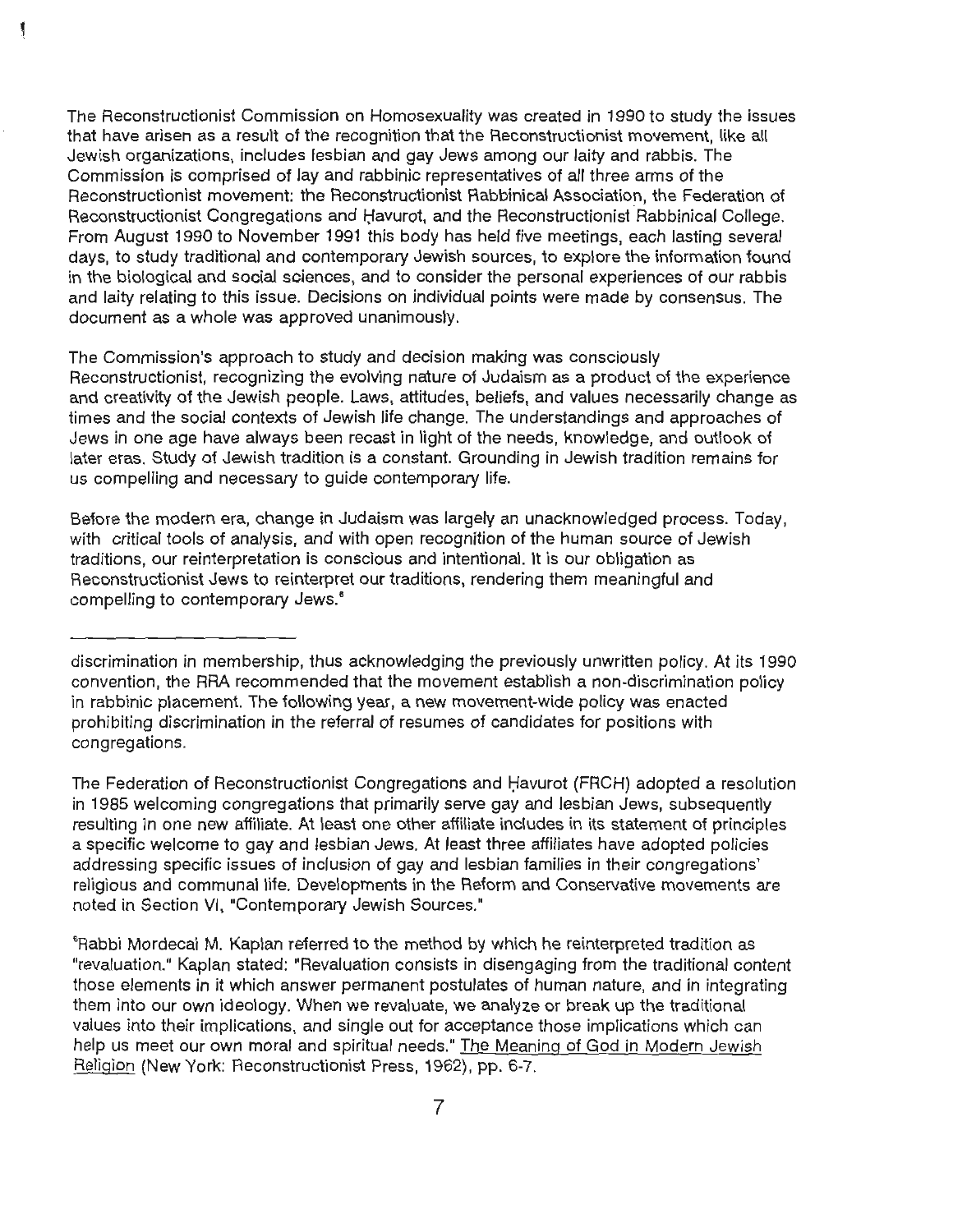A Reconstructionist approach sees the need for change most clearly when 1) traditional ideas and customs are significantly in conflict with our most fundamental values, 2) when the basis for previous Jewish practice conflicts with new scientific knowledge, or 3) when social conditions change substantially. Our task is to be true to our knowledge, beliefs, and values, while preserving the spirit of tradition. At times, this requires reaching a position which differs from an earlier understanding of that issue. For Reconstructionists, it is crucial that our beliefs and actions are internally consistent and true to our most deeply held values.

**I INTERNATIONAL PROPERTY AND A STRAIGHTEN COMPANY OF STRAIGHTEN AND A STRAIGHTEN COMPANY OF STRAIGHTEN AND A ST**<br>The company of straight and a straight and a straight and a straight and a straight and a straight and a str

真実の日本です。結合に有名では、自分を見ることです。<br>|<br>|

**Littleはないと言うことを意味します。**<br><br><br><br><br><br><br><br><br><br><br><br><br><br><br><br><br><br><br><br><br><br><br><br><br><br><br><br><br><br><br><br>

ica<br>international

#### **3. Objectives of this Report and the Nature of Guidelines**

The objectives of this report of the Commission are:

1) to elaborate a contemporary Jewish Reconstructionist approach to the issue of homosexuality;

2) to recommend policy regarding the core issues arising from the presence of gay and lesbian Jews in our communities; issues include the rights and responsibilities of congregations, the rights and responsibilities of gay and lesbian Jews in our congregations, and the status of gay and lesbian rabbis;

3) to propose a process and provide materials by which both lay people and rabbis in the movement can become educated and sensitized about concerns relating to Judaism and homosexuality.

The Reconstructionist movement affirms the value of local autonomy in the adoption of movement policies. Thus movement policies are usually termed "guidelines." For example, a Federation of Reconstructionist Congregations and Havurot affiliate may choose to adopt or reject the agreed upon stance of the FRCH on patrilineal descent in determining who is a Jew. The specific policy recommendations proposed in this document are to be considered guidelines in this light, allowing for congregational autonomy in matters of policy. The more general philosophical positions taken on Reconstructionist Judaism and homosexuality represent the unequivocal movement stance on this issue.

The Commission's study of homosexuality and Judaism focussed most heavily on the issue of values. Our report begins with a study of the relevant values of Reconstructionist Judaism. It is in light of these values that we will be considering traditional Jewish sources. Our study then continues with an elaboration of the light shed on the issue of homosexuality by contemporary biological and social sciences, and then with a brief review of contemporary Jewish sources. A Reconstructionist interpretation of the Jewish sources follows. We conclude with specific policy recommendations for the Reconstructionist movement as well as the outline of an educational plan.

Discussion of homosexuality at this time should include a recognition of the challenge of AIDS. While AIDS is not a 'gay' disease, gay men, including Jews, are disproportionately affected by it, although heterosexual women and their children, especially members of minorities, are rapidly becoming the population most affected by AIDS. There are today a significant number of people with AIDS in our communities that need our help and support.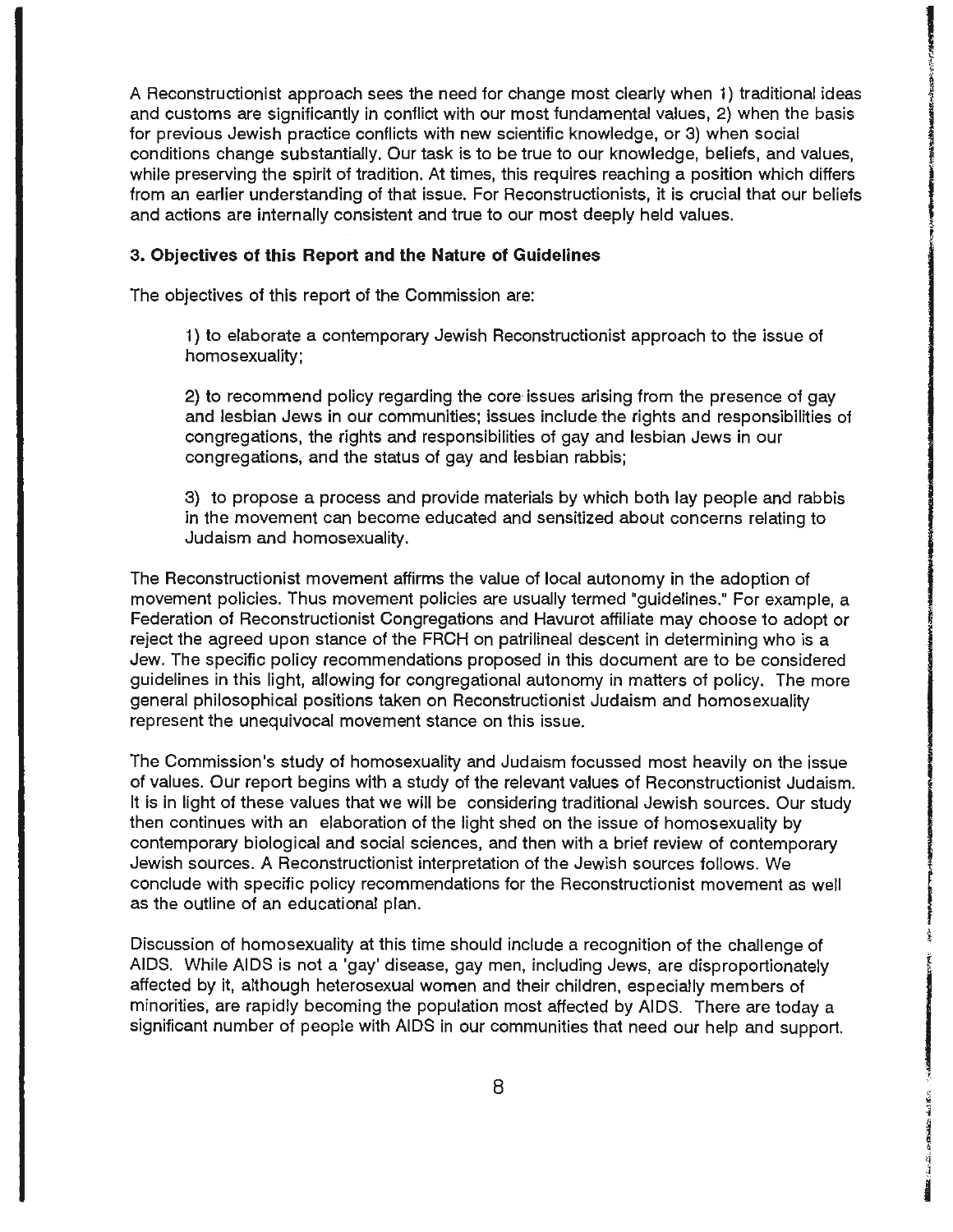We call on the movement, its rabbis and its affiliates to develop programs, curricula and actions specifically on this issue.<sup>7</sup>

#### **11. DISCUSSION OF VALUES FUNDAMENTAL TO RECONSTRUCTIONISM THAT UNDERGIRD OUR STANCE ON HOMOSEXUALITY**

The Reconstructionist approach to ethics considers values to be of primary importance in shaping our response to contemporary issues. Below we outline both enduring Jewish values and Western values incorporated into Judaism in modern times. These are all relevant in considering the issue of homosexuality. By examining these values, it is possible to assess the contemporary force of traditional conceptions and to reinterpret Jewish tradition in light of those values. Of necessity, our discussion of each value will be brief.

#### **1. Human Dignity and Integrity**

Jewish tradition conceptualizes human beings as created in the "image of God".' It follows that every person is to be treated with dignity and respect. The Talmud contains numerous sources for this value. In the tractate Shabbat, Rabbi Meir states that loving your neighbor as yourself is the highest value.<sup>9</sup>

Another rabbinic source, Pirkei Avot,<sup>10</sup> adds: "Let the honor of your fellow be as dear to you as your own.<sup>\*</sup> The tractate Menahot admonishes: "if a person puts a neighbor to shame in public, it is as if that person shed blood."<sup>11</sup>

<sup>e</sup>Genesis 1:26-27, Pirkei Avot 3.14.

°B. Shabbat 31a.

<sup>o</sup>Pirkei Avot 2.15; All English versions of Hebrew texts in this document have been rendered in gender-neutral language. This reflects an adaptation of the original Hebrew which has no gender-neutral terms.

"B. Menahot 58b.

<sup>&</sup>lt;sup>7</sup>At its 1988 Convention, the Reconstructionist Rabbinical Association passed a resolution calling upon its members to address the challenge of AIDS by working to "include people with AIDS in all facets of congregational and communal life, pledge to work with their congregations and call on the FRCH to expand and deepen educational efforts regarding transmission modes of the disease... (and) healthy sexual practice...", urging that all Jews consider bikkur holim (visiting of the sick) an important mitzvah, encouraging rabbis to set a "personal example,• and urging the government to improve medical treatment and find a cure for AIDS.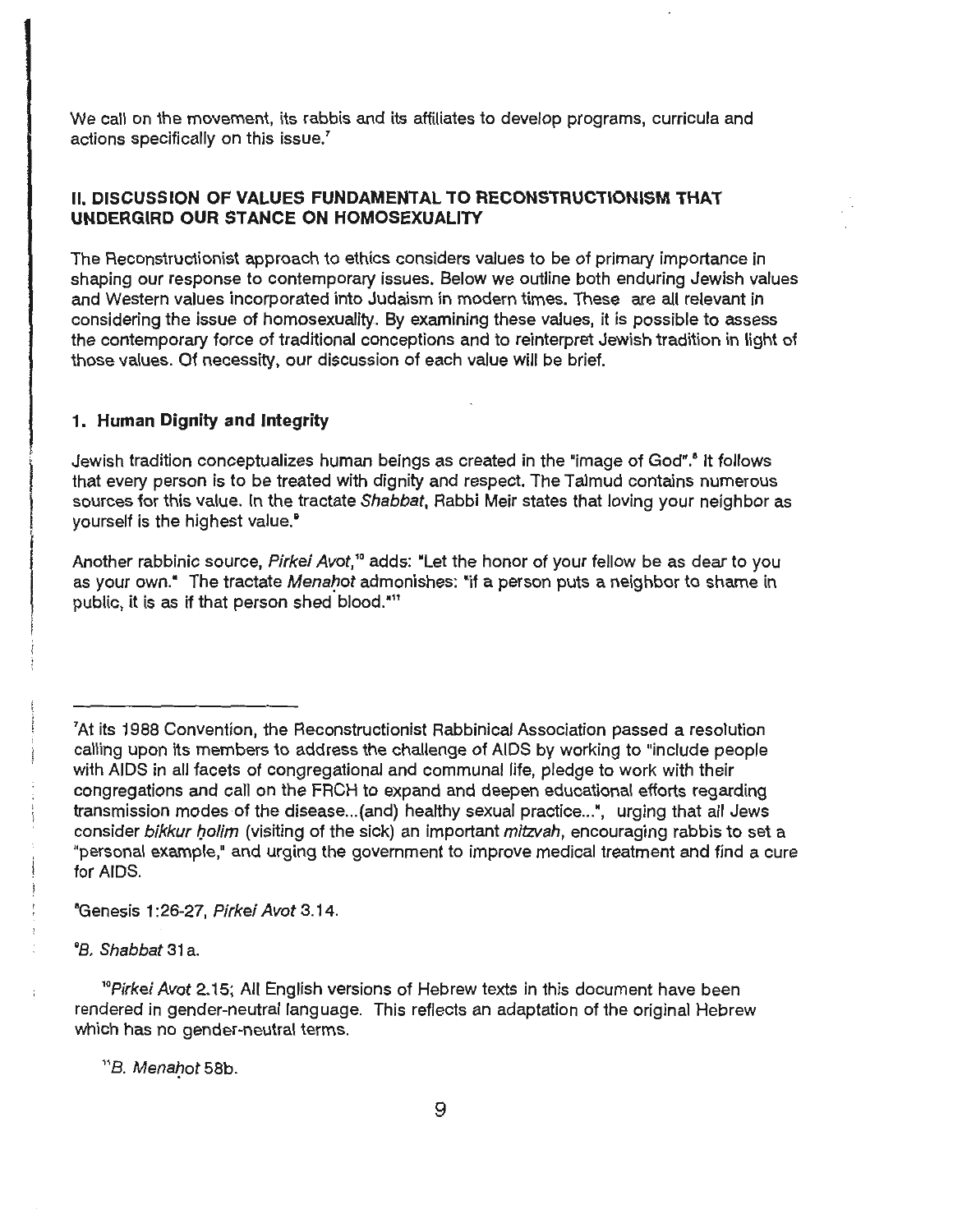Contemporary sources consider human dignity a core value. In the words of Mordecai Kaplan, "All human beings are entitled to experience the dignity of selfhood or personality, the moral character of society and the reality of God.<sup>"12</sup>

light and the control of the control of the control of the control of the control of the control of the control of the control of the control of the control of the control of the control of the control of the control of th

Each person deserves respect without regard to gender, race, and other personal characteristics.

#### **2. Kedushah/Holiness**

In every traditional society human beings have created disciplines and practices in order to relate to what they have perceived as awesome, powerful, transcendent, and ultimate. The places, rituals, times, and objects associated with these practices have been called holy. In Judaism kedushah (holiness) was early connected to protection from and connection to the ultimate not only through ritual but also through moral regulation. In Leviticus,<sup>13</sup> the commandment to the Jewish people to "be holy, as God is holy" is made specific through detailed regulations regarding ritual life and social justice.

We understand holiness as that which gives life significance in ultimate moral and spiritual terms. When the rabbinic tradition asked what it meant to "be holy as God is holy,• it concluded that one aspect of holiness consists of acts of caring in this world.<sup>14</sup> When people work to clothe the naked, feed the hungry, visit the sick, and release the imprisoned, holiness dwells in their midst. Covenanted, loving human relationships are sources of holiness. Thus the Jewish marriage ceremony is called Kiddushin. Caring communities are sources of holiness as well. The vocation of the Jewish people is to make holiness manifest throughout the world.

#### 3. **Equality**

The concept of equality, as we now understand it, entered Jewish thought in modernity. According to the Book of Genesis, the entire human race descends from a common ancestor.<sup>15</sup> The Mishnah relates: "Humanity was created as a single individual... for the sake

<sup>13</sup>Leviticus 19:2. The entirety of Leviticus chapter 19, called by scholars "The Holiness Code," elaborates actions that define behavior leading to holiness. Included among these are matters of ritual and of social and familial justice. The justice concerns include honoring parents, providing for the poor and the stranger, honesty in business, justice in juridical decision making, and prohibition of stealing. Ritual concerns include observing Shabbat, refraining from divination and idolatry, and the physical separation of different categories of species through a ban on cross breeding animals and mixing types of materials in fabrics.

<sup>14</sup>B. Sotah 14b.

<sup>15</sup>Genesis 1:27.

<sup>&</sup>lt;sup>12</sup>Mordecai M. Kaplan, The Future of the American Jew, (New York: Reconstructionist Press, 1948), p. 324.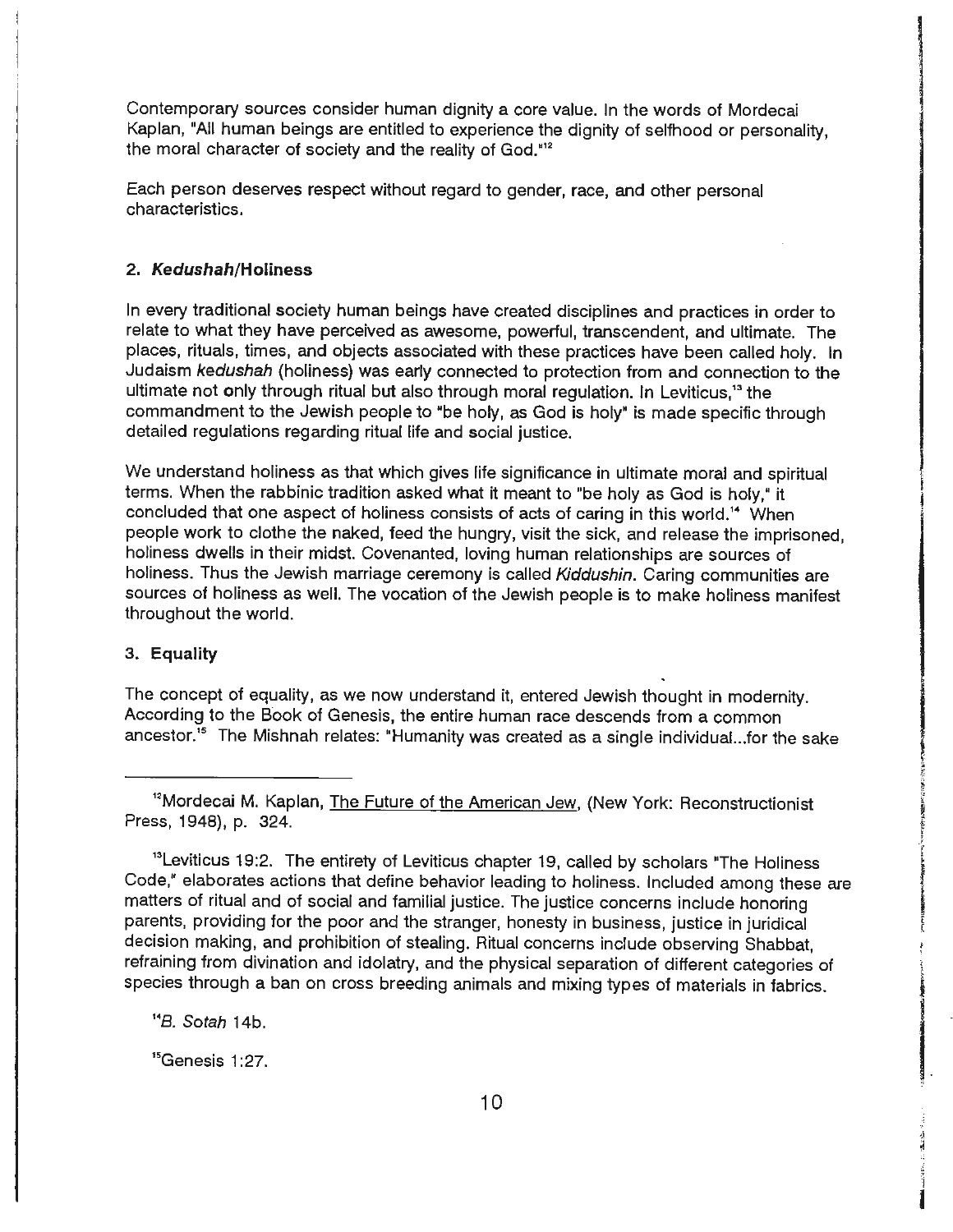le de la construction de la construction de la construction de la construction de la construction de la constr<br>Le construction de la construction de la construction de la construction de la construction de la construction of peace among humankind, that no person should say to another, 'My ancestor was greater than yours."<sup>16</sup>

Being part of a society characterized by diversity, we understand these sources to refer to equality of all peoples and a respect for difference. In the words of Mordecai Kaplan, "Every individual must be able to feel that the society in which he [sic] lives... recognizes him as an end in himself...."'<sup>17</sup>

Kaplan affirmed that equality is both a material and a spiritual concern. People can be said to have equal rights only when these include the right to worship in their community: "By discouraging any honest effort of men [sic] to commune with God, the source of life's value to them, we deny them equality of spiritual status."<sup>18</sup>

Equality implies not only equal participation, but also an equal opportunity to share in leadership and in the setting of policy. Equal access to leadership roles is an indicator of whether a group or individual truly holds an equal place in the community or society. The Reconstructionist movement has played a significant role in applying these principles to the rights of women by pioneering their full equality in Jewish leadership.

#### 4. **Community and Communal Responsibility**

One of the basic tenets of Reconstructionism is the centrality of community to Judaism. Throughout the ages, Jews have viewed the community as an essential unit of society. It is '1rough life in the community that a person finds meaning, direction, support, protection, and companionship. The Mishnah is emphatic in asserting: "Don't separate yourself from the community!"<sup>"</sup> The midrash adds: "A person who says, 'What do I have to do with the burden of the community?'...destroys the world."<sup>20</sup>

It is the community that has the power to offer legitimacy to ways of living, including family norms. Reconstructionists strive to make our congregations into "caring communities." This model of the congregation as community is explored in other places.<sup>21</sup> Reconstructionists

<sup>16</sup>M. Sanhedrin 4.5.

<sup>17</sup>Kaplan, The Future, p. 326.

 $"lbid.$ 

*<sup>19</sup>*Pirkei Avot 2.5.

<sup>20</sup>Tanhuma Mishpatim 2, 127**a**.

<sup>21</sup>See, for example, Harriet Feiner, "The Synagogue as a Support System," Reconstructionist 50/4 (January 1985), pp. 25-30, and "How Synagogue Support Systems Work," Reconstructionist 52/6 (May-June 1987), pp. 13-20 (several authors).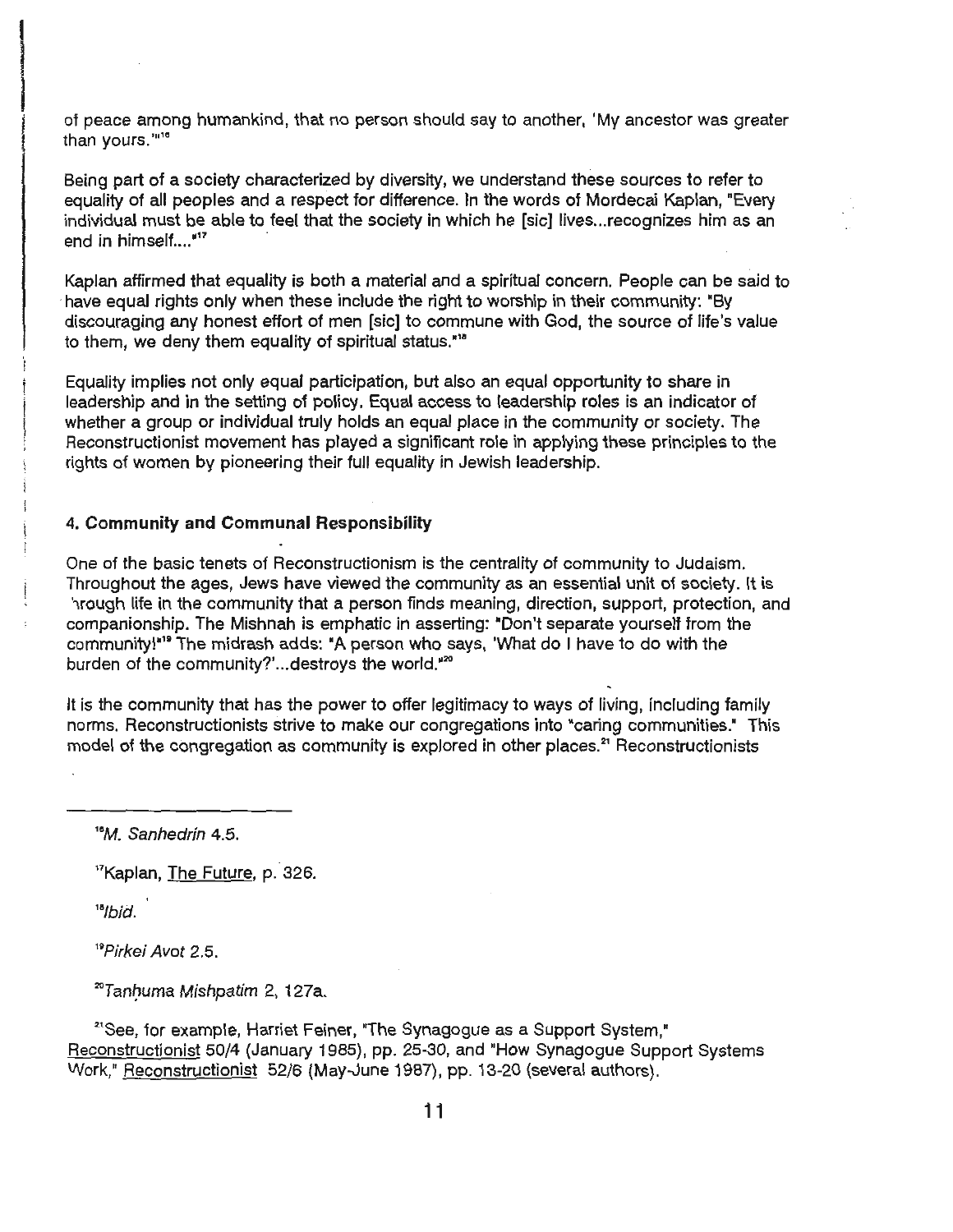believe that there are many areas where Jews should look to the community for insight and guidance.<sup>22</sup>

By asserting the value of community, we affirm the importance of responsibility to communal expectation and norms. We wish to encourage Jews, when engaged in personal decision making, to be mindful of the enduring interests of the Jewish people. Authentic Jewish choices are those that draw upon the wisdom of Jewish ethics and show regard for community concerns, while respecting individual freedom of choice.

#### **5. Loving, Caring Relationships**

The Torah relates that "it is not good for a person to be alone".<sup>23</sup> Jewish tradition is unequivocal in its assertion that each human being best lives a meaningful and productive life when engaged in a stable, intimate relationship with a mate. The Talmud teaches: "A Jew without a spouse lives without joy, blessing or happiness.<sup>824</sup> Unlike some religious traditions, Judaism strongly discourages celibacy. Because of the cultural context in which Judaism developed, marriage has been viewed as the norm in the life of an individual (see values 1 and 9).

Marriage is seen in the Talmud as a relationship not only between the two betrothed, but also including the divine. In the words of the midrash, "A man cannot be without a wife, or a woman without a husband, and both cannot be without the divine presence."<sup>25</sup> Living out values understood as holy thus forms a key part of Jewish marital relations.

Jewish tradition affirms mutual respect and trust as important values within a relationship. The Talmud teaches: "One who loves his wife as himself and respects her more than himself leads his sons and daughters on the right path. In the words of Job, 'Your tent is in peace."<sup>26</sup>

We recognize that traditional Jewish marriage was a partnership between two unequal parties. Jewish women were denied the ability to participate in basic communal institutions. Contemporary liberal Jews affirm the equality of both partners and understand that it is the obligation of each partner to treat the other with dignity. It is the qualities of mutual respect, trust, care, and love that we consider the fundamental attributes of loving partnership.

<sup>24</sup>B. Yevamot 62b.

258ereshit Rabbah 22.4.

<sup>26</sup>B. Sanhedrin 76b after Job 5:24.

<sup>&</sup>lt;sup>22</sup> See, for example, Rebecca Alpert, "Ethical Decision Making: A Reconstructionist Framework," Reconstructionist 50/7 (June 1985), pp. 15-20.

<sup>23</sup>Genesis 2: 18.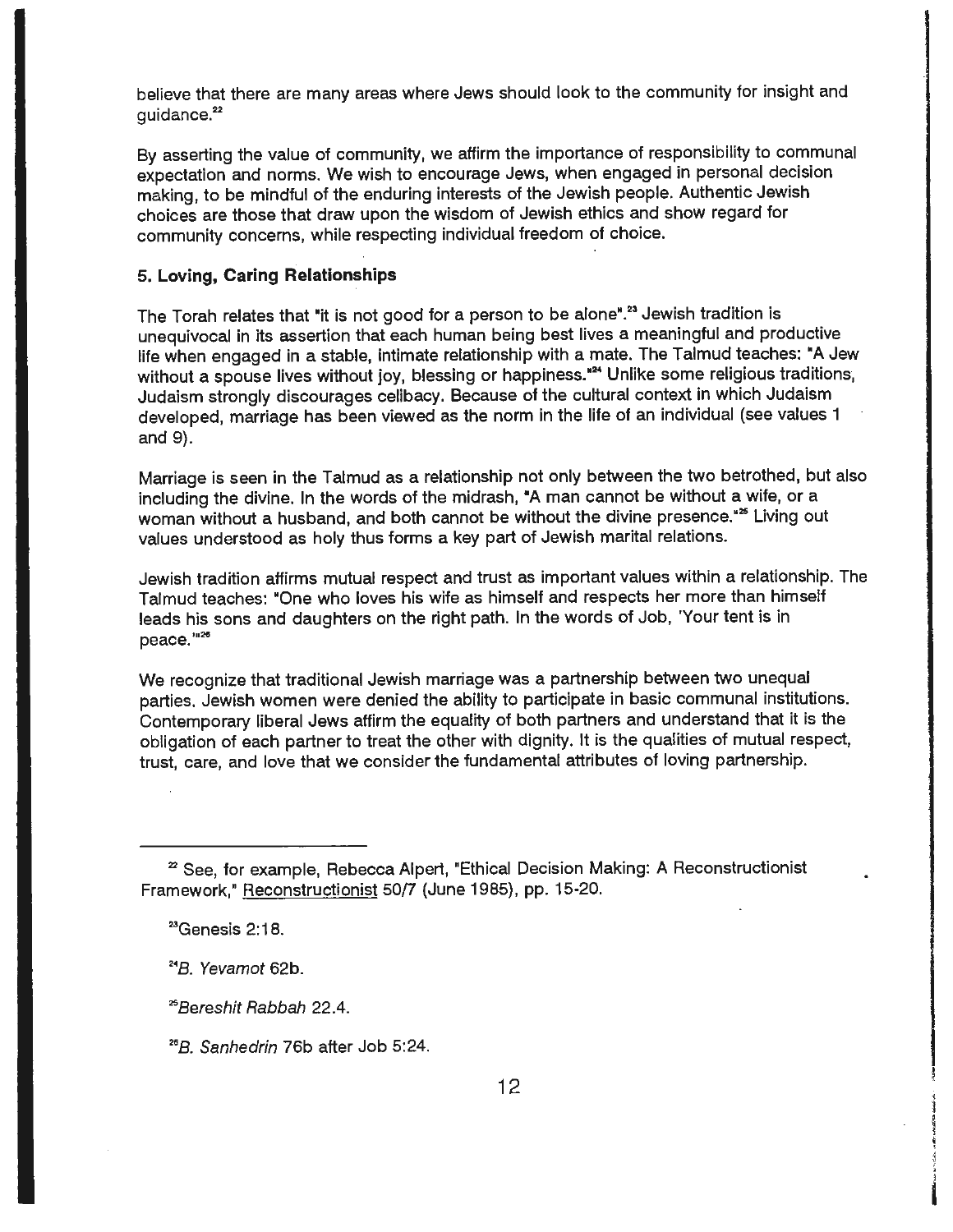#### 6. **Stable Family and Community Life**

Judaism conceives society as consisting of concentric circles--beginning with the individual, extending to the family, to the community, to the Jewish people, and finally to humanity and to all of life. The stability of one lays the foundation for the stability of the next.

The family is the primary and most appropriate vehicle for the transmission of Jewish identity and values. While the value of family has remained constant, the forms that families take have changed as Judaism has evolved. In the past, Jewish families have taken many forms, including the clan, the multi-generational extended family, and the nuclear family. The dominance of the nuclear family model, often viewed as the paradigm for the Jewish family, is, in fact, very recent.

In the present, Jews live in many types of families. Only 25% of all families in the United States today consist of two currently married parents and the children they bore together.<sup>27</sup> While Jews in the United States tend to marry later and have fewer children, our family trends follow those of the larger society. <sup>2</sup> •

The most constant value of the family is its ability to provide intimacy, emotional and material support, stability, and the transmission of Jewish commitment, values, and practices. Many old and new kinds of families can fulfill these values.<sup>29</sup> We are committed to preserving the traditional primacy of family because we understand the family as the primary, stable unit of intimacy.

#### 7. **Childrearing within the Context of Family**

"Peru urevu: Be fruitful and multiply" is considered by Rabbinic Judaism to be the first "mitzvah," not only sequentially in the Torah, $^{\infty}$  but in its primacy. Childbearing and childrearing are a fundamental Jewish value. Commitment to this value has been heightened by the historical concern for the preservation of the Jewish people as a minority facing persecution. Childrearing also has primacy because parenting is a joyful and transformative

<sup>28</sup>See for example, Steven M. Cohen, American Assimilation or Jewish Revival? (Bloomington, IN: Indiana University Press, 1988).

29Several cities (including New York, Los Angeles, Madison, WI, Ithaca, NY, and San Francisco), organizations, and corporations (including A.T.& T., Ben & Jerry's, and the American Psychological Association) have adopted rules recognizing the legal status of "domestic partnerships," i.e., those not legally married; The New York Times, September 21, 1990.

30Genesis 1 :28.

<sup>&</sup>lt;sup>27</sup>Preliminary 1990 U.S. Census data; the 1991 National Jewish Population Survey (NJPS) conducted by the Council of Jewish Federations found that only 17% of the 2.7 million households which include a "core Jew" (identified by religion as born Jews or Jews by choice) match the image of the Jewish nuclear family (two Jewish parents and their children).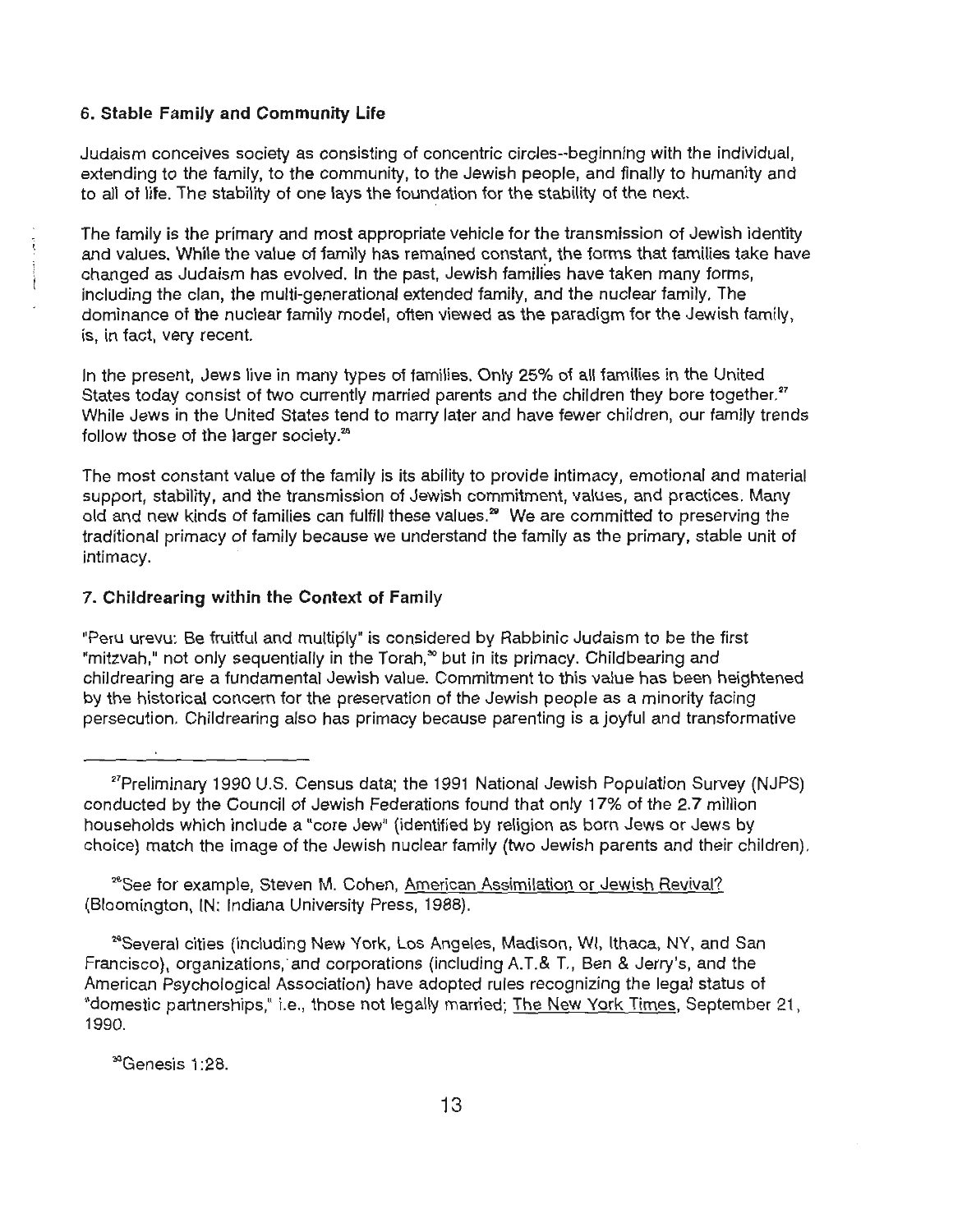experience, as well as a creative act. Adoption and many new reproductive technologies provide additional opportunities for fulfilling this value, though some people face insurmountable barriers to doing so.

#### **8. Physical Pleasure and Responsible Sexuality**

Jewish tradition speaks of sexuality as simhat ona: the joy of sex<sup>31</sup> and simhat ishto: rejoicing in one's partner.<sup>32</sup> Tenth century scholar Saadya Gaon spoke of mutual love and human happiness as the very rationale for marriage.<sup>33</sup> Fulfillment in sexual intimacy is not only valued but seen as an obligation of marital partners. Denial of sexual satisfaction to one's spouse was a traditional ground for divorce. Maimonides, for example, ruled that "when a man marries a woman...he obligates himself to her for ten things... (including) her conjugal rights, sexual intercourse with her, according to the ways of the world."<sup>34</sup> Failure to experience physical pleasure has even been seen as a rejection of God's commandment.<sup>35</sup> Sexual expression ought to always take place in the context of recognizing one's partner as betzelem Elohim (created in the divine image).

While in recent centuries, Eastern European Jewry witnessed a narrowing of attitudes about sexuality, traditional Judaism had until then expressed an openness and tolerance regarding sexual practices. Sexual intimacy was affirmed for its own value, not only for procreation.<sup>36</sup> The Talmud allowed a wide variety of sexual practices.<sup>37</sup> Thirteenth-century commentator Nachmanides underscored this notion by teaching with regard to sexuality, that God created nothing unseemly. 36 In Judaism, physical pleasure and sexual responsibility are inextricably linked.

<sup>32</sup>R. Abraham ben David (Rabad) of Posquieres (12th century), Ba'alei HaNefesh, Sha'ar Hakedushah, cited in Feldman, p. 71.

<sup>33</sup>Emunot v'Deot 10.7.

34Mishneh Torah, "Laws Concerning Marriage," 12:1-2, 4.

<sup>35</sup>B. Ketubot 47b-48a; Mekhilta on Exodus 21:10.

<sup>36</sup>E.g. *B. Pesahim 72b; Shulhan Arukh, Even Ha-Ezer 23.5* codified this notion; for a fuller treatment, see Feldman, ibid, pp. 71-75.

3 'Codified by Maimonides, Mishneh Torah, /ssurei Biah 21.9, who allows a husband to "kiss any organ of his wife's body he wishes and to have intercourse with her in the customary or uncustomary way."

'3/jlggeret Ha-Kodesh, quoted in Feldman, p. 99.

<sup>&</sup>lt;sup>31</sup>David Feldman notes that this expression is Talmudic; see Feldman, Marital Relations, Birth Control and Abortion in Jewish Law (New York: Schocken, 1968), p. 71.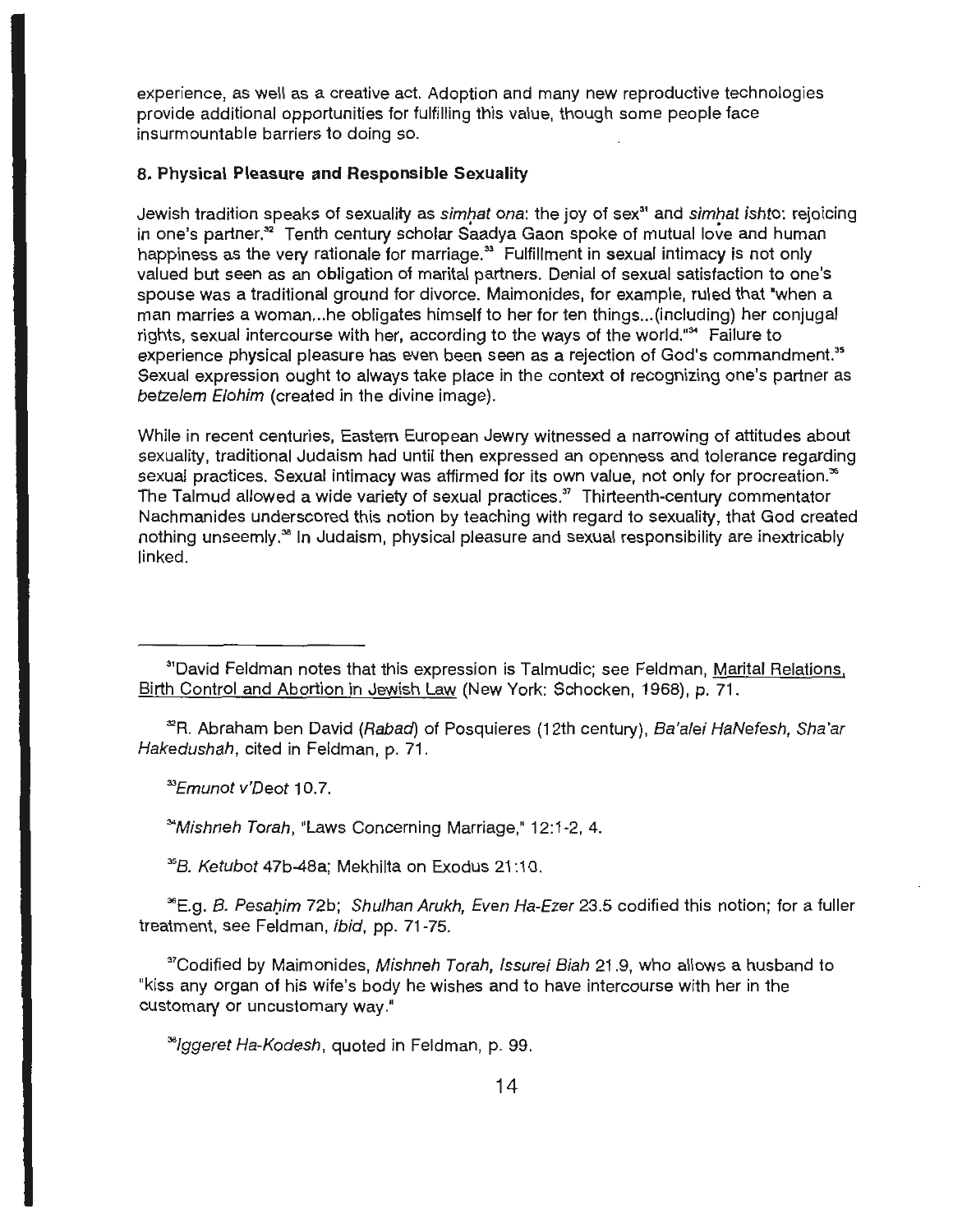#### ( 9. **Physical, Emotional, and Spiritual Health**

Beriyut (care for one's health) has been an important Jewish value since earliest rabbinic times.<sup>36</sup> From the medieval period through today, Jewish tradition has viewed physical, emotional, and spiritual health as indivisible and interrelated. Maimonides states: "Since by keeping the body in health and vigor one walks in the ways of God... it is one's duty to avoid whatever is injurious to the body and cultivate habits conducive to health and vigor."<sup>40</sup> Maimonides adds elsewhere: "Emotions of the soul affect the body and produce great, significant, and wide-ranging changes in the state of health."<sup>11</sup>

The physical release provided by sexual relations was considered by Maimonides and by lbn Ezra, an important medieval Bible commentator, as necessary for physical health.<sup>42</sup> The emotional component of sexual intimacy was recognized as essential to the maintenance of the well being of the person and relationship.

#### 1 O. **Personal Freedom**

ţ

Reconstructionist Judaism affirms the freedom to make responsible choices. This is in keeping with contemporary Western values of personal autonomy and freedom of conscience. Though Jewish law and lore are a valued, important guide in making decisions about our lives, we believe that Jewish law is neither immutable nor obligatory for us. While we believe that the ideal setting for a substantial portion of decision making is within the community, we recognize the right of individuals to listen to their own consciences in making their daily life choices. This freedom exists in tension with other communal values. We further recognize that due to the voluntary nature of our society, every adult who lives within the organized Jewish community does so by an active choice.

40Mishneh Torah, Deot, (Laws Concerning Moral Dispositions and Ethical Conduct) 4.1.

"Rules of Health", quoted in Minkin (ed), The Teachings of Maimonides, (Northvale NJ: Jason Aronson Inc., 1987), p. 388.

*<sup>42</sup>*Mishneh Torah, Oeot 3.2; Pirkei Moshe Birefuah, 17:8, published as The Medical Aphorisms of Moses Maimonides, Rosner and Muntner eds, (New York: Yeshiva University, 1970); ibn Ezra commentary on Leviticus 8:20; also see Jacob Emden, Siddur Bet Yaacov, Ch. VII, *Huli*a I.

<sup>&</sup>quot;See e.g., Ben Sira 30:22,25 (the health value of a joyful heart); B. Shabbat 108b (the health benefits of washing); B. Ketubbot 111a (finding a balance between standing, sitting, and walking), B. Gittin 70a (the health dangers of worry, travel, and sin), Vayikra Rabbah 34.3 (bathing as a religious duty), B. Taanit 22b (prohibiting afflicting oneself by fasting), Rabbi .<br>Samson Raphael Hirsh, *Horeb*, Ch. 62 (prohibiting carelessness with one's health, abstaining from that.which is permitted, or willingly endangering one's life).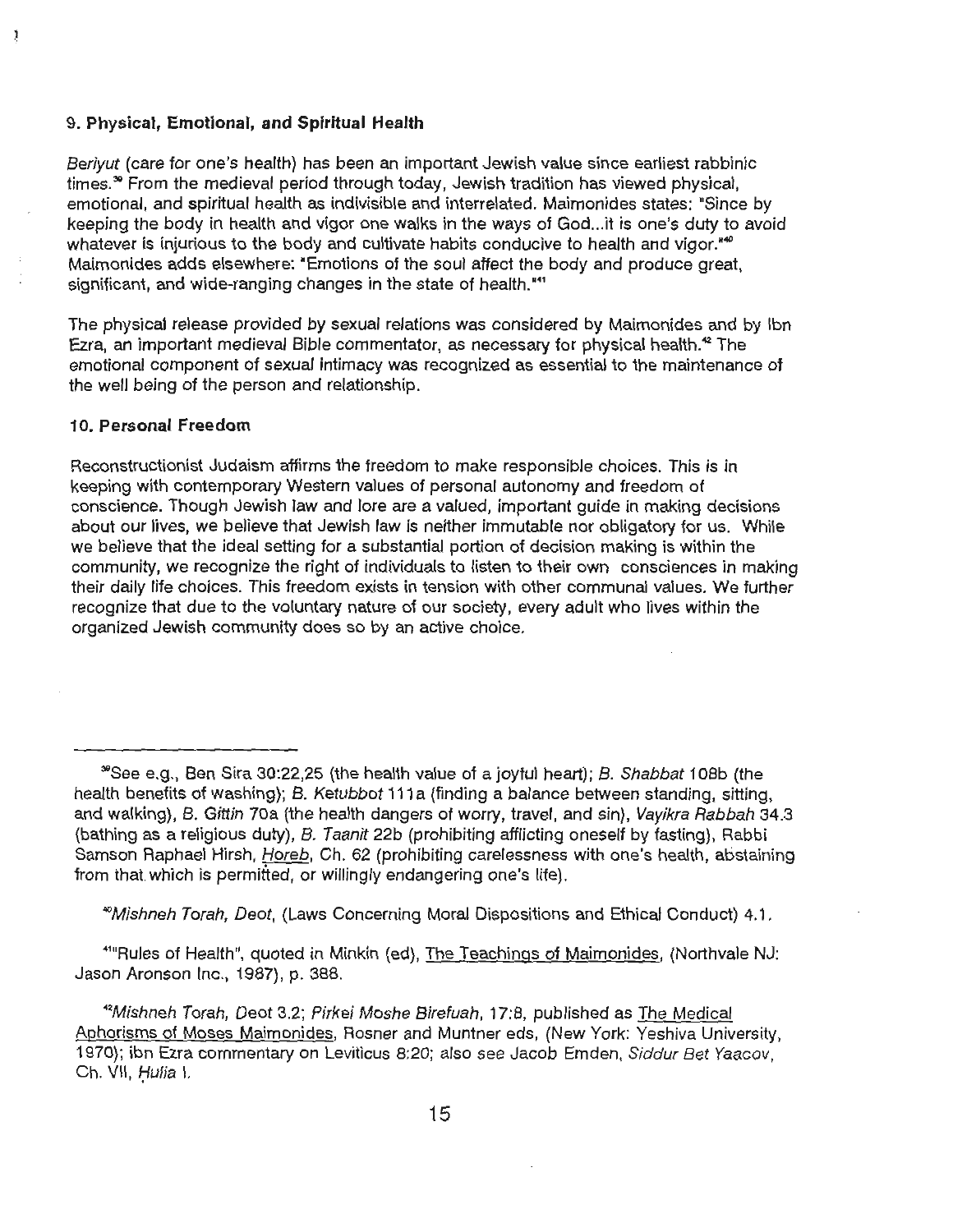#### *(* 11 . **Jewish Continuity and Adaptability**

The future growth and enrichment of Jewish life are specific goals of Reconstructionism. Our approach teaches that for Judaism to remain authentic and compelling, we must engage in the study of the Jewish tradition, adapting it to changing political, scientific, social and technical circumstances, and thereby renew our commitment to Jewish living.

We recognize that Judaism is an evolving civilization, and that the world is changing at an unprecedented rate. We believe that Judaism must continually respond to change without abdicating its fundamental values and teachings. The special challenge of our day is to promote Judaism in a setting that allows the unprecedented personal and collective freedom to choose between many ways of life. Thus, when formulating an authentically Jewish response to the demands of contemporary ethical concerns, we must do so with discipline and responsibility to what is central in our tradition.

#### **12. Inclusive Community**

Judaism holds that it is only in community that Jews can find a life that is authentic and fulfilling. We Reconstructionists see the Jewish people themselves as the central sustaining force of Judaism over the ages, a reality we refer to as Jewish peoplehood. We are thus committed to making room in the Jewish community for Jews of many backgrounds and family situations.

Inclusion is a value rooted in the Jewish past. In the self-contained Jewish communities in which Jews once lived, everyone was a member of the community, even people considered "different".<sup>43</sup> Clearly, the variety of practices available to Jews today, including openly gay or lesbian committed life partnerships, is much broader than was possible for Jews in the past. "Diversity is inherent in the very nature of Jewish life today as it is inherent in the very nature of democratic living."<sup>4</sup>

An open society promotes greater acceptance of difference. However, an open society has both positive and negative implications for Jewish life. The freedom to make life decisions opens the option to determine not only how but whether or not to participate in the Jewish community. Thus, the likelihood of communal survival can be improved by accepting diversity in the Jewish community. Reconstructionist communities strive for inclusivity in membership and leadership -- reaching out both to those who have historically been participants in organized Jewish life, as well as to those who have been or felt excluded.

<sup>43</sup>A wide variety of types of people and social roles were to be found. This was out of necessity, because Jews lacked the choice to live elsewhere. However, such communities were more accepting of eccentricity than of deviations from conventional gender roles and sexual orientation. These were governed by clearly defined expectations and a demand that people either conform or keep their nonconformity invisible .

<sup>&</sup>lt;sup>4</sup> Ira Eisenstein, Judaism Under Freedom (New York: The Reconstructionist Press, 1956), p. 155.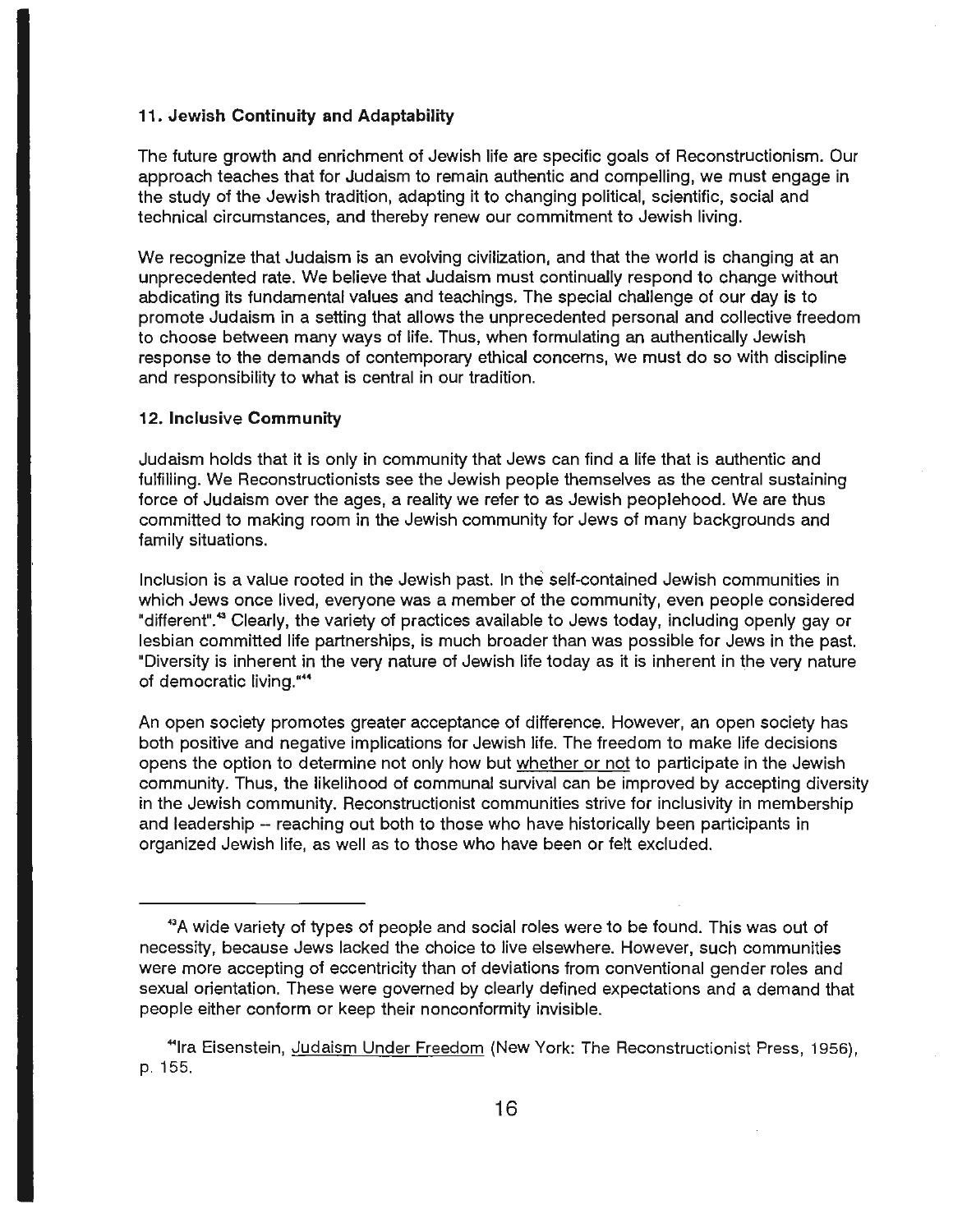By meeting the challenge of difference among Jews, the Reconstructionist movement affirms the practical necessity of inclusion, but sees conscious inclusiveness fundamentally as an act of justice (see values 1, 2, and 14).

# **13. Democracy**

ł

Democracy along with freedom is the bedrock on which American society was founded. Mordecai Kaplan taught that as people living in two civilizations, Jewish and American, we must bring the best of American values and culture to bear on our understanding of Judaism. The principle of democracy-that every person should have a voice and a vote regarding those matters affecting his or her life--has become a fundamental principle of Reconstructionism.<sup>45</sup> This principle empowers laity in partnership with rabbis to engage in extensive study and make responsible and knowledgeable decisions about the key issues facing our communities, such as the one at hand. We believe that democracy is a value which strengthens Judaism and benefits our community.

# **14. Learning from Contemporary Sources of Knowledge**

In every age, Jews have expanded our civilization by drawing from the scientific, ethical and social insights of their surrounding cultures. For example, the twelfth-century works of Maimonides drew on the Aristotelian philosophical traditions of the Islamic world in which he lived. Similarly, the Reconstructionist approach to decision making seeks wisdom from a wide range of contemporary sources.

For Reconstructionists, Jewish sources hold significant weight. We also wish to consider carefully the best information available in the social and physical sciences, contemporary ethics and aesthetics, comparative studies of approaches taken in other Jewish communities, a historical understanding of Jewish attitudes, and other sources. The explosion of available information and new scientific data makes the study of sources beyond our traditional texts ever more critical.

# 15. **"Tzedek, Tzedek Tirdof: You Shall Surely Pursue Justice"48**

Reconstructionism affirms that the improvement of conditions under which human beings live is a central Jewish concern. Our interest includes but transcends the Jewish people, extending to the improvement of the lot of all humanity. Our sources for this value are the prophets, who challenged the societies of their day to treat their members with justice, to feed the hungry, to clothe the needy, and to protect the most vulnerable.

Traditional Judaism spoke of the widow, the orphan, the deaf, and the blind as those most in need of protection. Justice for the vulnerable is a test of the ultimate values of a community or society. Jewish sources, prayers, and rituals continually remind us that we were once vulnerable as a people, enslaved in Egypt. We speak of having been strangers in the land of

<sup>•</sup> 5 Alpert and Staub, p. 39.

<sup>~</sup>Deuteronomy 16:20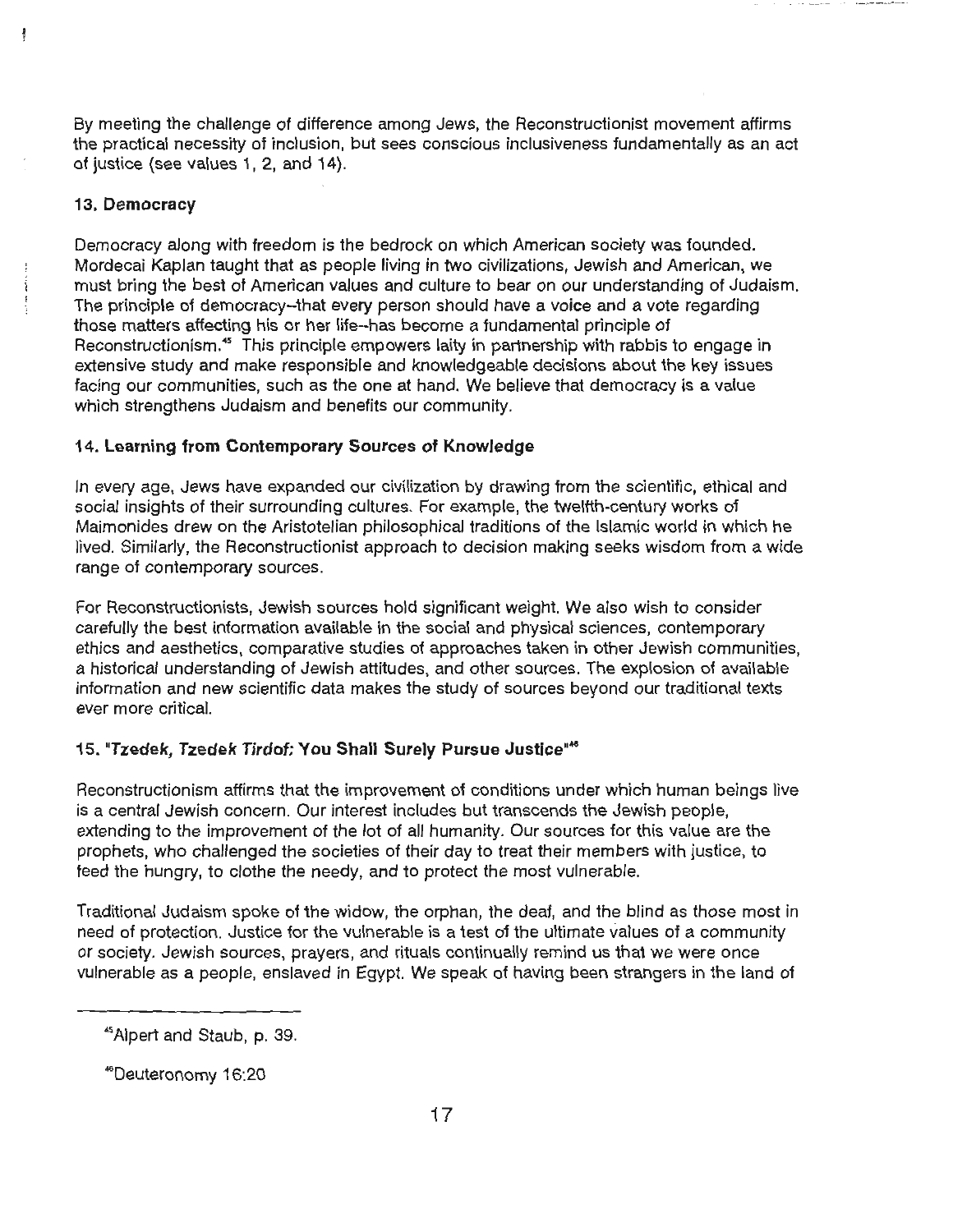Egypt.<sup>47</sup> At various later points in Jewish history, we have been vilified and oppressed for no reason other than our identity as Jews. As a consequence, a major theme of Jewish tradition is the obligation to be sensitive to the needs of "the stranger in our midst," those that society views as outcast. The Jewish people has a special concern about just and fair treatment for those needing protection.

#### Ill. **THE HISTORICAL JEWISH SOURCES: BIBLICAL, RABBINIC, MEDIEVAL**

As Jews, we return to our traditional sources as a critical part of fully comprehending any issue. As Reconstructionist Jews, we then understand the texts in their historical context.

#### **1. Sexual Activity Between Men**

Leviticus 18:22 and 20:13 condemn sexual activity between men, describing it as *to'evah*  (usually translated as an abomination) "when a man lies with a male as one lies with a woman.• Leviticus 18:26 labels the list of prohibited sexual acts, among which sexual activity between men is included, under the same rubric. Leviticus 20:13 states that punishment for this offense is death by stoning. Clearly, in the times of the Bible, sexual activity between males was a severe infraction of the law. We do not know whether or how the law was enforced.

To better understand these texts, we must examine the context within which the prohibitions are presented. The biblical text appears to be speaking of a discrete sex act. It is not spoken of being in the context of a loving relationship. The frequency of the acts depicted is unknown. Sexual behavior between women is not mentioned.

The reasoning behind the prohibition of sexual activity between men is subject to debate. Leviticus 18:3, commanding Israelites to avoid the practices of the surrounding peoples (also implied in I Kings 14:24}, suggests that the biblical author viewed the *to'evot* as sexual customs of the indigenous populations. Israelite distinctiveness was to be maintained by refraining from such practices. Leviticus 18:24-30<sup>48</sup> comments that the *to'evot elaborated in* this passage caused the defilement of the land, resulting in the "spewing out" of its inhabitants.

Why sexuality was a core issue for the elaboration of the *to'evot* is subject to speculation. Biblical scholar Tikva Frymer-Kensky notes that "there is nothing inherently sexual about pagan belief and practice, and the struggle against paganism does not necessarily have to

<sup>47</sup> for example, Exodus 23:9: "You shall not oppress a stranger (ger) for you know the feelings of a stranger, having yourself been strangers in the land of Egypt"; see also Exodus 22:20 and Deuteronomy 10:19.

<sup>48</sup>See also Deuteronomy 12:29-31, 18:9, 12.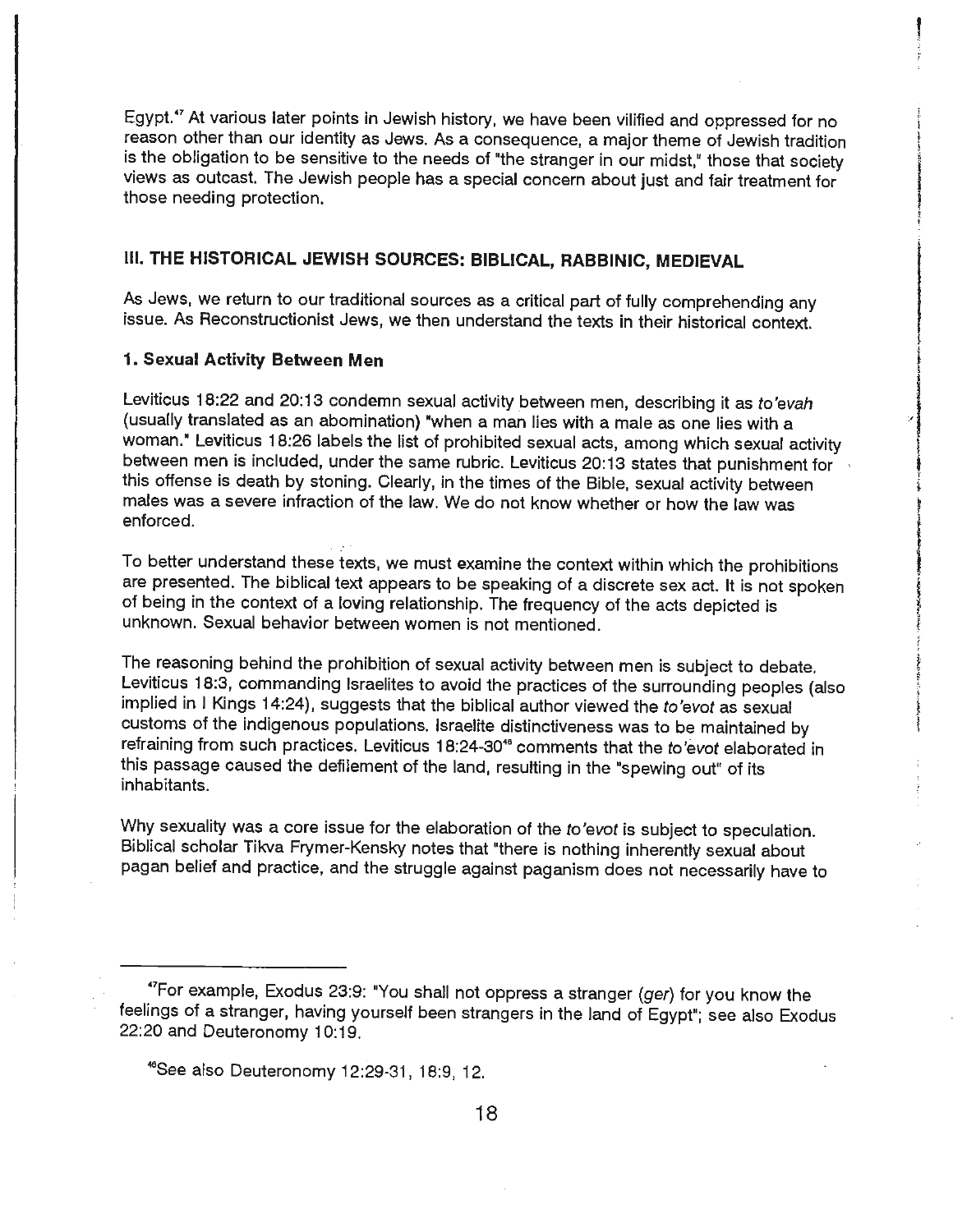be anti-sexual or sexually phobic."<sup>49</sup> Recent scholarship questions the accuracy of biblical characterization of the indigenous cults of the ancient Near East as sexual.<sup>50</sup>

The term *to'evah* is itself not well understood. Scholars such as William Hallo have traced its origins to pre-biblical Akkadian and Sumerian civilizations.<sup>51</sup> Hallo, among others, adds that the *to'evot* listed in Deuteronomy are cultic in character.

Rebecca Alpert<sup>s</sup> observes that certain sexual practices may have been categorized to'evot as part of an ancient desire "to create an ordered perception of the universe" where certain things considered part of the sacred realm are separated from those of the profane. Alpert notes that "the sexual prohibitions described fit into the larger category of laws about kosher foods, the separation of the sexes and their clothing, and the prohibitions against plowing with two types of animals and of mixing certain types of fabric." Why the Israelites considered these profane is not known, and subsequent generations of Jews have understood the sacred somewhat differently<sup>53</sup>.

• 9 Tikva Frymer-Kensky, "The Bible, Goddess, and Sex", Midstream, 34/7 (October 1988), p. 22.

50Robert A. Oden, Jr., The Bible Without Theology: The Theological Tradition and Alternatives to It (San Francisco: Harper and Row, 1987), pp. 132-133. See Section III.3.

<sup>51</sup>Hallo writes: "All this evidence leads me to conclude that the concept of a divine taboo or abomination, so widespread in the ancient Near East, embraces two widely divergent realms. One involves the infraction of ethical norms and standards of good conduct, enshrined primarily in proverbs and other parts of the wisdom literature. In this sense, the concept becomes attenuated into little more than a colorful idiom, a synonym for misconduct, offense, or aberration. But the other realm evoked by the concept is more profound, touching on the sacred and inviolable nature of deity. In this meaning, the expressions are used by the Babylonians with reference to those acts which, while innocent enough in themselves, become taboo on unfavorable days, and by Israel, with regard to acts enjoined by alien cults but anathema to God." William Hallo, "Biblical Abominations and Sumerian Taboos," The Jewish Quarterly Review, Vol. 76/1 (July 1985), p. 38.

<sup>52</sup>Alpert uses the methodology of anthropologist Mary Douglas, who observes "holiness is exemplified by completeness. Holiness requires that individuals shall conform to the class to which they belong. And holiness requires that different classes of things shall not be confused." See Douglas, Purity and Danger: An Analysis of the Concepts of Pollution and Taboo, (London: Routledge & Kegan Paul, 1966), p. 53; and Rebecca Alpert, "In God's Image: Coming to Terms with Leviticus," Christie Balka and Andy Rose eds., Twice Blessed: On Being Lesbian, Gay and Jewish (Boston: Beacon Press, 1989), p. 68.

<sup>53</sup>There are some who hold that these distinctions are grounded in "the divine order of creation." The arguments offered by those who would drive homosexuality from the Jewish community are exemplified by the work of Samuel Dresner, who links a variety of rabbinic midrashim regarding the issue of mixing categories. He holds that there is a "normal pattern ·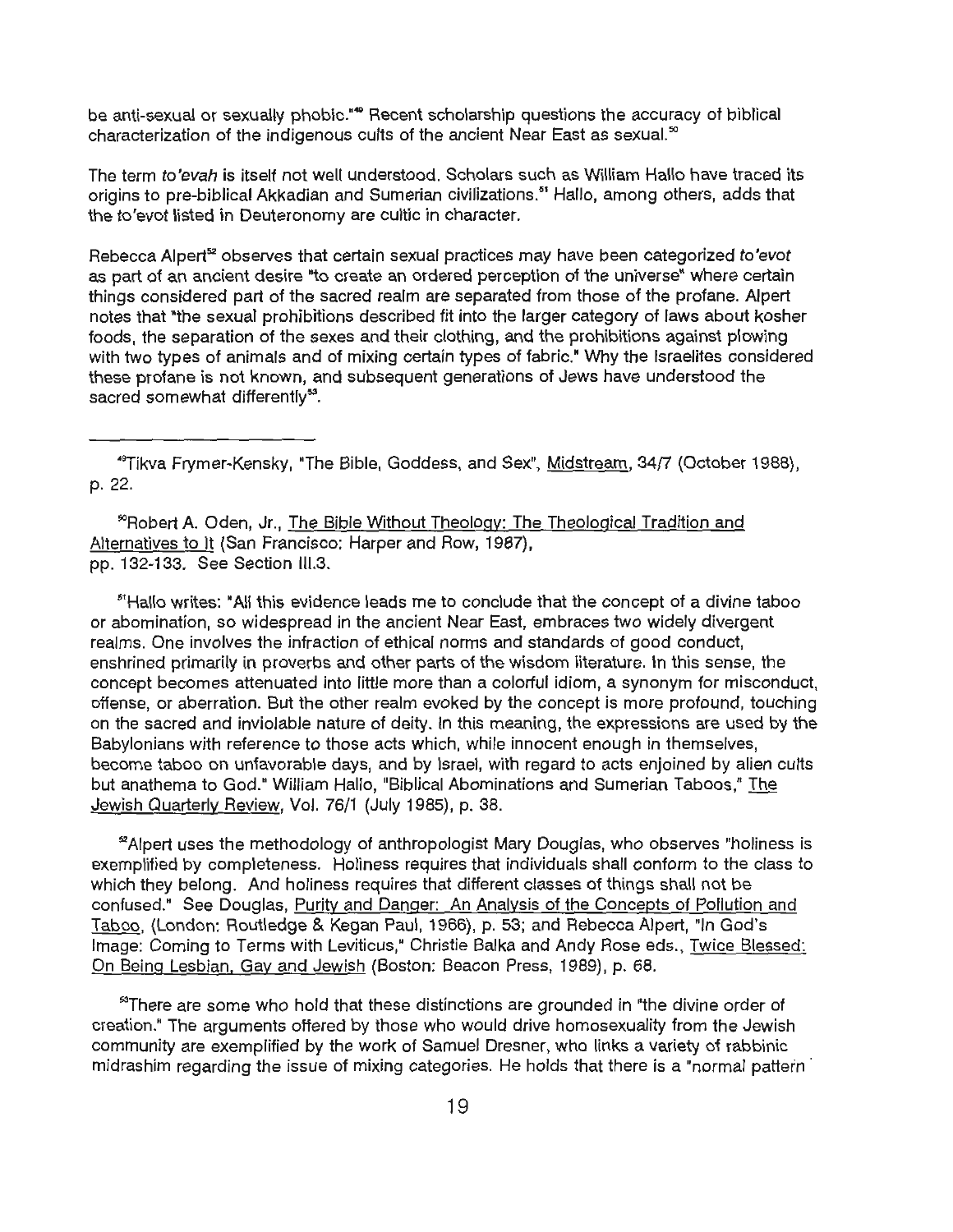A notable feature of the post-biblical commentaries is the shift in focus from indigenous Canaanite practice to concerns of their own time. The classical commentators lacked a shared understanding of to'evah. Thus, individual commentators explained the term in a variety of ways. The Talmud,<sup>84</sup> for example, uses word-play to interpret the term to mean, "to'eh ata ba: you go astray because of it," suggesting that the result of this activity leads to wrong behavior or to a negative outcome.

Commentators in the medieval period continued to attempt to understand the term to'evah. French Bible commentator Rashi offers only a graphic description of the sex act: "He enters as the painting stick is inserted in the tube."<sup>55</sup> Another medieval source, Se*fer Hahinukh*"<sup>6</sup> describes sexual behavior between males as "a mad, contemptible and very ugly mode of conduct in the eyes of God and of all sensible people, and it is not fitting that man, who has been created to serve his Maker, should prostitute himself by such ugly conduct...." This

According to Dresner's argument, the cause of the biblical flood was crossbreeding between "'heavenly' males and earthly women" (Genesis 6). Dresner states that these acts were emblematic of "generative crossing-over ... the paradigm for the subsequent mixing of sexual lines between humans, among animals, and between them both, a transgression which extended upward to include divine beings and humans, and downward to encompass even the plant kingdom. The disarray was so complete and so total as to embrace the supernal, the biological and botanical realms ... Catastrophe and a new creation were called for--the flood!"

Dresner claims that the biblical narrative should teach us that the basic social glue is monogamous, heterosexual sexuality. Deviation from this model is called inherently destructive: "Sexual misconduct may open the floodgates of destruction. There comes a time when society can no longer abide the violation of the laws which bind it together...."

Dresner fails to confront adequately the polygamous nature of biblical and rabbinic society. Dresner shows that he cannot distinguish among homosexuality, promiscuity, pederasty, and incest, to say nothing of many common sexual activities between husband and wife. For him, they are near each other on a slippery slope. He neither holds up his thesis of normalcy and the nature of the natural order to the test of contemporary science, nor examines the role of traditional social regulation in creating the slippery slope. Thus his hyperbolic claims rest on the claimed need to preserve every bit of halakhah in order to avoid the abyss, even when change is morally required in the face of newly discovered facts. "Homosexuality and the Order of Creation," Judaism, 40/3 (Summer 1991), pp. 312-313.

<sup>64</sup>B. Nedarim 51b. Tosaphot to Nedarim 51b connects this comment to the biblical prohibition against sexual activity between men.

55Rashi, commentary to Leviticus 20: 13.

<sup>56</sup>Sefer Hahinukh 209.

of copulating," paradigmatic of the "laws of natural mating,• that is, heterosexual and monogamous.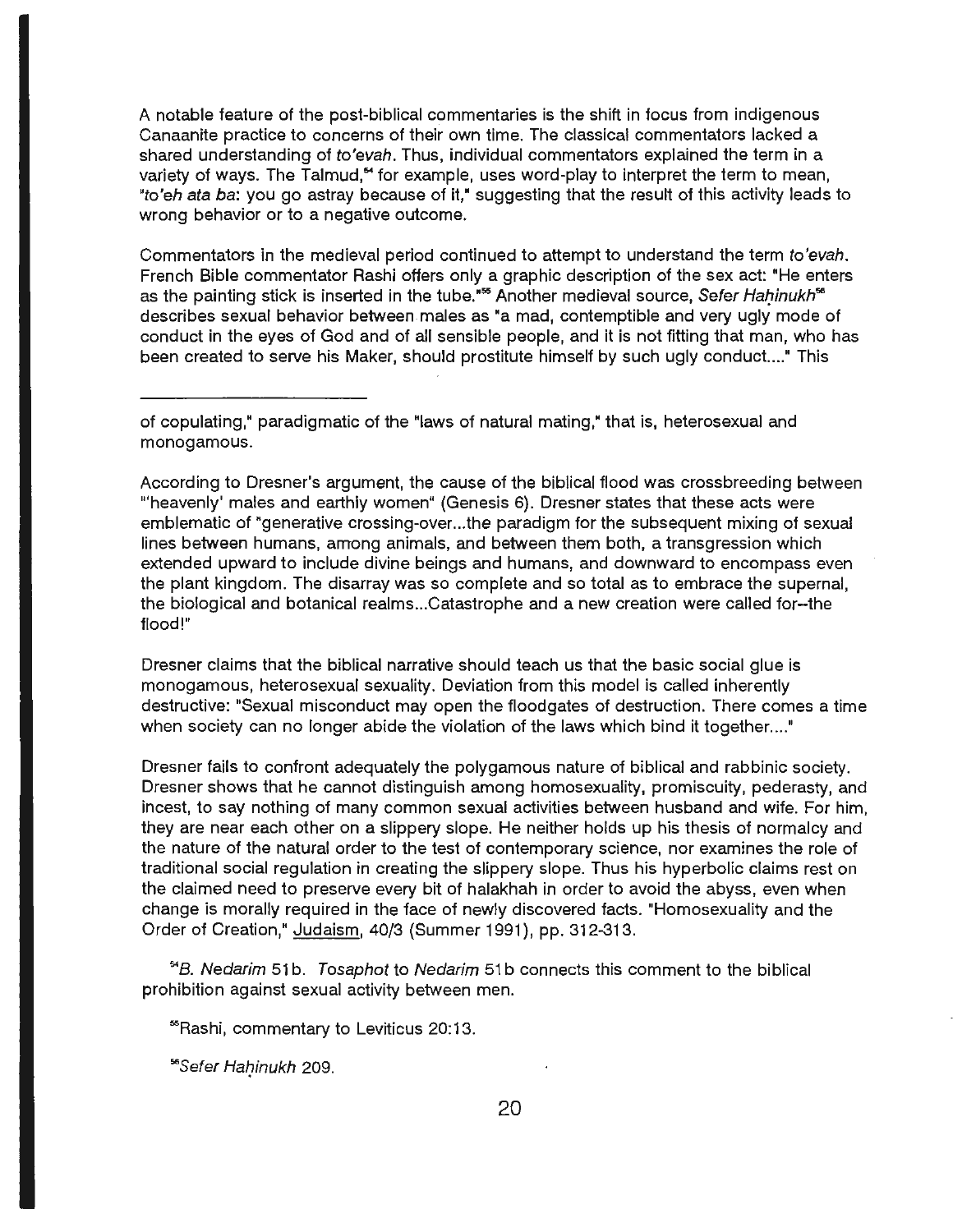interpretation of the text may reflect a cultural context in which sexual activity between man was inconsistent with the social norms experienced by the author.

Returning to sources relating to homosexuality in general, rabbinic sources in the Mishnah, Talmud, and midrash primarily reaffirm biblical law. The Mishnah<sup>57</sup> reaffirms the biblical prohibitions of sexual intercourse between men and the notion that Jews avoid the practices of ancient neighboring peoples. Elsewhere, the Mishnah<sup>58</sup> and its corresponding Talmud text<sup>se</sup> state that it is permissible for two bachelors to sleep "under the same coat," because "Jews are not suspected of homosexual practices.• Rabbinic sources consider sexual activity between males to be "arayot," sexual infractions. Maimonides' legal code" reaffirms the ban on homosexual activity.

The Jewish sources do not describe sexual activity between men as "unnatural" or "(crimes) against nature", as do the Christian sources.<sup>\*</sup> From the Talmud onward,<sup>"</sup> Jewish sources categorize intercourse in terms of whether or not it is done "darkan ushelo darkan," according to the (usual) ways. A discussion of the concepts of "naturalness" and "natural law" appears below, in the sections on hashhatat zera (spilling seed) and the Laws of Noah.

# **2. Sexual Activity Between Women**

The biblical text is silent on this issue. Maimonides' medieval codification of Jewish law<sup>es</sup> is one of the few sources that explicitly forbid same gender sexual contact between women, calling it obscene (a weak form of prohibition). Rabbinic sources<sup>84</sup> condemn lesbian sexual behavior, equating it with harlotry, or a deviant practice of ancient Egypt and Canaan, yet specify no punishment. It is called *issur* (impermissible), but isn't counted among the more serious arayot (sexual infractions which include male same-gender sexual behavior). The

*<sup>51</sup>*M. Sanhedrin 7.4.

<sup>58</sup>M. Kiddusin 4.14.

""B. Kiddushin 82b.

00Mishneh Torah, /ssurei Biah 1.14.

<sup>81</sup>See Boswell, Christianity, Social Tolerance and Homosexuality (Chicago and London: The University of Chicago Press, 1980), pp. 93-114.

<sup>e</sup>For example, B. Yevamot 34b; Mishneh Torah, Issurei Biah 21.9 states: "A man may cohabit with (his wife) according to the usual way or not according to the usual way."

*<sup>113</sup>*Mishneh Torah, /ssurei Biah 21.9.

<sup>64</sup>Sifrei 9.8, B. Shabbat 65a, B. Yevamot 76a. The rabbis forbade women who had engaged in the lesbian sexual acts from marrying kohanim (priests). For this purpose, lesbian sex acts are in the same category as heterosexual acts, as kohanim were only allowed to marry virgins. It implies only minimal condemnation by the rabbis of lesbianism.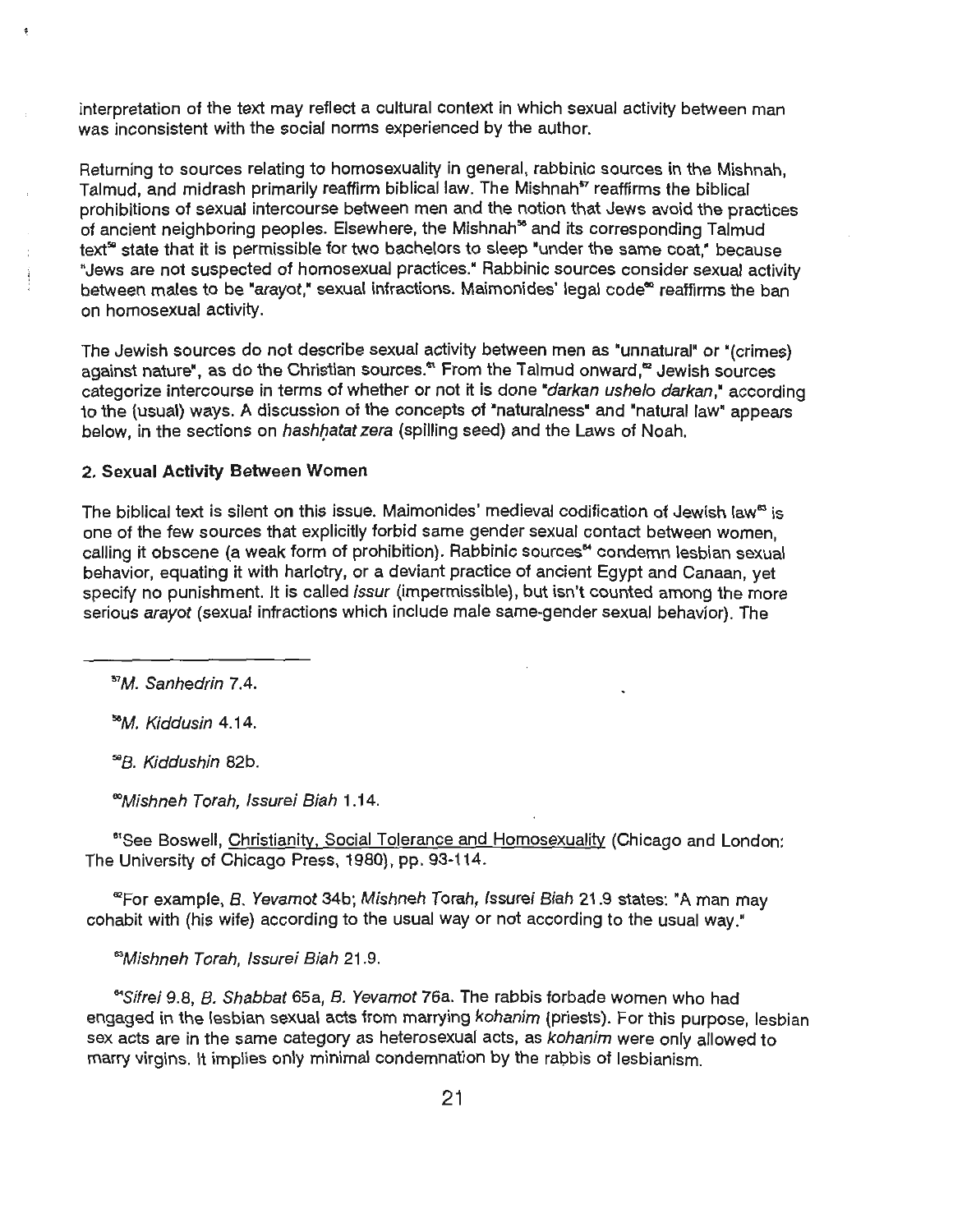designation "harlotry" is not as negative as it seems in contemporary parlance. The term is used by the rabbis when referring to behavior which is not explicitly prohibited by Jewish law, but which they condemned.

Sexual activity between women does not involve hashhatat zera, "spilling seed" (discussed below). This may be a reason for the lack of rabbinic interest in sexual activity between women.

#### **3. Biblical Passages Traditionally Understood as Relating to Homosexuality**

A. Deuteronomy 23:18 prohibits the kadesh or kadesha from the midst of the Israelites.<sup>85</sup> Many who have written on these texts<sup>ee</sup> understand these terms to refer to cultic prostitutes, which they see as a common aspect of the cultic religion of the ancient peoples surrounding the Israelites. Recent scholarship disputes these long-held claims, asserting convincingly that the evidence utilized is highly ambiguous and unreliable. The work of Herodotus on this issue is itself derivative of other earlier unreliable writers, greatly distant in time from the events depicted, apologetic in aim, lacking a basis in scholarly research and thus not a legitimate source on the topic.<sup>67</sup>

Oden's survey of comparative ancient Near East primary sources suggests little clear evidence to identify ancient sacred personnel as sacred prostitutes.<sup>88</sup> If cultic prostitution was ever practiced, there is no reason to assume that its participants were people of the same gender. If so-called sacred prostitution was connected to a fertility cult, as some have

esAlso referred to in I Kings 14:24.

**<sup>es</sup>including such notable biblical critics as Smith, Budde, Frazer, Albright, von Rad, Mays,** Ringgren, Fohren, Kaufmann, and Yamauchi. Other sources making the same claim include The Interpreters Dictionary of the Bible and the biblical lexicons of Brown, Driver and Briggs and of Koehler and Baumgartner. The historical sources cited by these scholars include ancient Greek texts and the works of the Church Fathers.

e1Oden, *op. cit.* 

<sup>08</sup>Oden, *op. cit.* p.150; Oden notes: "Whether or not sacred prostitution was ever a reality in the ancient Near East, accusations about the practice turn out to be very much the norm" (p. 153).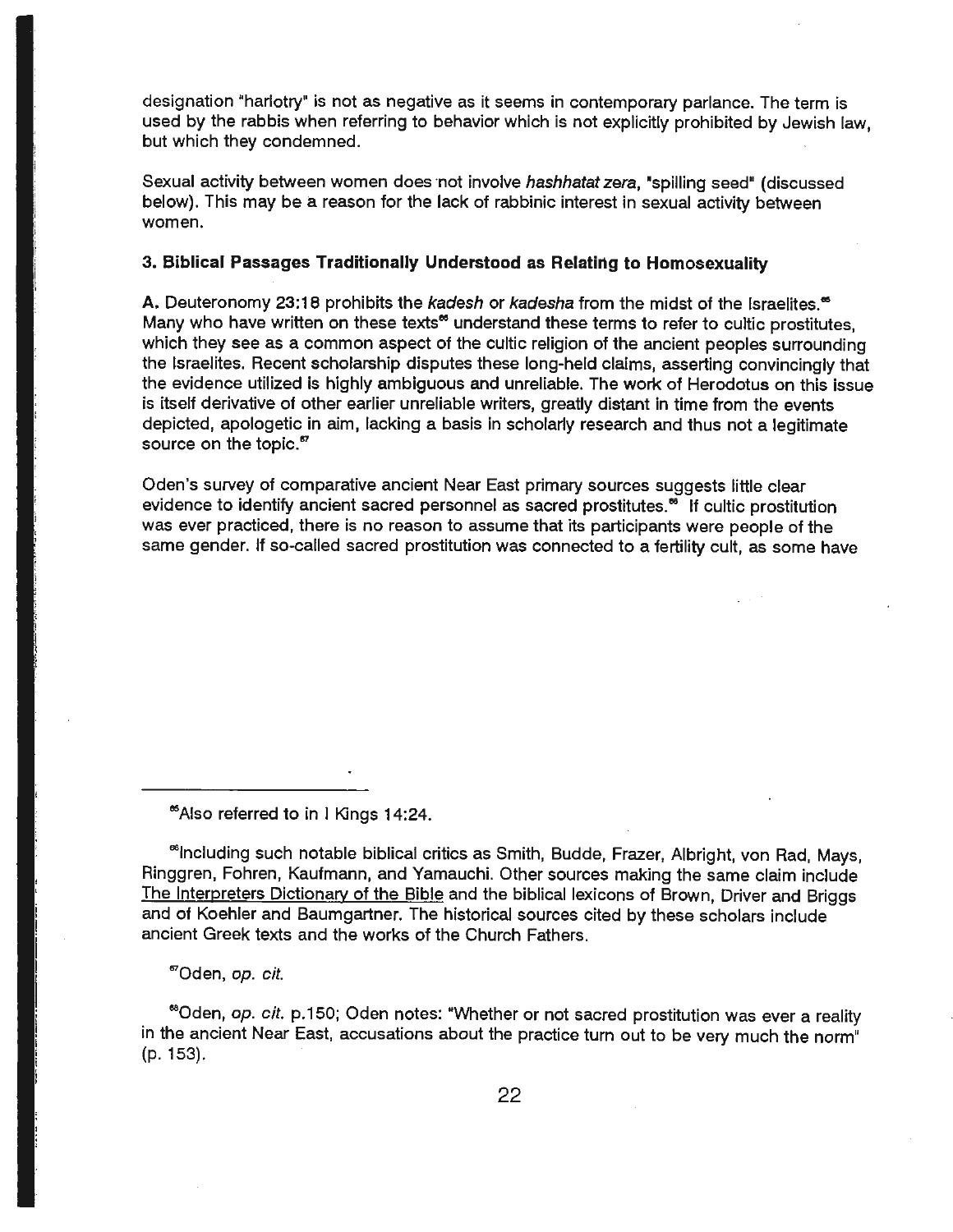suggested.<sup>®</sup> it is logical that it would have been primarily enacted between men and women. Deuteronomy 23:18 therefore has little relevance to a discussion of homosexuality.

8. Two biblical narratives (Genesis 19 and Judges 19) have been seen by some to refer to homosexuality.

The townsmen of Sodom who surrounded the house of Lot (who was an outsider residing in the town) in Genesis 19 demanded that he allow them "to be intimate" with two male angelic messengers, guests in his house, who had been sent to warn Lot's family of God's intention to destroy the town, "because the outcry against (the town) has become so great that God has sent us to destroy it."<sup>2</sup> Lot offered his daughters in the place of the quests, but the townsmen refused them. Neither were they successful in attacking the guests.

In Judges 19, a Levite, with his concubine, took refuge for the night in the home of the only person (also an outsider, residing in town) in the Benjaminite tribal town of Gibeah willing to take in strangers. He was accosted by "the men of the town, a depraved lot." demanding that the host "bring out the man...so that we can be intimate with him."<sup>71</sup> The host protected the man by offering the concubine (and the host's daughter, who was refused) to the townsmen who "raped her and abused her all night long... (until) she collapsed (dead) at the entrance of the man's house."72 What ensued was a civil war in which the tribe of Benjamin was decimated by the other tribes acting in concert.

Most contemporary Bible scholars understand both these narratives as teaching about hospitality or insensitivity toward other people, not about homosexuality.<sup>73</sup> in both sequences, the homes in which visitors are staying are attacked by local people who eventually demand to sexually assault the male stranger. In neither case is a permanent

 $^{\prime\prime}$ Genesis 19:13.

 $"$ Judges 19:22.

 $n<sup>2</sup>$ Judges 19:25-26.

 $33$  Nahum Sarna, for example, describes the "outcry" of Sodom as "an arrogant disregard of elementary human rights, a cynical insensitivity to the sufferings of others .... It is clear from our story that Lot, in offering hospitality to the strangers, had violated the norms of the society in which he lived, and the angry citizens soon came to give vent to their sense of outrage". Understanding Genesis (New York: Schocken Books, 1964), pp. 145-146.

<sup>119</sup>Frymer-Kensky discovers that the only known sexual fertility rite is documented as having taken place in Sumer, well preceding the biblical period. The ritual is performed by the king, representing the vegetation god, Dumazi, and a woman representing the goddess lnanna, about whom Frymer-Kensky comments: "She is assumed to have been a special priestess, but for all we know, she could actually have been a wife of the king specially favored with this ceremony" (Frymer-Kensky, p. 22). Frymer-Kensky adds that in Babylonia, this rite was de-sexualized and becomes "divine combat.• A sacred marriage rite is maintained, yet this is celebrated not by people, but by two statues.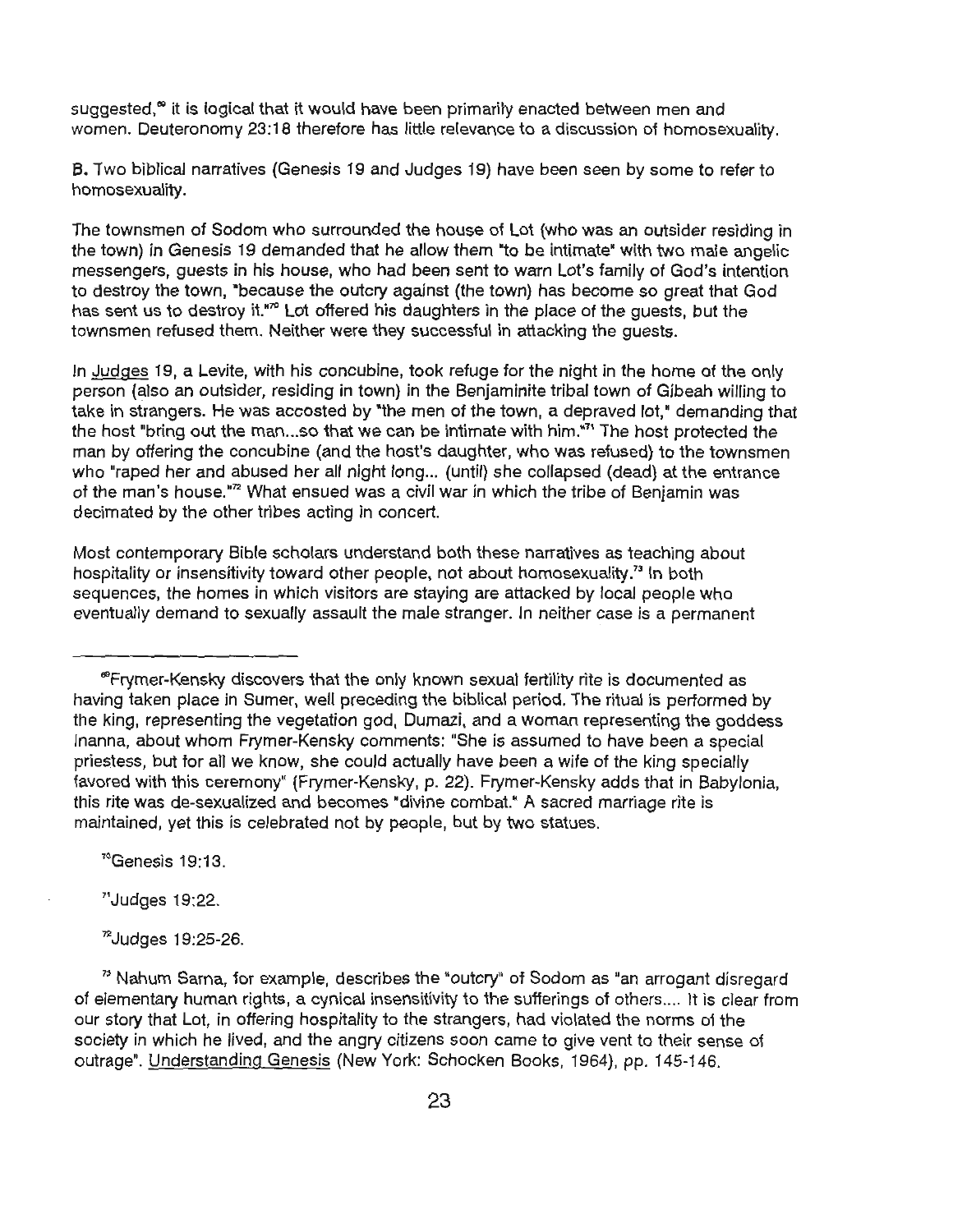resident of the town willing to offer hospitality. In both sequences, women are offered in his place by a host who demonstrates an ethic of offering protection to his male guest. By portraying the depravity of the town, this narrative justifies God's destruction of Sodom.<sup>74</sup> The Judges narrative aims to capture the lawless plight of the days "when there was no king in Israel,<sup>"75</sup> concluding "never has such a thing happened or been seen from the day the Israelites came out of the land of Egypt to this day!"79

Several rabbinic sources<sup> $n$ </sup> make a connection between Genesis 19 and homosexuality. The rabbis suggest that the destruction of Sodom was sealed only once the threat of sexual assault was made. This rabbinic interpretation may have been made in response to the Greco-Roman world, where sexual behavior between men existed.

Despite these sources, the theme of Genesis 19 is assault against visitors, not homosexuality. The rabbis fail to distinguish between assault and consensual sexual behavior. The latter is not present in this narrative. The act of sexual terror carried out in Judges is perpetrated against a woman, a sign that sexual assault and lack of hospitality are the themes. That sexual intercourse between men has been referred to in the Christian world as "sodomy" is based on a misreading of the Genesis text, which makes no distinction between sexual assault and sexual intimacy. Genesis 19 and Judges 19 do not address the subject of this Report.

#### **4. Hashhatat Zera: "Spilling Seed"**

The Book of Genesis tells the story of Onan, a son of Judah who "spilled" his seed on the ground rather than impregnate his brother's widow, thus depriving his brother's line of progeny (through the ancient institution of levirate marriage which was his obligation).<sup>76</sup>

The biblical account concerns the obligations of levirate marriage and the spilling of seed. The rabbis purposely weakened the institution of levirate marriage for social reasons and strengthened the prohibition against spilling seed for a variety of reasons, including their sense of the unclean. Discharge was sufficient reason to require immersion in the mikveh. Hashhatat zera was connected to three ways that semen can be spilled--masturbation, $<sup>n</sup>$ </sup>

<sup>74</sup>Genesis 18:16-33; for an extended treatment of the Sodom narratives in Christian thought, see Boswell, *op. cit.* 

 $<sup>75</sup>$  Judges 19:1.</sup>

 $"$ Judges 19:30.

<sup>n</sup>Bereshit Rabbah 26:5; Vayikra Rabbah 23:9.

<sup>78</sup>Genesis 38:7-10

<sup>79</sup> Shulhan Arukh Even Ha-Ezer 23.2; Sefer Hahinukh 209 attributed to Rabbi Pinhas Ha-Levi of Barcelona, translated by Charles Wengrov (Jerusalem: Feldheim Publishers, 1984), p. 365 and Zohar 188a, 219b, which seeks to condemn masturbation.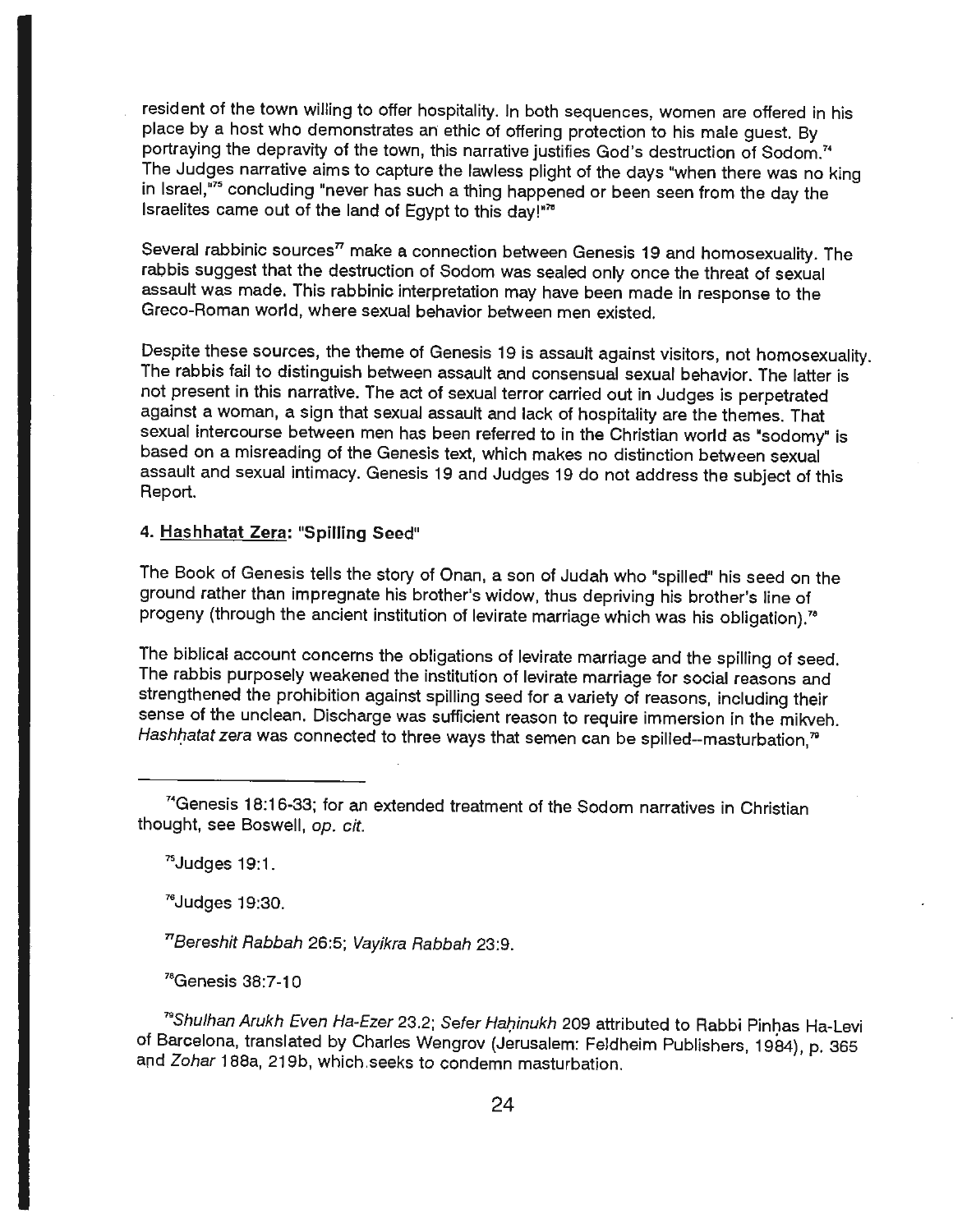sexual acts between men,<sup>80</sup> and heterosexual acts resulting in ejaculation elsewhere than in a vagina.<sup>81</sup> All these are condemned for reasons similar to those for observing the laws of menstruation.<sup>82</sup>

Medieval sources explicitly link masturbation and hashhatat zera. The Shulhan Arukh condemns masturbation on this ground<sup>83</sup> as does the mystical literature.<sup>84</sup> Sefer Hahinukh connects hashhatat zera with homosexuality, asserting that "God commanded us that human seed should not be destroyed by sexual relations with men: for this is indeed destruction, since there can be no fruitful benefit of offspring from it...." While this medieval source interprets Genesis 38 in this manner, we do not read the text as referring to homosexuality.

A small number of Jewish sources speak of non-procreative sex as shelo darkan, "not in the usual or customary way".<sup>86</sup> Contemporary writers at times translate this term as "unnatural", a word with an extensive history in Hellenistic and Christian sources.<sup>86</sup> Because of the current popular association of the word "unnatural" with sexuality" we discuss this term here.

#### 5. **The Laws of Noah**

A frequently heard objection to homosexual acts is that they are a violation of natural law. There is no agreement within Jewish tradition that a universal natural law exists. Most rabbinic sources reject the idea of natural law. One major strand of rabbinic tradition, however.<sup>88</sup> derives a universal moral law from the laws of Noah.<sup>89</sup> Even if this were a

%Sefer Hahinukh 209.<br>"See Tosaphot, Rid to B. Yevamot 12b, and Mishneh Torah, Hilkhot Issurei Biyah, 21.9

<sup>82</sup>B. Nedarim 51 b.

<sup>83</sup>Shulhan Arukh, Even Ha-Ezer 23.2.

&IZohar 188a, 219b, which seeks to condemn masturbation, and Sefer Hahinukh 209.

<sup>86</sup>B. Yevamot 34b uses the term to refer to Onan's spilling of seed; Rabbenu Tam (Tosaphot, 8. Yevamot 12b} uses the term when he allows non-procreative intercourse; Maimonides (Mishneh Torah, Issurei Biah 21.9) allows marital intercourse darkan ushelo darkan (in the customary or uncustomary way).

<sup>86</sup>For further discussion of these sources, see Boswell, op. cit.

<sup>87</sup>For example, Torah Temimah to Leviticus 18:22.

<sup>68</sup>B. Yoma 67b, Sifra, Aharei Mot 13:10.

<sup>89</sup>B. Sanhedrin 56-60; Mishneh Torah, Melakhim, 8:10, 10:12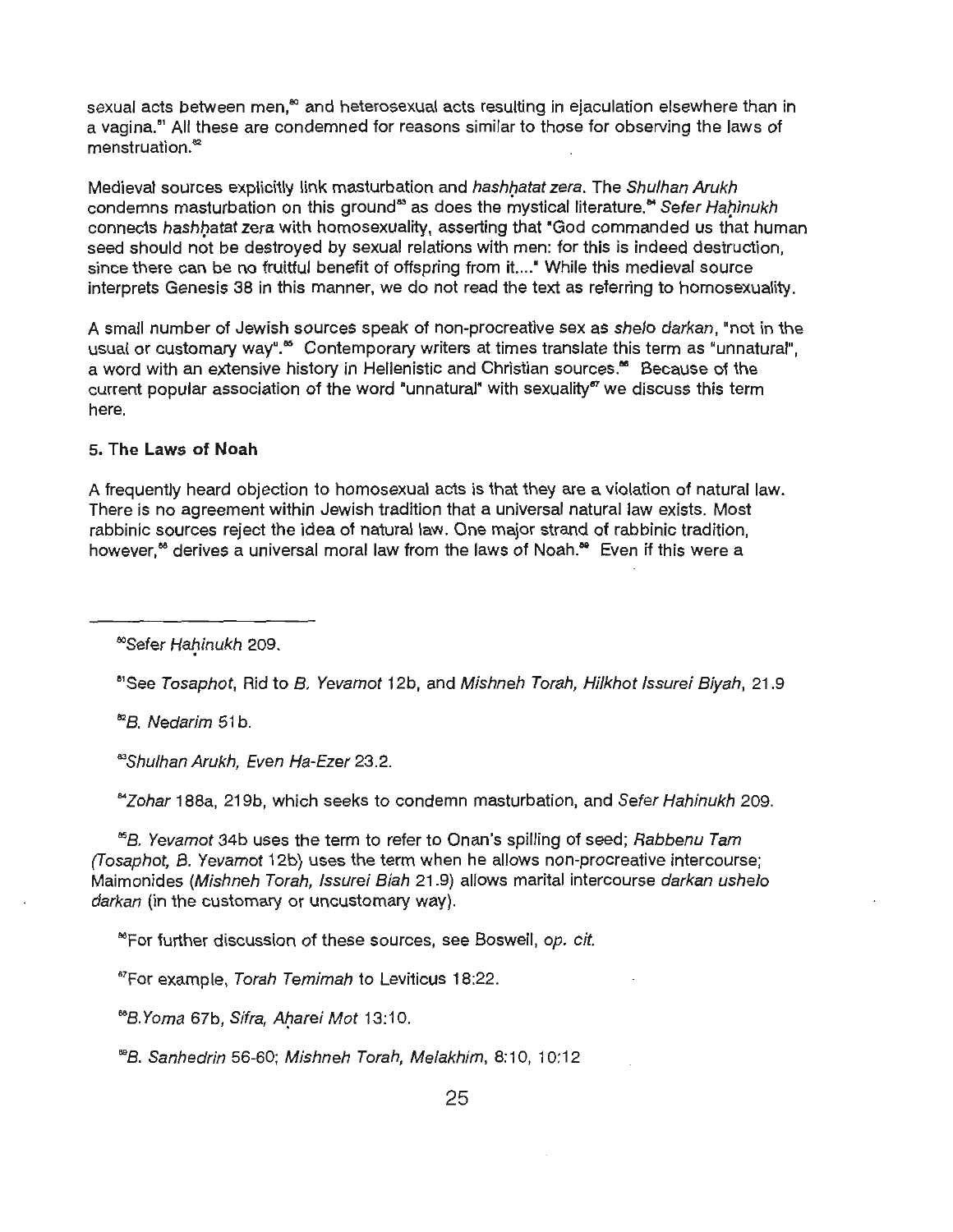sufficient warrant for a claim that Judaism has recognized natural law, there is no evidence that the tradition considered its ban on homosexuality to be universal or part of natural law.

Thus, from the perspective of Jewish tradition, the banning of homosexuality is the result not of natural law, but of revelation. We understand what we have inherited as revelation to have been formulated by people in search of the divine. Revelation can have two components, one that is culturally bound, and one that attempts to discover universal human ethics. To the extent now possible, this report makes an effort to ground a view of homosexuality in Jewish values as they address the universal human condition. We conclude that no natural law claim about homosexuality can be derived from Jewish tradition.

"Natural" is a term popularly understood to refer to behavior considered to be in alignment with the way God intended the universe to function (i.e., "according to the natural order"). Biblical and rabbinic sources do not utilize this Greek idea. The talmudic expression darkan ushelo darkan refers not to that which is "in accordance with the natural order," but "according to customary practice."

A significant difficulty posed by the concept of naturalness is that the term is often applied as if it were an objective categorization of behavior claiming that what is common or prevalent is actually normative (i.e., what ought to be). It is common for traditional societies, including Judaism prior to modernity, to make the assumption that their particular ways of doing things are divinely ordained. Reconstructionists consider culture to be a human creation and therefore view this concept as anachronistic. From a biological perspective the more common heterosexual relationships that have been essential for preservation of the species are not the only natural ones. As discussed below (contemporary scientific understanding), somewhat less common biological occurrences are no less natural or normal, even though they are not essential for preserving the species. People who derive their ideas about what is ethical from their assumptions about what is normal have confused their understanding of science with their beliefs about what people ought to be or do. We can't honestly derive what we ought to do from what is in biology. Cultural beliefs and values drive any understanding of what is normative. The existence of a phenomenon in nature is not sufficient evidence to prove or disprove its moral validity.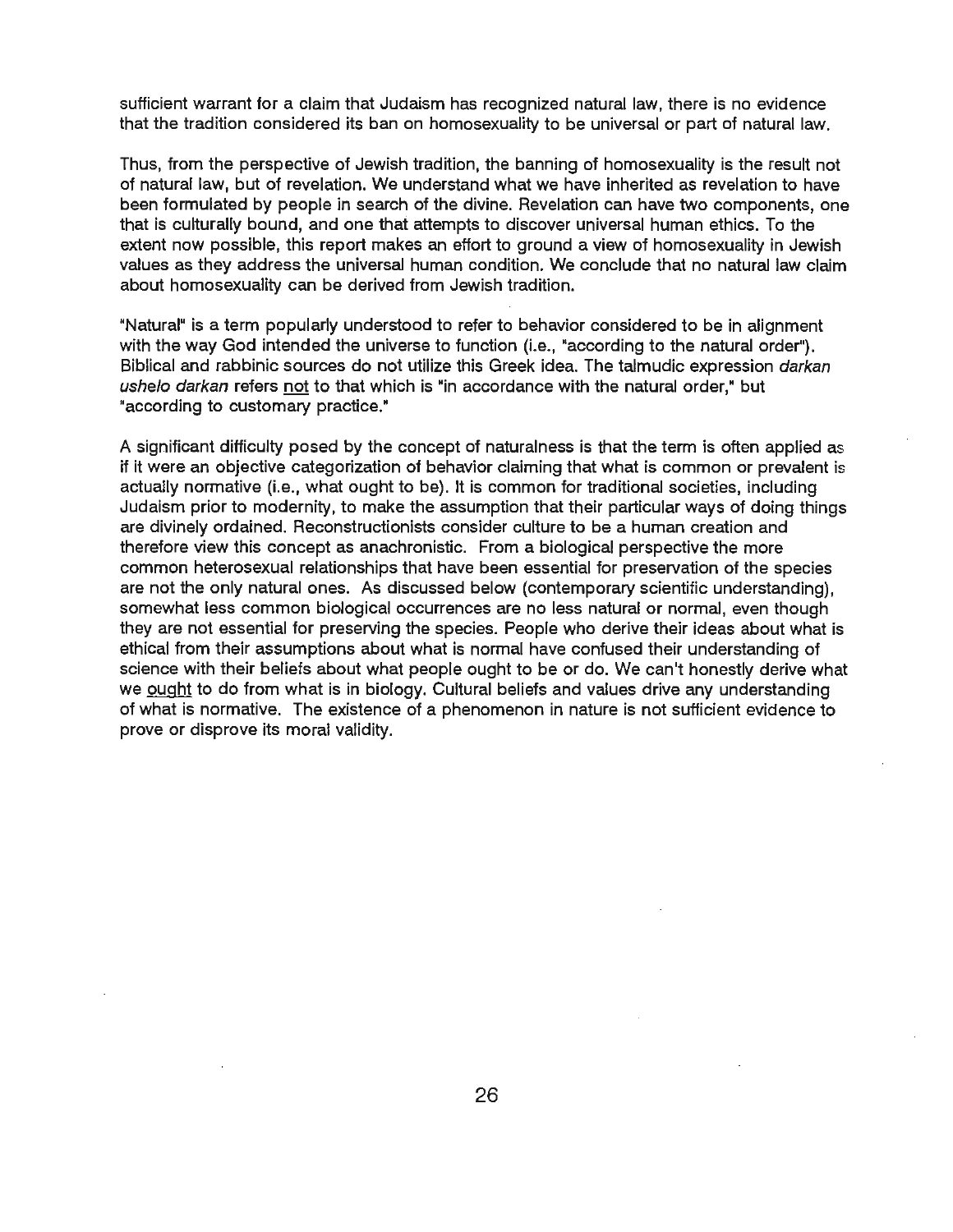#### **IV. CONTEMPORARY SCIENTIFIC UNDERSTANDING**

The sciences, including sociology, anthropology, psychology, and biology, offer findings significant to this study. They help clarify our understanding of the nature of homosexuality.

We learn from the sciences that homosexuality is a commonly occurring characteristic among human beings. The cross-cultural survey by Ford and Beach<sup>®</sup> demonstrated that there is no culture in which homosexuality does not exist.

Kinsey, Pomeroy and Martin found that 10% of American men were homosexual (as expressed by primarily same gender sexual fantasies and desire), and that approximately 50% of men, mostly heterosexual, engaged in at least one sexual experience with another man prior to marriage.<sup>91</sup> The Kinsey Institute estimates that up to 6% of women are lesbian in orientation.<sup>22</sup> Despite many changes in American sexual behavior in the twenty years following Kinsey's study, Hunt found that the percentage of men homosexual by orientation remained constant.<sup>83</sup> It is reasonable to expect that the percentage of Jews who are gay and lesbian conforms to that in the general population. While these studies find heterosexuality to be the more common sexual orientation, homosexuality occurs in nature.

Ford and Beach also surveyed the social acceptability of homosexuality cross-culturally. In 64% of 76 societies, they found that homosexual activities were viewed as normal and socially acceptable behavior, although of a minority of individuals. The study concludes that homosexuality is a normal variant of sexual behavior, thus suggesting that the notion of homosexuality as unnatural is culturally derived.

Many theories have existed throughout the history of psychology regarding the nature and "causes" of homosexuality. There was a time when homosexuality was considered to be a disease. In 1974, the American Psychiatric Association (APA), drawing upon contemporary knowledge, deleted the classification of homosexuality from its list of mental disorders. This stance reflected the understanding of many mental health professionals that homosexuality is a normal expression of human selfhood.<sup>"</sup> The APA ruling guides all practitioners of

90Patterns of Sexual Behavior (New York: Harper & Row, 1951 ).

<sup>91</sup> Sexual Behavior in the Human Male (Philadelphia: W.B. Saunders Co., 1948); 9-13% continued to have sexual contact with men after marriage.

<sup>82</sup> Percentage varies by age and marital status; Kinsey, Pomeroy, Martin and Gebhard, Sexual Behavior in the Human Female (Philadelphia: W.B. Saunders, 1953).

93M. Hunt, Sexual Behavior in the 1970s (Chicago: Playboy Press, 1974).

""The APA decision was followed by similar decisions of the American Psychological Association in 1975, and the National Association of Social Workers in 1977.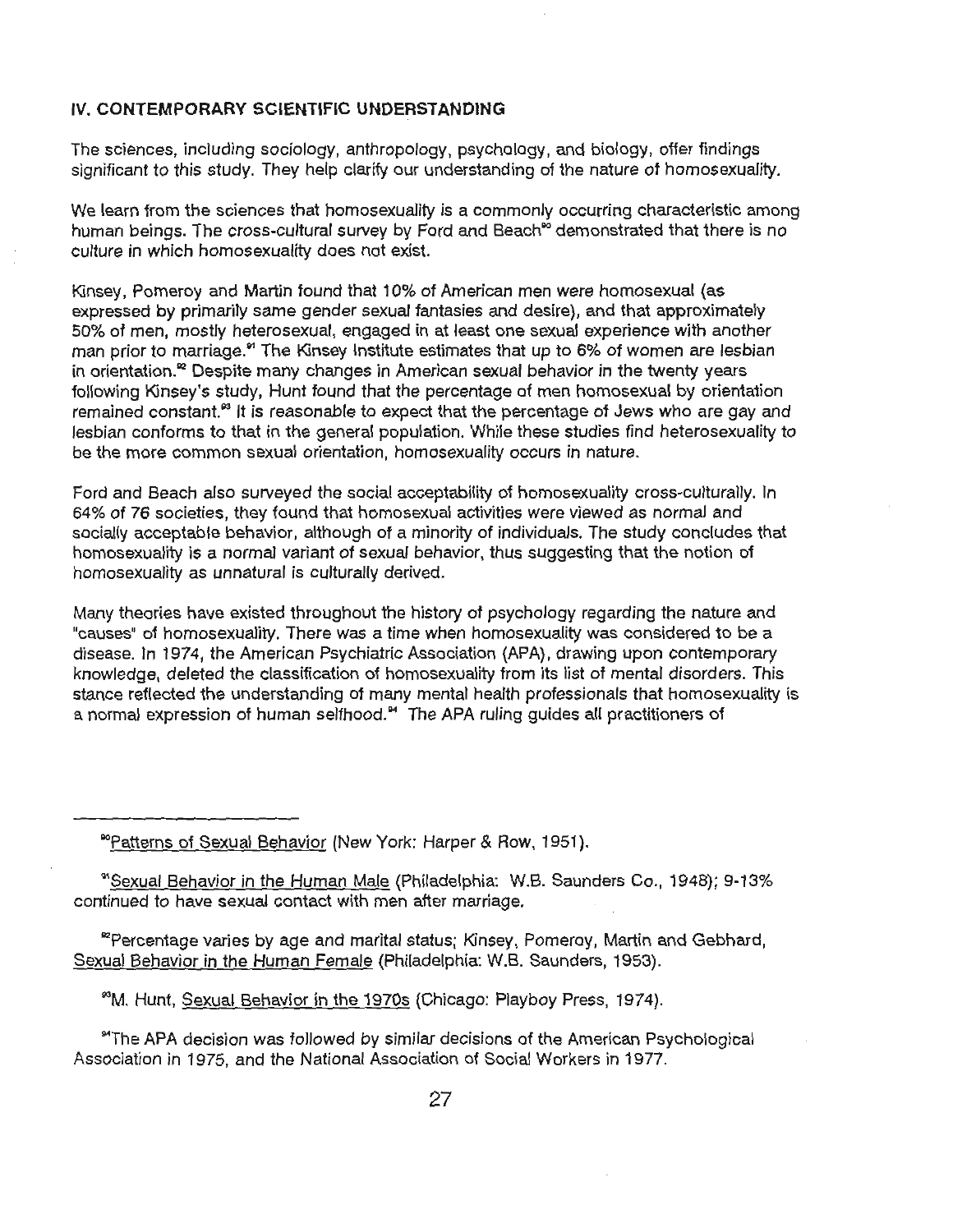psychotherapy, through its publication in the Diagnostic Statistical Manual, a primary reference for mental health professionals in all fields.<sup>85</sup>

While the precise origins of sexual orientation--heterosexual and homosexual--are unknown, leading researchers hold that it is determined by a combination of biological, psychological, and social factors: "There does not appear to be a single cause or a simple developmental path that determines sexual orientation, be it homosexual or heterosexual. Both biological and socio-environmental factors have been identified that may affect the development of sexual orientation, and different factors may play varying roles in different individuals."<sup>66</sup> Neurobiologists hold that the propensity for sexual orientation originates in the early years of childhood, or, according to some researchers, before birth.<sup>97</sup> Psychologists hold that the full development of sexual orientation can be the culmination of an extensive process of adult identity formation.<sup>86</sup> However, since the preliminary development of sexual orientation is rooted in genetics and family relations, it is not substantially affected by the role modeling of significant adults, such as teachers and clergy.

Therapeutic interventions aimed at altering sexual orientation have not met with success. While choice may play a role for some, for others orientation is determinative. While the

<sup>®</sup>APA Diagnostic and Statistical Manual of Mental Disorders, Third Edition, Revised (DSM IIIR), 1974, 1986.

96Reinisch, "Homosexual/Heterosexual: An Overview" in Homosexual/Heterosexual: Concepts of Sexual Orientation (McWhirter, Sanders & Reinisch eds, New York: Oxford University Press, 1990), p. xxv; also see Bell, Weinberger, and Hammersmith, Sexual Preference: Its Development in Men and Women (Bloomington, IN: Indiana University Press, 1981).

ŧ

<sup>97</sup>For a survey of research, see Weinberg and Bell eds, Homosexuality: An Annotated Bibliography (New York: Harper & Row, 1972); also see Green, Reinisch, and Sanders, "Behavior Influences of Prenatal Hormones" in Sexual Identity Conflict in Adults and Children (New York: Basic Books, 1974); and Reinisch and Sanders, Handbook of Clinical Psychoneuroendocrinology **(New** York: The Guilford Press, 1987). For a critique, see Hoult, "Human Sexuality in Biological Perspective: Theoretical and Methodological Considerations," and Futuyma and Risch, "Sexual Orientation, Sociobiology, and Evolution," both in DeCecco and Shively eds, Origins of Sexuality and Homosexuality (New York: Harrington Park Press, 1985). A recent study by neuroscientist Dr. Simon LeVay, reported in the September 1991 issue of Science, offers evidence that differences exist in the hypothalamus (an organ in the brain which governs sexual behavior) between heterosexual and gay men. LeVay does not claim to have discovered an origin of sexual preference, but only that further research is indicated. Critics of this study point out that brain tissue utilized was solely from men who died of AIDS and that its results have not been replicated elsewhere.

98See, for example, Cass, "Homosexual Identity Formation: A Theoretical Model," Journal of Homosexuality, 1979; and Green, et. al.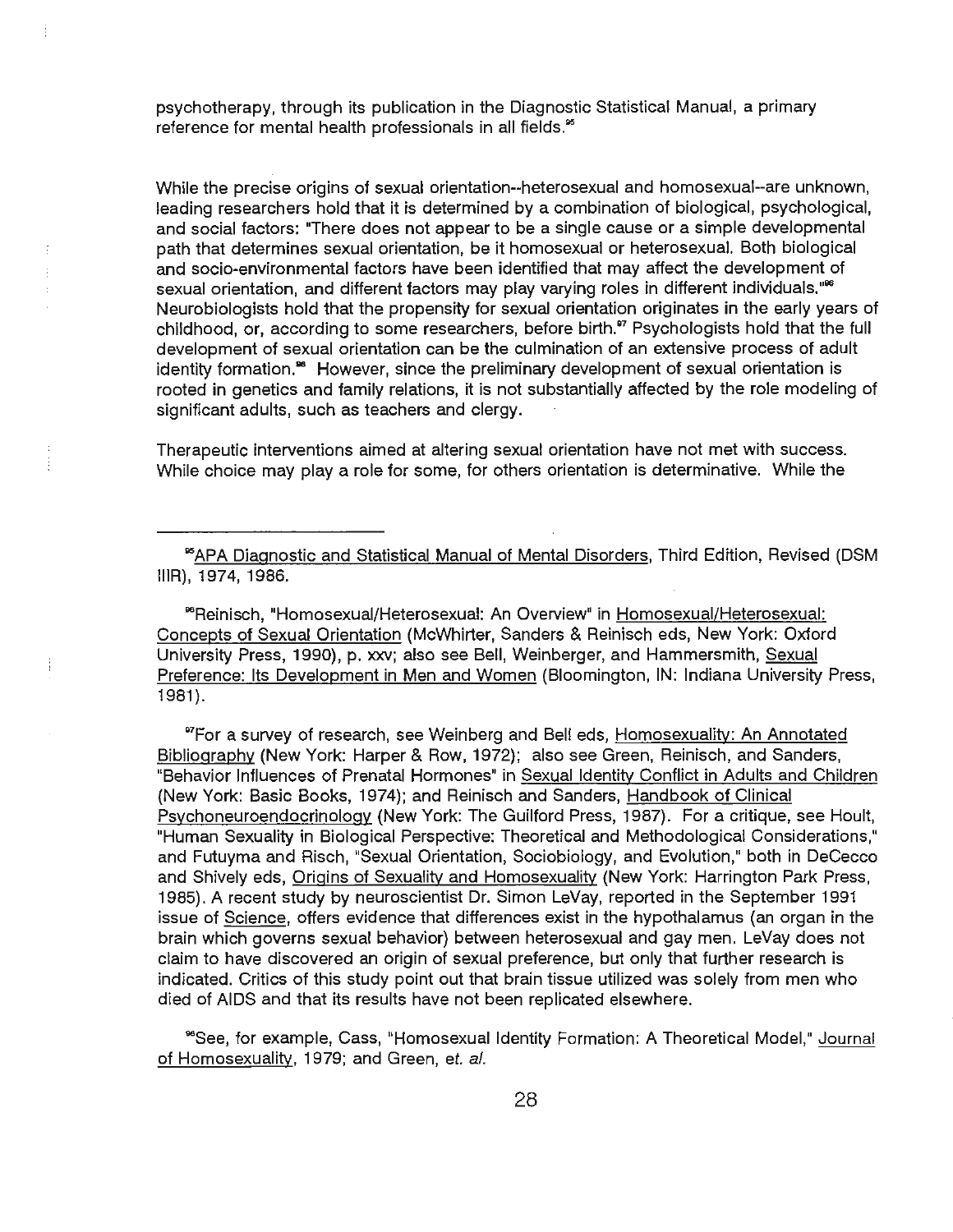percentages of these groups have not yet been established, this data is not relevant to the values-based approach of this report.

In sum, the biological and social sciences suggest:

- 1) homosexuality occurs in nature;
- 2) homosexuality is not a disease or an illness;
- 3) sexual orientation is a primary component of personal identity, rather than a description of a sexual act;
- 4) a significant percentage of all people are gay or lesbian in orientation;
- 5) the origins of sexual orientation, heterosexual and homosexual, are unclear, and are to be found in a complex of issues, which may include biological as well as psychological and social factors;
- 6) children are no more or less likely to become heterosexual or gay or lesbian due to sexual orientation of public role models.

## **V. DISCRIMINATION AND PREJUDICE**

Gay men and lesbians are subject to invidious discrimination and prejudice in contemporary society. Such discrimination is evident in reduced employment opportunities, job advancement, and housing. In many states, legal protections such as those that protect other minorities do not exist. Legally, homosexuals are excluded from the civil right to marry one another, and they face major obstacles in child custody cases. The laws of some states ban a variety of sexual activity between consenting adults, including same-gender sex.

Committed life partners are denied the basic rights granted legal marital partners, such as custody over the children they have raised with a now-deceased blood parent, access to joint tax filing and insurance policies, as well as the lack of visitation and control in the custodial care of a seriously ill partner. These disabilities create situations which range from annoying to tragic.

In its most extreme form, bias is channelled into violence. Assault against gay men and lesbians is a form of violence which is not clearly and consistently condemned and is even sanctioned by some. It is presently on the rise.<sup>80</sup>

Popular misconceptions about gays and lesbians lead to another form of anti-gay bias. Gay men and lesbians are the object of fears that they will sexually molest others, especially children. Such groundless and harmful notions are strikingly similar to negative myths about

<sup>&</sup>lt;sup>®</sup>Gary David Comstock, Violence Against Lesbians and Gay Men (New York: Columbia University Press, 1991).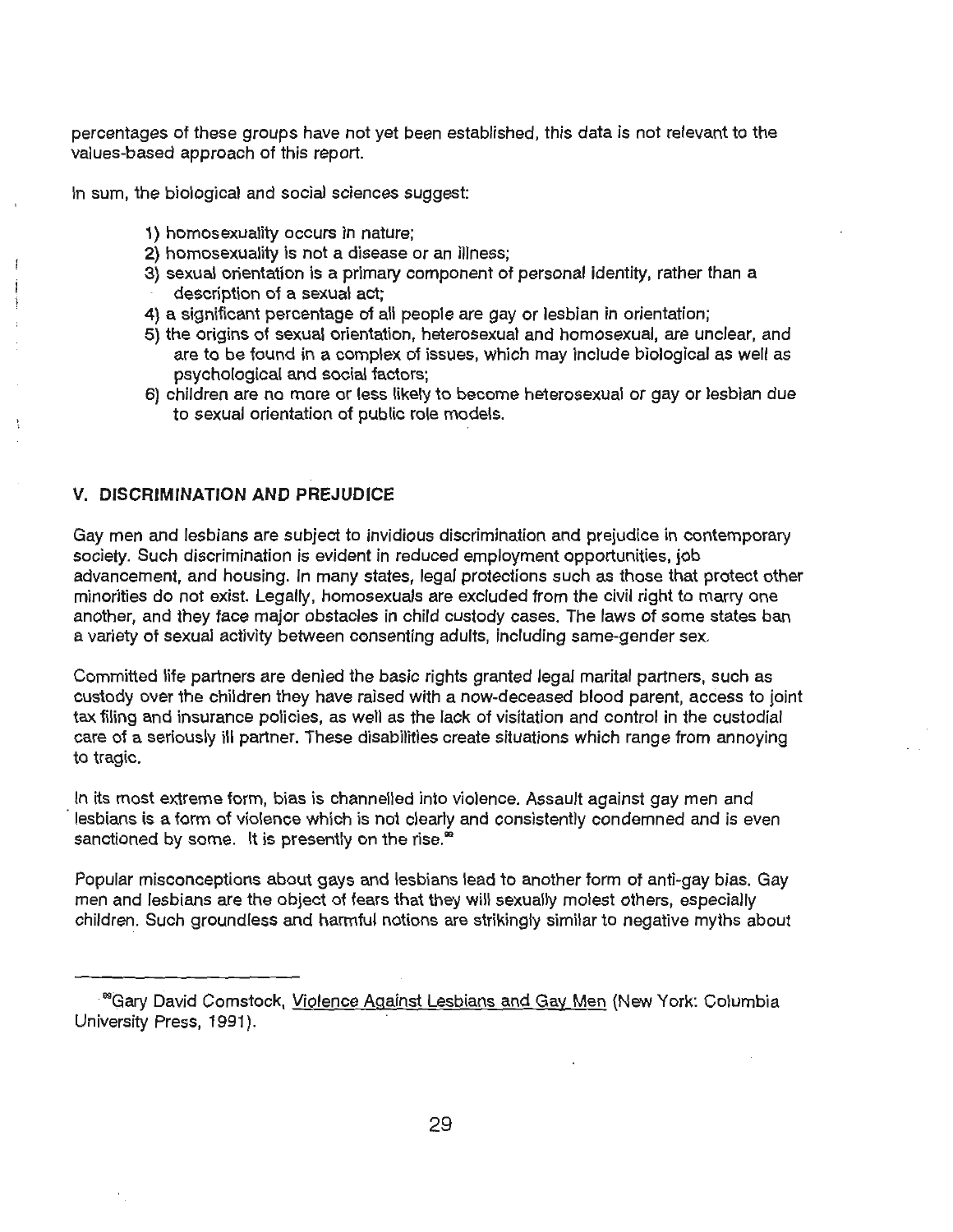Jews during the Middle Ages.<sup>100</sup> Statistics on sexual abuse demonstrate that the vast majority of cases are perpetrated by heterosexual men.<sup>101</sup>

Judaism, like other religions and peoples, has historically discriminated against gays and lesbians, seeing them as "other". Jewish communities either ignore them or insist on denial of their homosexuality (such as by the non-recognition of the existence of a life partner, or by failing to address their most basic needs and concerns). Jewish ritual has excluded gay and lesbian families. It is striking that in the face of this discrimination, many gay and lesbian Jews have persisted in seeking a place for themselves in our community.

The pervasive nature of anti-gay bias and discrimination suggests that it is important for religious organizations to take an unequivocal stance regarding the nature of homosexuality and the treatment of gay men and lesbians.

This is especially true for Jewish institutions. Jews have a special concern with the equal treatment of all people. Jews knew slavery to Pharaoh in Egypt and the experience of being victims of discrimination and slaughter. As a people who have been vilified, we can and must understand the situation of others who face exclusion and who are demonized in the eyes of society.

# **VI. DISCUSSION: JEWISH SOURCES IN THE LIGHT OF SCIENCE**

Reconstructionist Jews are committed to reconciling our values and contemporary scientific understanding with earlier Jewish sources. Contemporary science presents compelling evidence that homosexuality is best understood as a sexual orientation. Sexual orientation, whether heterosexual or homosexual, is a primary constituent of human personality.

Contemporary scientific understanding counters the traditional Jewish conception that homosexuality refers to a set of discrete sexual acts outside the context of a loving relationship or sexual orientation. There is no evidence that the biblical, rabbinic, or medieval Jewish worlds understood the concept of sexual orientation as a human personality characteristic. The biblical reference is solely to the sexual activity of "a man lying with a man." Rabbinic references to sexual activity between women similarly describe discrete sex

<sup>&</sup>lt;sup>100</sup>See Jeffrey Richards, Sex, Dissidence, and Damnation: Minority Groups in the Middle Ages (London: Routledge, 1991).

<sup>&</sup>lt;sup>101</sup>The charge that gay men and lesbians frequently molest children is unfounded. Most sexual abuse is, in fact, perpetuated by heterosexual men. See Gregory Herek, "Myths About Sexual Orientation," Law and Sexuality (New Orleans: Tulane Law School) 1/1 (1991), pp. 152-156 for a review of the literature, which includes Groth and Birenbaum, who found that "of 175 adult males who were convicted in Massachusetts of sexual assault against a child, none had an exclusively homosexual adult sexual orientation." See Groth and Birenbaum, "Adult Sexual Orientation and Attraction to Underage Persons, Archives Sexual Behavior 175 (1978), pp. 176-77 (quoted as in Herek). Herek also cites 1989 Gallup poll data suggesting the steady decline of popular belief in particular accusation.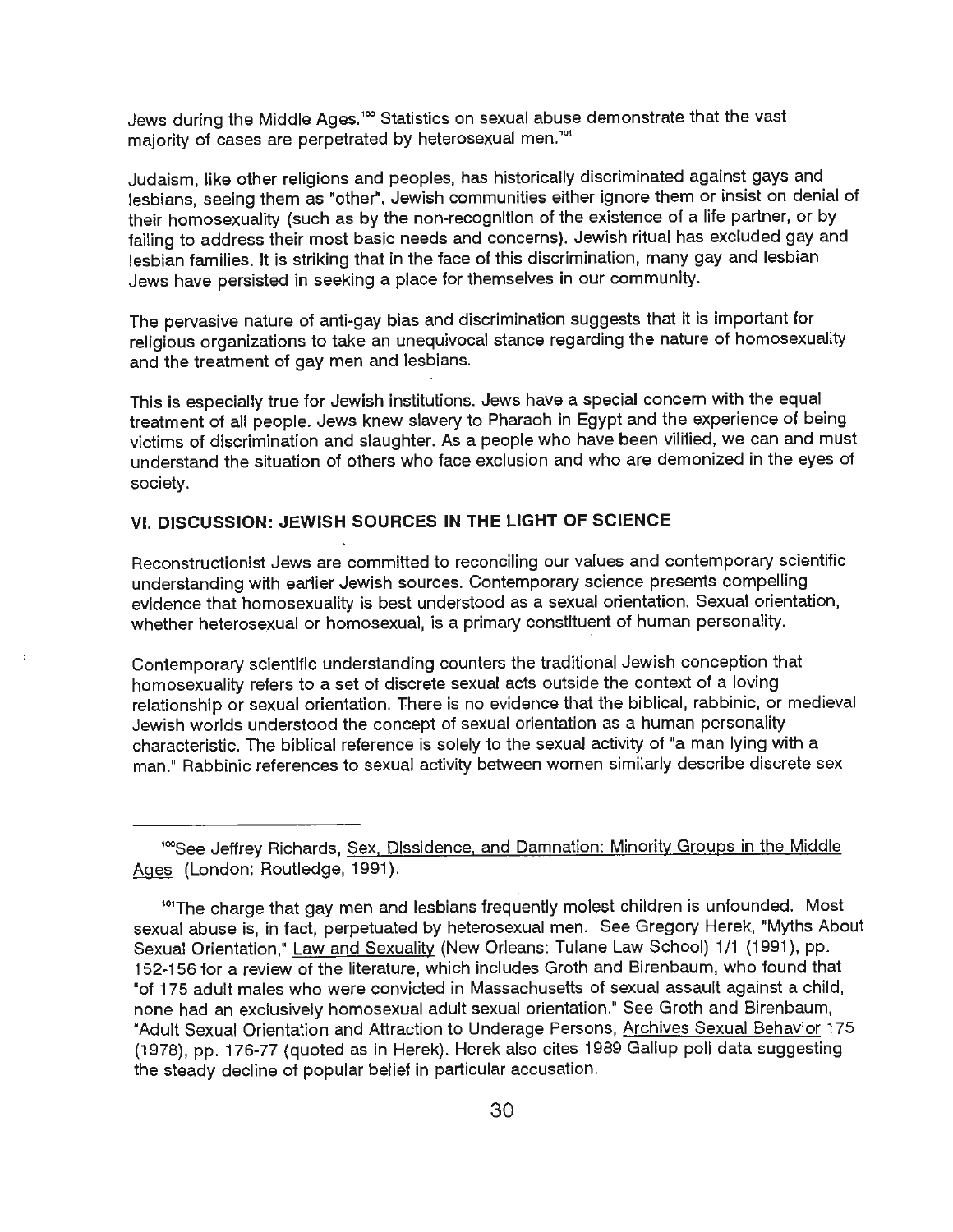acts. Such activity might have taken place among people defined by contemporary definition as heterosexual. As Rabbi Hershel Matt noted after studying the psychological literature:

In our own generation homosexual behavior has been found to involve not merely a single overt act, or series of such acts, but often to reflect one's profound inner condition and basic psychic orientation, involving the deepest levels of personality.<sup>102</sup>

There are some who utilize the term "natural" as if it were a scientific term to describe the legitimacy of behavior. As we have explained above, we consider this concept neither scientific nor appropriate to the present discussion.

The ancient concern with hashhatat zera, spilling seed, is based on a prescientific understanding of conception. Some rabbis, like others in their time, believed that it was the male semen that grew into a fetus, once heterosexual intercourse took place. This view gave way in modernity to a fuller understanding of the fertilization process between sperm and ovum. The rabbinic concern with the protection of male semen must in part be seen in this light. The rabbis' desire to prohibit masturbation, as well as their goal of promoting reproduction, also plays a significant role in their sacralization of semen. We see their stance is an expression of their values, and not simply a consequence of their pre-scientific understanding of human reproduction.<sup>103</sup>

Finally, contemporary scientific advances in reproductive technologies make it possible for not only heterosexual but lesbian women to bear their own biological children. Despite systemic barriers against gays and lesbians in the process of applying for adoption, a combination of adoption and new reproductive technologies enables gay men and lesbians to parent their own children.

For centuries lesbians and gay men have parented children within the context of heterosexual marriages. Parenting by gay and lesbian couples never arose as an option. Today such parenting takes place. The concern that homosexuality can undermine the family is based on an anachronistic understanding of the family and of homosexuality. As legal and social barriers continue to fall, gay men and lesbians can and do form families and raise children of their own. Lesbian and gay Jews contribute to the building of strong Jewish families.

In summary, the historical Jewish sources hold that homosexuality refers to discrete samegender sex acts, that it is an aberration resulting in a diminution of holiness due to spilled seed, that all people are inherently heterosexual, and that homosexuality undermines the family. For all the reasons stated above, we understand these views as an expression of their respective periods in the evolution of Jewish civilization, but limited in their ability to inform our contemporary discussion.

103See Section IV.

<sup>&</sup>lt;sup>102</sup>Hershel Matt, "Sin, Crime, Sickness or Alternative Lifestyle?: A Jewish Approach to Homosexuality," Judaism 27/1 (Winter 1978), pp. 13-24.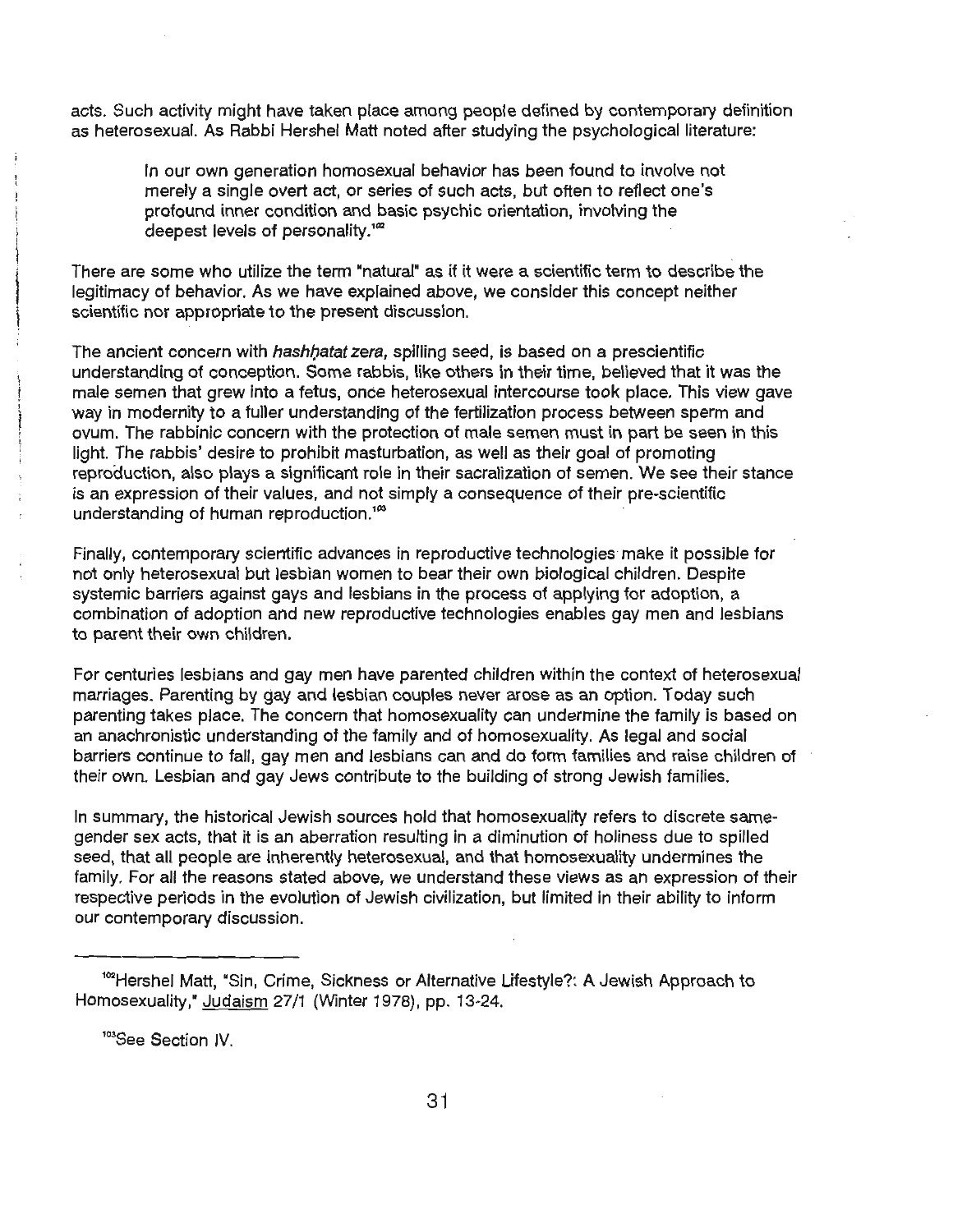#### ( **VII. CONTEMPORARY JEWISH SOURCES**

Serious consideration by contemporary Jewish scholars about issues regarding homosexuality has intensified in recent years. An extensive responsum was written by Rabbi Norman Lamm, President of Yeshiva University, who affirmed the strong prohibition against homosexuality advocated in the biblical text. Lamm nevertheless opposed any civil penalty for such behavior, relying instead on social sanctions.<sup>104</sup> Lamm invoked a psychologica<sup>l</sup> understanding of homosexuality as a disease in order to encourage compassion and efforts at rehabilitation; nonetheless, he maintained the stricture of *to'evah* (interpreted by Lamm as referring to behavior viewed as "morally repugnant" and thus a "grave sin"). David Bleich, a noted Orthodox medical ethicist, shares Lamm's conclusions.<sup>105</sup> The Orthodox viewpoint is occasionally supported by teachers of usually more liberal persuasion such as Reform Rabbi Solomon Freehof, who said that he supported the ban on homosexuality based on his belief that the Torah reflects deep-rooted ethical attitudes.<sup>108</sup>

Additional Reform movement responsa edited by Rabbi Walter Jacob<sup>167</sup> have followed Rabbi Freehof's opinion, considering homosexuality to be a grave sin and disallowing any possibility of kiddushin for the relationship of two gay men or lesbian women. However, guided by the tradition's strong support of Jewish community and family life, these responsa state that it is wrong to exclude homosexuals from normal congregational activities and permit, for example, a lesbian couple to participate fully as parents in a synagogue service celebrating their child's bar mitzvah provided they are not "flagrant" about their relationship.

Bradley Artson, a Conservative rabbi, asserts that the halakhic prohibition against homosexuality is based on erroneous assumptions-that homosexuality is unnatural, that it reflects a sickness, and that it refers narrowly to sexual activity that necessarily takes place outside of ongoing loving relations. Artson understands as *to'evah* "anonymous sex, all violent sex, all coercive sex,• a category of behavior which is immoral, irrespective of sexual orientation. He argues that the term *to'evah* does not, in fact, refer to our contemporary understanding of homosexuality. He argues that rabbinic prohibitions deserve reconsideration

<sup>1</sup> Norman Lamm, \*Judaism and the Modern Attitude to Homosexuality," Encyclopaedia Judaica, 1974 Yearbook.

1 os.'There is indeed strong reason to believe that Judaism regards homosexuality as pathological. If homosexuality is an aberration, then, of course, a cure must be attempted... This tendency (i.e. homosexuality) may not be acted upon because homosexual conduct is forbidden... While Judaism regards the homosexual act with repugnance, it has the greatest sympathy for the homosexual as a person... (but) society has a definite obligation not to bestow a seal of legitimacy on homosexual activity." David Bleich, Judaism and Healing: Halakhic Perspectives (New York: Ktav Publishing House Inc., 1981), pp. 70-72.

<sup>166</sup>Solomon Freehof, "Judaism and Homosexuality," CCAR Yearbook, Vol. 83 (1973).

<sup>10</sup>7Walter Jacob, "American Reform Responsa" (New York: CCAR Press, 1983), reprinted in Contemporary American Reform Responsa (New York: CCAR Press, 1987).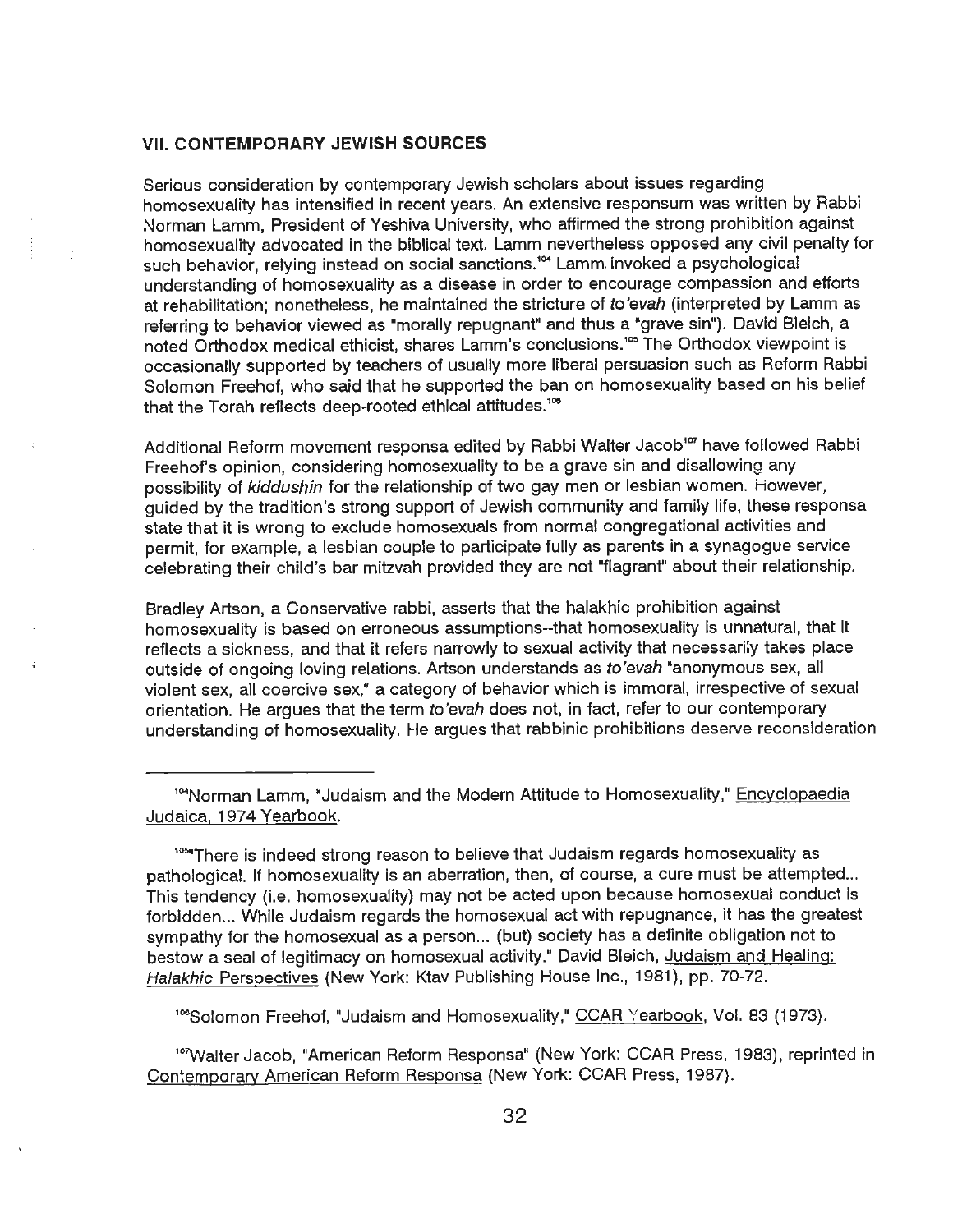in light of the fact that being heterosexual, gay or lesbian is not usually a matter of choice. Artson holds that we have a Jewish obligation to support positive family relations, social stability, the elimination of suffering, and the pursuit of individual dignity and self-fulfillment. He concluded that "Homosexuality can be ... healthy, natural, supportive of family values and stability and is no impediment to raising well-balanced and thriving children," and that therefore, homosexuality should be considered a halakhically acceptable sexual orientation if it is expressed within the context of an exclusive, mutually committed, adult relationship.'"  $\,$ 

While reinterpretation of traditional texts remains a vital concern to some, other liberal thinkers have based their case for inclusion of gays and lesbians in Jewish community more directly on contemporary knowledge and a reliance on values. Rabbi Janet Marder argued that "reverence for tradition is no virtue when it promotes injustice and human suffering".<sup>109</sup> Rabbi Hershel Matt stated the case for gay and lesbian rabbis serving as positive role models for the Jewish community.<sup>110</sup> He implored bold and courageous action leading to acceptance of such rabbis, and called for integration, rather than separateness, of "straight" and gay-lesbian congregations. The response to Matt in letters to the editor<sup>111</sup> was mixed but generally unfavorable, reflecting deep-rooted personal or societal concerns and fear of legitimating gays and lesbians.

The Conservative movement has attempted, like Rabbi Matt, to balance a concern with the rights of the individual with fidelity to the stance held by the historical Jewish sources. The Rabbinical Assembly, during its 1990 Convention of Conservative rabbis, passed a resolution in support of civil rights for gays and lesbians, while affirming and recommending the traditional life of heterosexuality. The resolution also welcomed gay and lesbian Jews in Conservative synagogues, deplored anti-gay violence, and called on the Conservative movement and its affiliates "to increase our awareness, understanding and concern for our

<sup>109</sup> Janet Marder, "Getting to Know the Gay and Lesbian Shul," Reconstructionist 51/2 (October-November 1985); see also Ellen Umansky, "Jewish Attitudes Towards Homosexuality: A Review of Contemporary Sources,• in the same publication.

<sup>11º</sup>Hershel Matt, "Homosexual Rabbis?" Conservative Judaism, vol. 39/3, (Spring 1987). Rabbi Matt's stance reflects an evolution of his thinking. Previously, in "Sin, Crime, Sickness or Alternative Life Style?: A Jewish Approach to Homosexuality," Judaism 27/1 (Winter 1978), pp. 13-24, Rabbi Matt called for the removal of stigmas against gay men and lesbians, while maintaining that heterosexuality is a "God-intended norm.• Rabbi Matt's argument was that homosexuality is "a sexual deviance, malfunctioning, or abnormality," an unalterable feature of the personality of some, and thus a circumstance beyond one's control. The gay man or lesbian thus acts *me'ones* (under constraint), freed from blame, despite the forbidden nature of homosexual behavior. He argued for "accepting them as they are."

<sup>111</sup>Letters to the Editor, Conservative Judaism 40/1 (Fall 1987).

<sup>&</sup>lt;sup>108</sup>Bradley Artson "Gay and Lesbian Jews: An Innovative Jewish Legal Position," Jewish Spectator 55/3 (Winter 1990), pp. 6-14.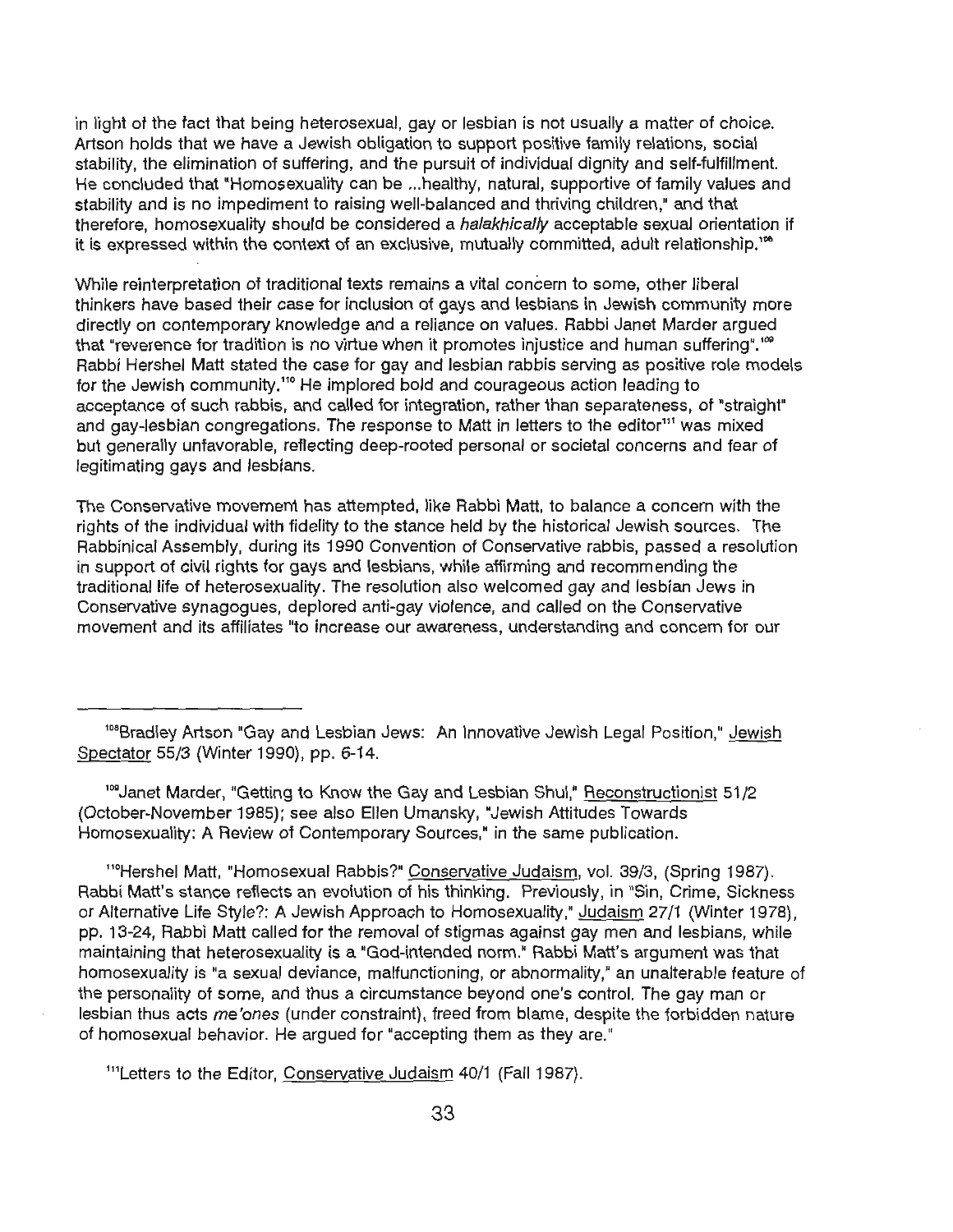fellow Jews who are gay and lesbian.<sup>"112</sup> Nevertheless, discussion about the resolution made it clear that the Conservative movement is far from ready to openly accept gay or lesbian rabbis, or to afford gays or lesbians equal status within the leadership of congregations or the movement.

Discussion in the Reform movement<sup>113</sup> about homosexuality began in the early 1970s within the Central Conference of American Rabbis (CCAR), leading to the passage of resolutions in the Union of American Hebrew Congregations (UAHC) (1975) and in the CCAR (1977). The former supports the civil but not religious rights of gay men and lesbians. A Committee of the CCAR recommended "that the UAHC should not accept homosexual congregations into its membership.<sup>"114</sup> Nevertheless, in the same year the UAHC accepted its first congregation that primarily serves gay and lesbian Jews. Initial debate about religious rights of gay men and lesbians, including those of rabbis, began in the CCAR in the early 1980s. A 1981 responsum rejected "this type of individual, as a role model within the Jewish community."<sup>115</sup> In 1987, the UAHC General Assembly resolved that "(sexual) orientation should not be a criterion for membership or participation in an activity of any synagogue," encouraging the synagogue involvement of gay and lesbian Jews, ending discrimination in synagogue employment, calling for inclusive language in liturgy and for the development of educational programs on the issue.

The 1989 CCAR convention debate centered on "homosexuality and the rabbinate." Rabbi Yoel Kahn urged recognition of the kedushah (holiness) of homosexual relationships: "Deep, heart-felt yearning for companionship and intimacy is not an abomination before God. I believe that God summons us to affirm the proper and rightful place of the homosexual Jew- and her or his family--in the synagogue and among the Jewish people."<sup>116</sup> Rabbi Leonard Kravitz took the opposing view, noting that "there is no unanimity in the general culture (and in the Reform movement) that homosexuality is acceptable," and adding his personal belief: "that which is natural is not necessarily Jewish."<sup>117</sup>

<sup>113</sup>For a fuller treatment of this issue, see Yoel Kahn, "Judaism and Homosexuality: The TraditionalisVProgressive Debate,• Homosexuality and Religion (New York: Harrington Park Press, 1989).

<sup>114</sup>CCAR Yearbook, Vol. 87 (NY: CCAR Press, 1977), pp. 50-51.

<sup>115</sup> Report of the Ad Hoc Committee on Homosexual Congregations," CCAR Yearbook, Vol. 84 (New York: CCAR, 1974) pp. 28-29.

<sup>118</sup>Yoel Kahn, "The Kedusha of Homosexual Relationships," CCAR Yearbook, Vol. 99 (New York: CCAR, 1989) pp. 136-141. Also see Yoel Kahn, "Judaism and Homosexuality: The Traditional/Progressive Debate," Journal of Homosexuality 18/3-4 (1989-90), pp. 47-82.

<sup>117</sup>Leonard Kravitz, "Address," Homosexuality and the Rabbinate (New York: CCAR, 1989).

<sup>&</sup>lt;sup>112</sup> Resolution on Gay and Lesbian Jews,<sup>\*</sup> document from the Spring 1990 convention of the Rabbinical Assembly.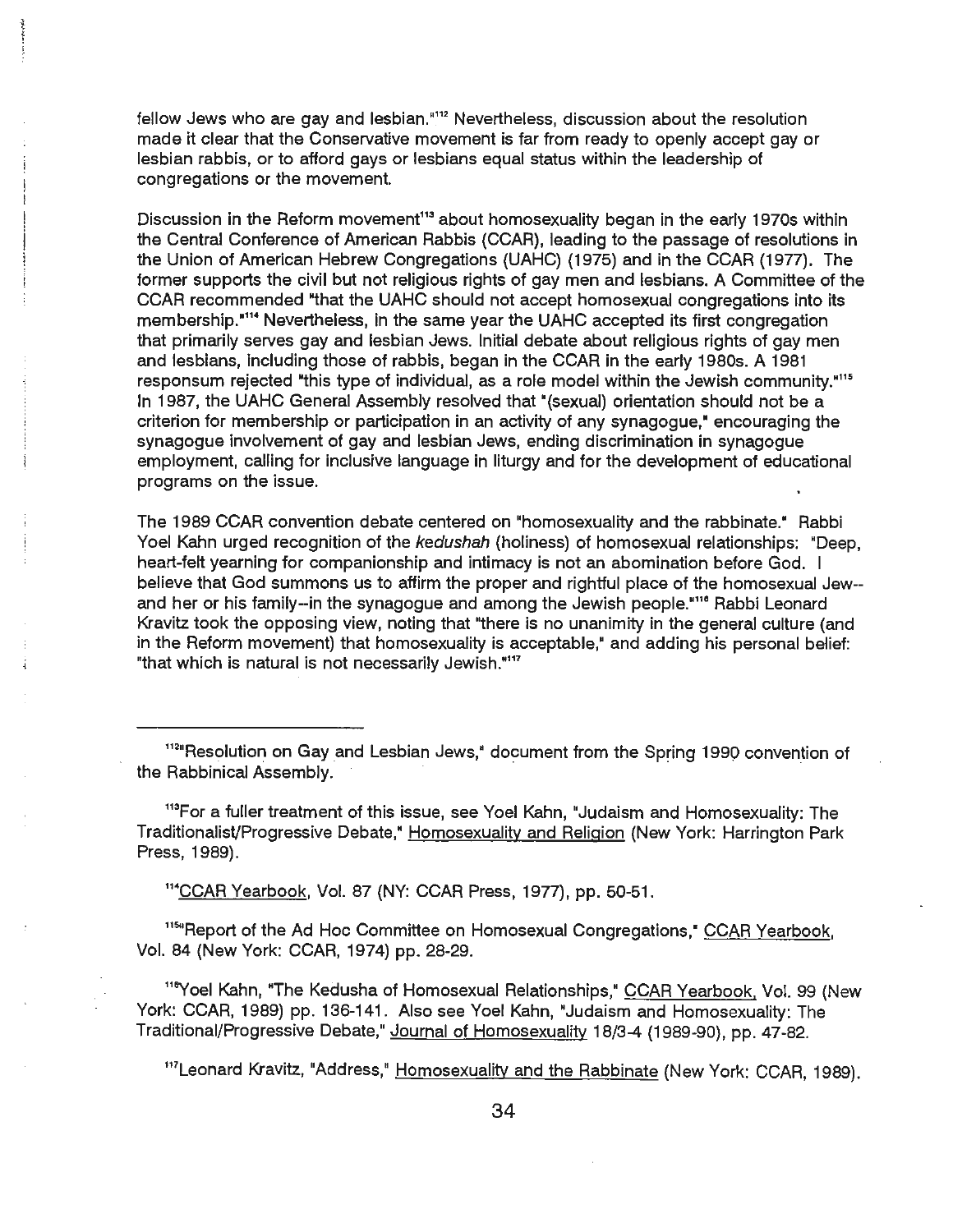The following year (1990), the CCAR overwhelmingly declared that: "all Jews are religiously equal regardless of their sexual orientation" and urged "that all rabbis, regardless of sexual orientation, be accorded the opportunity to fulfill the sacral vocation which they have chosen." On the issue of the religious status of homosexual relationships, a majority report "affirms that heterosexuality is the only appropriate Jewish choice for fulfilling one's conventional obligations,• with a minority affirming that "the relationship, not the gender of the people, should determine its Jewish value." The body affirmed the admissions policy of the Reform seminary, Hebrew Union College-Jewish Institute of Religion (HUC-JIR), "which considers sexual orientation only within the context of a candidate's overall suitability for the rabbinate, his or her qualifications to serve the Jewish community effectively, and his or her capacity to find personal fulfillment within the rabbinate."<sup>118</sup>

Also in 1990, Rabbi Alexander Schindler, President of the UAHC, observed that "in most mainstream congregations, we have not extended our embrace to include gay and lesbian Jews." He called for their "fuller acceptance in our midst," urging that the Reform movement become "a place where loneliness and suffering and exile end, a place that leaves it to God to validate relationships and demands of us only that these relationships be worthy in His  $(sic)$  eyes.... $"119"$ 

In summary, contemporary Jewish leaders speak with more than one voice on the issue of homosexuality within Judaism. Those with conservative positions on the issue rely on the biblical and rabbinic texts. Religious liberals not inclined to revision on this question are concerned with the potential weakening of societal morals and the potential for political polarization of gay and lesbian civil rights. The general trend outside of Orthodoxy, however, is toward a response based on an interpretive reading of Jewish values in the light of modern scientific understanding that moves toward the equal treatment of gay and lesbian Jews.

#### **VIII. A RECONSTRUCTIONIST APPROACH TO HOMOSEXUALITY**

A Reconstructionist understanding of homosexuality must be consistent with our experience, with our fundamental values, and with the knowledge available from contemporary science. In this way we can adapt Judaism to the present day. Reconstructionist groups engage in the process of reinterpretation of a wide range of issues facing our communities, from ritual practice to membership policies. This process of reintegration should extend to issues that pertain to the inclusion of all Jews who are seeking to find religious fulfillment within our community. This is an issue of social justice as well as of Jewish survival.

For Reconstructionists, Jewish values that affirm the inherent dignity, integrity, and equality of human beings have primacy over the traditional prohibitions based on the biblical, rabbinic, and medieval texts condemning same-gender sexual activity. We accept it as our sacred task to correct the misunderstandings and resulting injustices of the past and to fulfill the Jewish

iteport of the Ad Hoc Committee on Homosexuality and the Rabbinate (New York: CCAR, 1990).

<sup>&</sup>lt;sup>119</sup>Alexander Schindler, "A Time to Reach Out," Reform Judaism 18/3 (Spring 1990).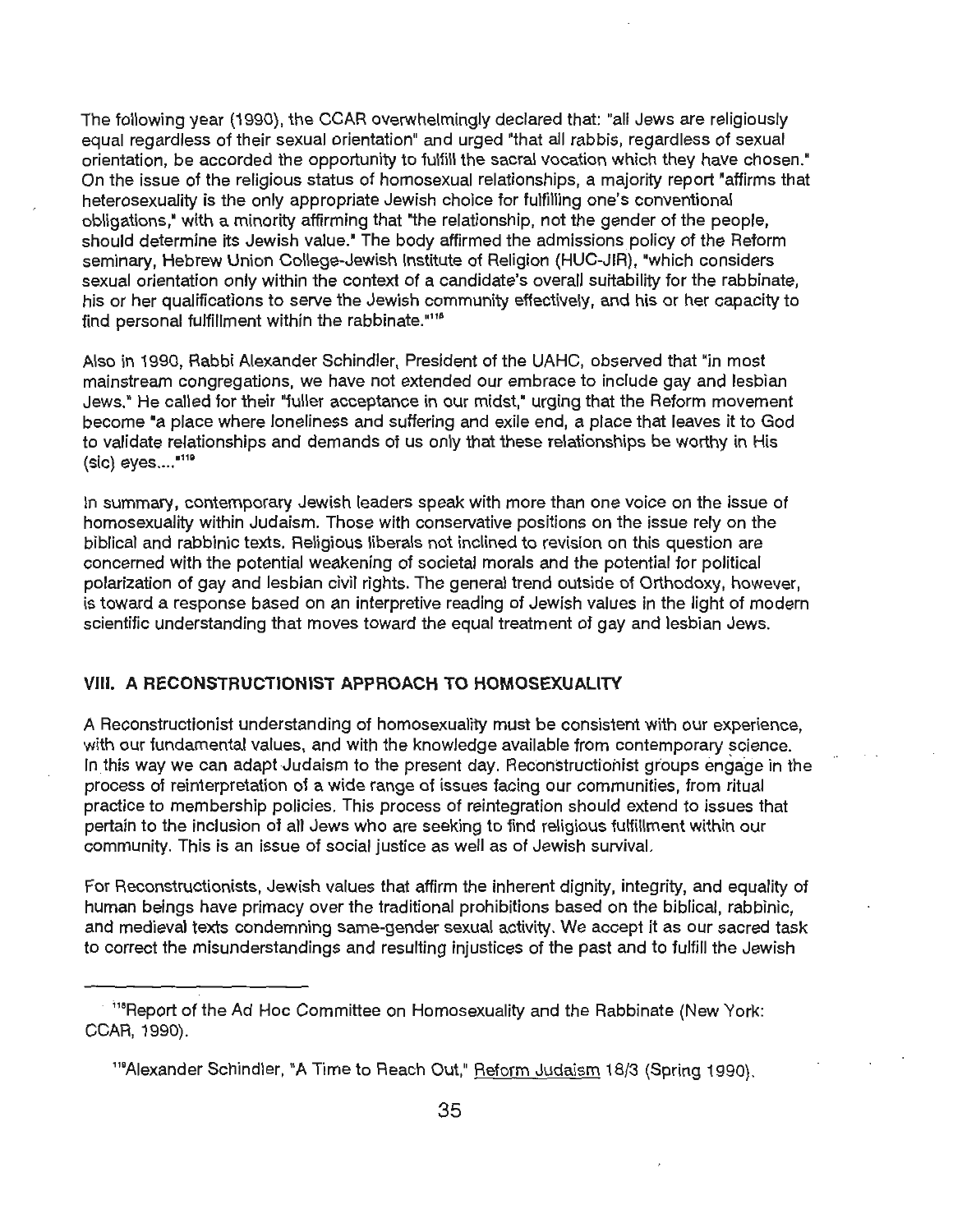obligation to seek justice. Our understanding of homosexuality is, in part, to be seen in this light.

Many who reject Jewish law in other areas assert the binding nature of the biblical condemnation of same-gender sexual acts, and therefore homosexuality in general. We reject the act of justifying injustice which is achieved, too often, by citing biblical law. This approach is in conflict with the intellectual and religious integrity that Reconstructionists demand.

We understand the value of equality to inform our contemporary concept of rights. The Reconstructionist movement sees itself as a community of communities. Both the whole and each constituent body has the power to accord rights and responsibilities to its members. In the Reconstructionist movement, these apply regardless of gender, age, disability, and birth religion.

Sexual orientation is a personality characteristic of all human beings. Homosexuality is no different from heterosexuality in this respect. All people inherently deserve dignity, integrity and equality. Therefore, we accord the same treatment both to homosexuals and heterosexuals that we now apply regardless of gender, age, disability, and birth religion.

Our tradition encourages us to seek connections with other Jews through community, family, and intimate loving relationships. Sexual orientation should not be a consideration in determining who may or may not participate in community and family life. Furthermore, due to contemporary reproductive technologies and the option of adoption, lesbian and gay Jews can and do form stable families with children, contributing to Jewish family life. We believe that gay and lesbian Jews do not undermine the family unless oppression prevents them from forming family units inside the Jewish community. Support of gay and lesbian families helps to strengthen the Jewish family in its diversity.

We affirm the importance of loving, caring, intimate relationships as a primary source of companionship and comfort. Jewish tradition accords committed relationships which are affirmed by Jewish ritual with the value of kedushah, holiness. We affirm the qualities of mutual respect, trust, care, and love in committed relationships regardless of sexual orientation. Gay or lesbian partnerships embody these values no more or less than do heterosexual marriages. As we celebrate the love between heterosexual couples, so too do we celebrate the love between gay or lesbian Jews. As we affirm that heterosexual marriages embody kedushah, so do we affirm that kedushah resides in committed relationships between gay or lesbian Jews.

We affirm that inherent in the expression of sexuality is physical pleasure. Sexual fulfillment should be valued and seen as an obligation for loving partners of any sexual orientation. Jewish tradition speaks of loving partnership as including the divine presence, and affirms sexual intimacy as an integral aspect of fully intimate relationships and a positive value in itself. We believe that sexual intimacy, in its variety of forms, should be viewed as holy. We believe that this holiness is equally available to heterosexuals, gays, and lesbians.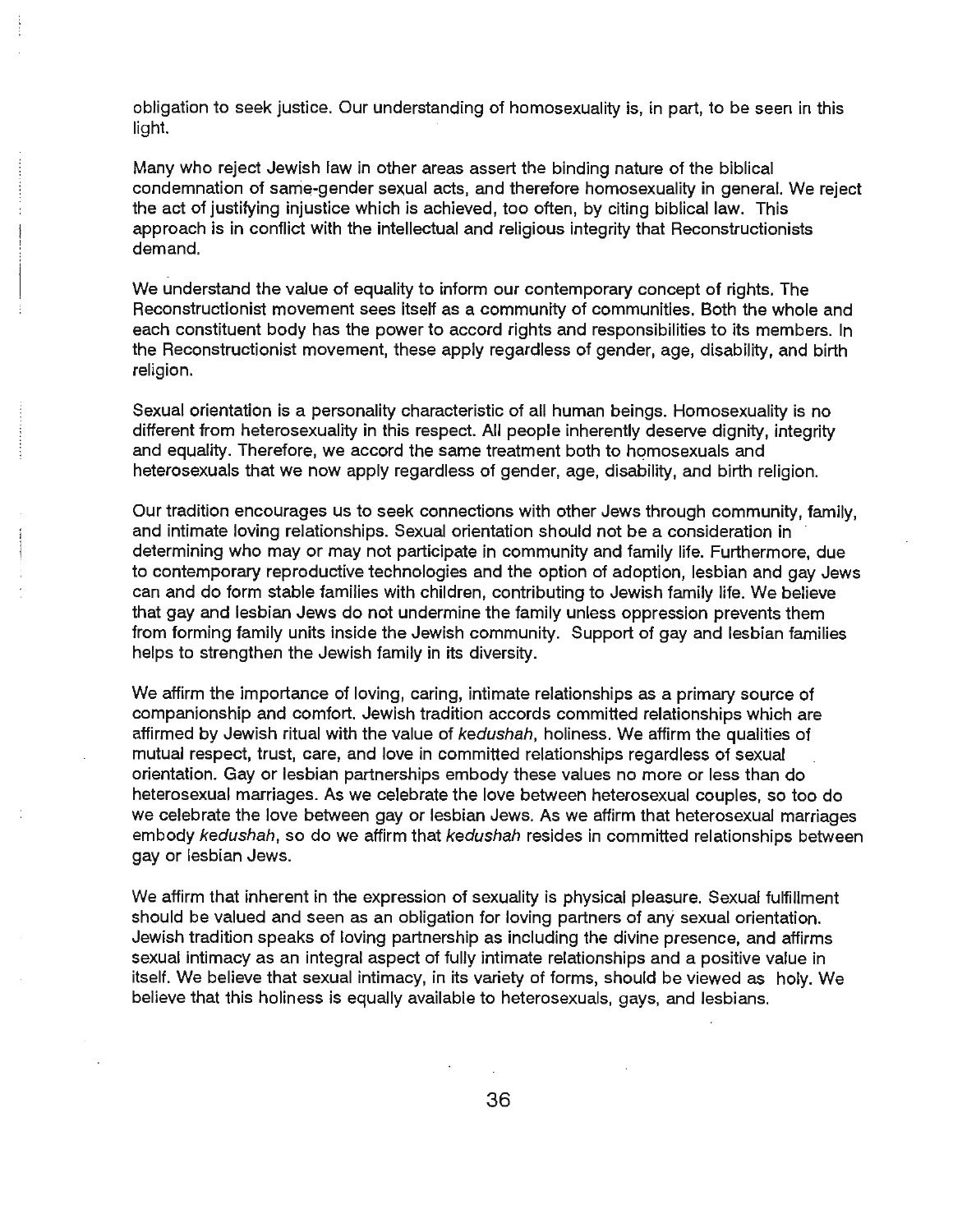We recognize that traditional Jewish sexual ethics did not treat as legitimate the sexual expression between people of the same gender. We are broadening the traditional affirmation of the positive value of sexuality by affirming lesbian and gay sexual expression. Lesbian, gay, and heterosexual people are equally deserving of sexual intimacy which promotes well being of the body, mind, and spirit for each partner in the relationship.

Judaism has always insisted upon a relationship between sexuality and responsibility for one's sexual partner. This includes concern for both partners' emotional, physical, spiritual, financial, and sexual needs. Love and responsibility go hand in hand. Our values cause us to reject uncaring sex, compulsive multi-partner sexual conquest, the trading of commodities of any sort for sexual favors, incest, sex between adults and minors, degrading or forced sex, and other forms of sexual expression that fail to take into account the needs and feelings of one's partner. Jewish sexual ethics apply regardless of sexual orientation.

Our affirmation of personal freedom in the context of communal responsibility moves us to acknowledge the diversity of choices people may make, including the decision not to seek an intimate relationship. We acknowledge that there are legitimate reasons that single people- gay and lesbian, or heterosexual--choose to remain single. Single people should be treated as equally valued members of our Jewish community.

We affirm the value of having children. Our commitment to the value of personal freedom means that we accept that some heterosexual, gay, and lesbian Jews may choose not to be parents, although this is not our highest ideal for the majority of people. We wish to encourage individuals of both sexual orientations to create permanent family units and to raise children. This is critical to Jewish continuity and significant to personal growth and satisfaction. We encourage the creation and nurturance of family units that are committed to the human dignity of all members.

Jewish communities should in turn welcome individuals and families regardless of their type of family structure, and then do everything in their means to enable them to find comfort in belonging. Jewish institutions should be encouraged to support diverse types of families.

The ancient concern with hashhatat zera, spilling seed, is raised not only by sexual activity between men, but also by male masturbation, and by the use of condoms and diaphragms. Due to the advent of modern science, we now understand the origins and preservation of life differently than did our ancient forebears. We no longer primarily associate the origin of life with the moment of ejaculation. We attach holiness and mystery to the time of birth, which remains one of awe for us. We therefore reject the rabbinic prohibition of hashhatat zera, spilling seed, as a norm that should inform our position on homosexuality.

We recognize the bias in Jewish and American culture that deems homosexuality as less desirable than heterosexuality. As we affirm that homosexuality and heterosexuality are both normal expressions of human diversity, we affirm that both are ways of being which offer fulfillment. We look forward to changes in the social climate, supported by communal policy, that encourage parents to value and affirm their children, irrespective of a child's sexual orientation.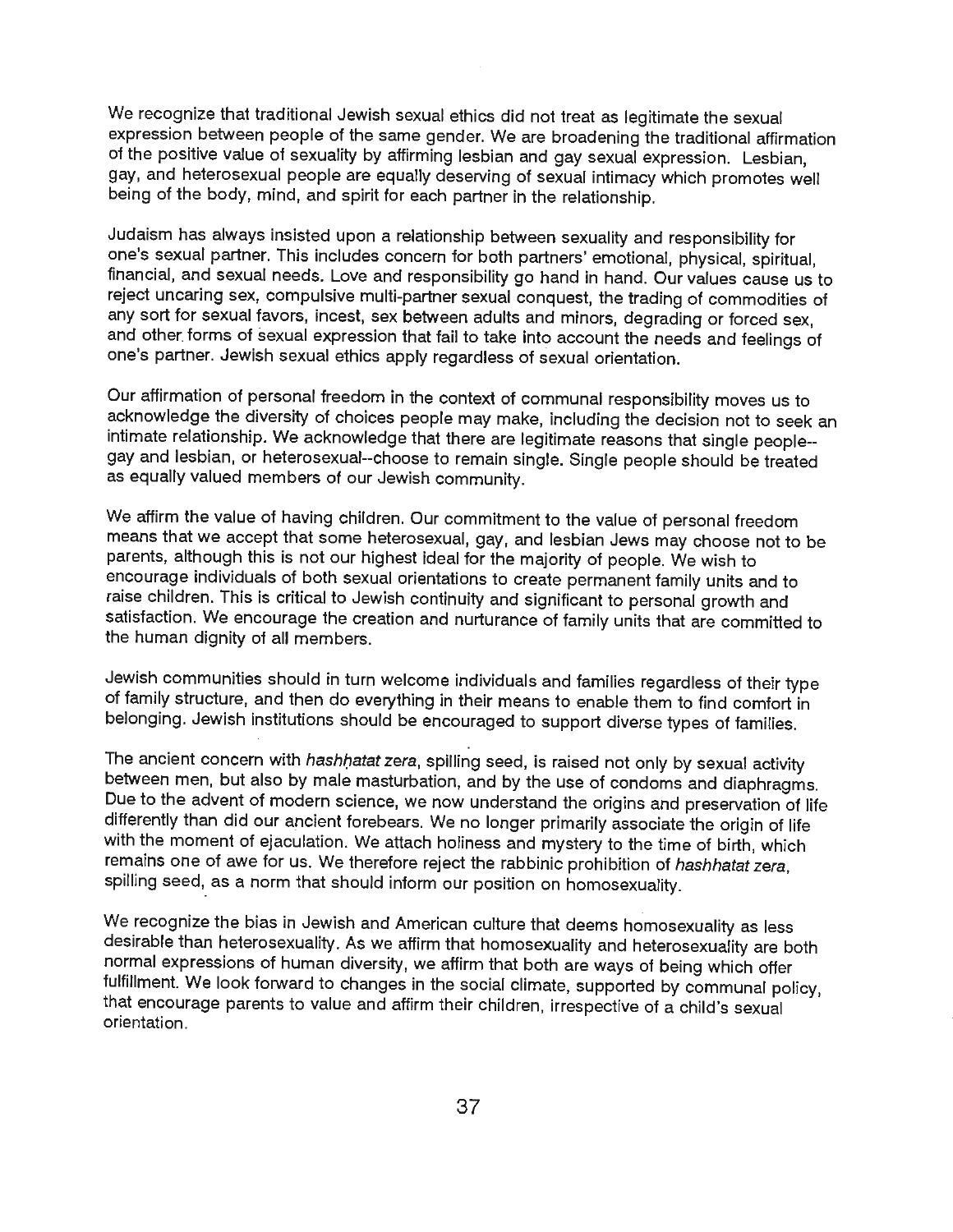An affirmation of the diversity of Jewish individuals and families leads us to welcome lesbian and gay individuals and families as members of congregations and havurot with the same rights and responsibilities as heterosexual individuals and families. We look forward to the added richness that lesbians and gay men will bring to our communities. Inclusion means more than participation in existing rituals and customs. It also means finding ways to allow and encourage gay and lesbian Jews to celebrate their unique life-cycle events and the other special events in their lives.

Inclusion also means incorporating the stories of lesbian and gay Jews into our people's history. For the history of the joys and suffering of the Jewish people to be fully remembered, taught, and understood, the history of gay and lesbian Jews must be studied and woven into our collective inheritance. We affirm the importance of recalling the history of oppression suffered by lesbian and gay peoples (e.g., the Inquisition and the Holocaust). Just as we value the discovery of Jewish women's history, and the history of other invisible or excluded Jews (such as Marranos), we all benefit by studying the histories of gay and lesbian Jews.

In sum, lesbians and gay men should be welcomed to full partfcipation in every aspect of Jewish community life as individuals, couples, and families. The sources of our tradition throughout the ages speak of the importance of caring for "the stranger among us." In remembering that we as a people have been a persecuted minority, we affirm our commitment to justice in our day. We therefore fully welcome gay and lesbian Jews to our communities, and commit ourselves to addressing their needs.

Finally, the value of democracy necessitates a commitment to education and to responsible decision-making. A clear understanding of the issues presented in this paper requires careful study and deliberation. Moral education on this issue must include elements that are historical, textual, scientific, and value-based. An educational process must be conducted on a personal, congregational, and movement-wide basis. It must allow for the processing of people's deepest feelings in an environment which promotes open discourse. An opportunity must be created for the reassessment of deeply held beliefs and opinions.

By affirming the value of democracy, we assert the need to examine the ways in which gay and lesbian Jewish voices have been absent from the dialogues of our movement. Gay and lesbian Jews must be included in leadership and enfranchised into the decision-making process of the Jewish community.

By affirming the inclusion of gay and lesbian Jews in leadership, we affirm the existing position of the Reconstructionist movement, welcoming gays and lesbians to the rabbinate. It is likely that there have always been rabbis who were gay men, albeit often not public about their sexual orientation due to the fact of discrimination. Lesbians have served as rabbis since the ordination of women, facing similar challenges. Despite a lack of public affirmation, they have served with dignity and distinction, serving all the needs of Jews from birth to death. It is our hope that the dedication of the Reconstructionist movement to justice will enable gay men and lesbians fully to serve our movement and the Jewish community.